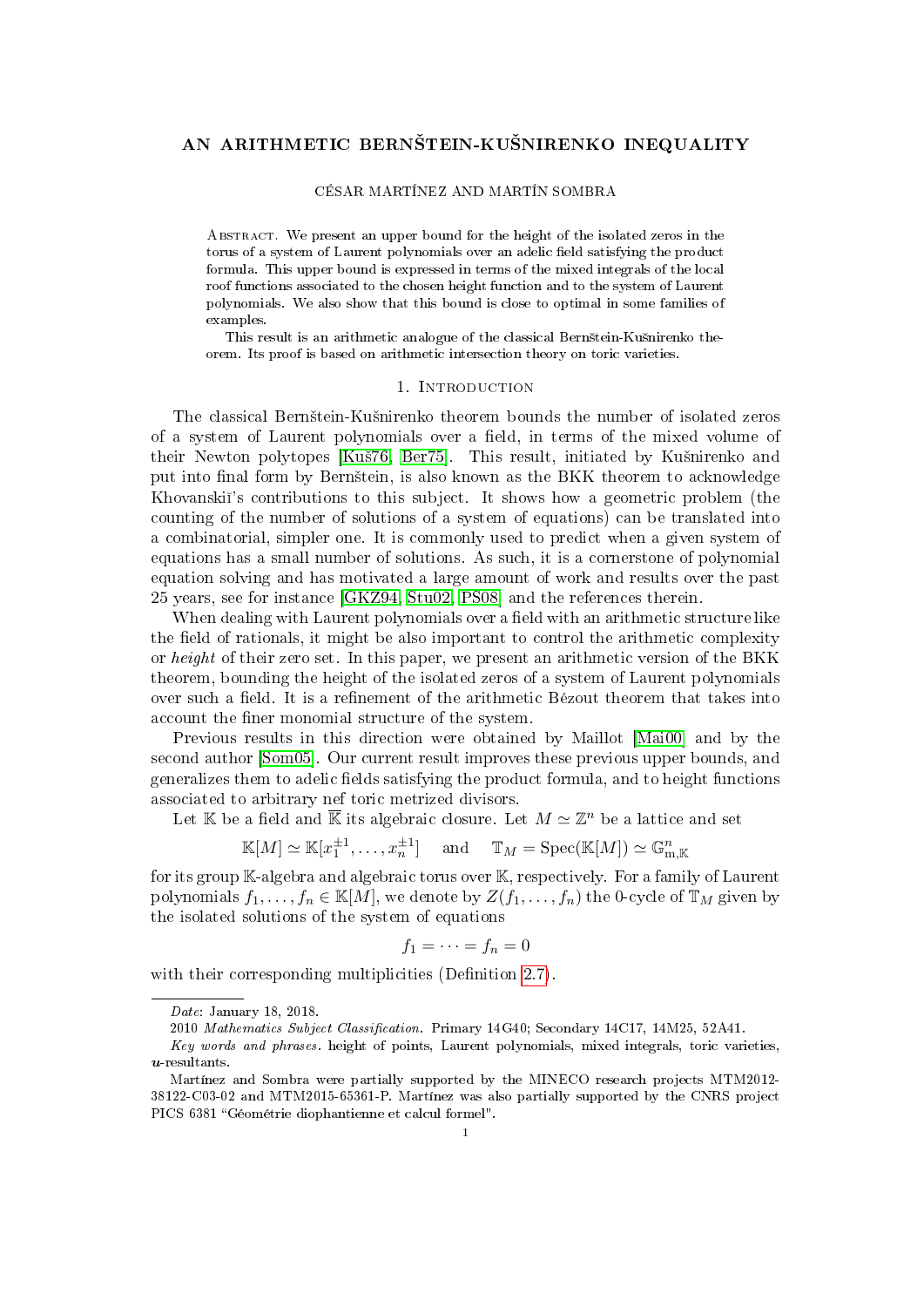## 2 MARTÍNEZ AND SOMBRA

Set  $M_{\mathbb{R}} = M \otimes \mathbb{R} \simeq \mathbb{R}^n$ . Let vol<sub>M</sub> be the Haar measure on  $M_{\mathbb{R}}$  normalized so that  $M$  has covolume 1, and let  $MV_M$  be the corresponding mixed volume function. For  $i=1,\ldots,n,$  let  $\Delta_i\subset M_{\mathbb{R}}$  be the Newton polytope of  $f_i$ . The BKK theorem amounts to the upper bound

<span id="page-1-2"></span>
$$
(1.1) \qquad \deg(Z(f_1,\ldots,f_n)) \leq \text{MV}_M(\Delta_1,\ldots,\Delta_n),
$$

which is an equality when the  $f_i$ 's are generic with respect to their Newton polytopes [Kuš $76$ , Ber $75$ ], see also Theorem [2.9.](#page-8-0)

Now suppose that  $\mathbb K$  is endowed with a set of places  $\mathfrak{M}$ , so that the pair  $(\mathbb K,\mathfrak{M})$  is an adelic field (Definition [3.1\)](#page-8-1). Each place  $v \in \mathfrak{M}$  consists of an absolute value  $|\cdot|_v$  on K and a weight  $n_v > 0$ . We assume that this set of places satisfies the *product formula*, namely, for all  $\alpha \in \mathbb{K}^{\times}$ ,

$$
\sum_{v \in \mathfrak{M}} n_v \log |\alpha|_v = 0.
$$

The classical examples of adelic fields satisfying the product formula are the global fields, that is, number fields and function fields of regular projective curves.

Let X be toric compactification of  $\mathbb{T}_M$  and  $\overline{D}_0$  a nef toric metrized divisor on X, see  $\S 4$  $\S 4$  and  $\S 5$  $\S 5$  for details. This data gives a notion of height for 0-cycles of X, see [\[BG06,](#page-32-3) Chapter 2] or §[4.](#page-12-0) The height

$$
\mathrm{h}_{\overline{D}_0}(Z(f_1,\ldots,f_n))
$$

is a nonnegative real number, and it is our aim to bound this quantity in terms of the monomial expansion of the  $f_i$ 's.

The toric Cartier divisor  $D_0$  defines a polytope  $\Delta_0 \subset M_{\mathbb{R}}$ . Following [\[BPS14\]](#page-32-4), we associate to  $\overline{D}_0$  an adelic family of continuous concave functions  $\vartheta_{0,v} \colon \Delta_0 \to \mathbb{R}, v \in \mathfrak{M}, v$ called the local roof functions of  $\overline{D}_0$ .

For  $i = 1, \ldots, n$ , write

$$
f_i = \sum_{m \in M} \alpha_{i,m} \chi^m
$$

with  $\alpha_{i,m} \in \mathbb{K}$ . Let  $N_{\mathbb{R}} = M_{\mathbb{R}}^{\vee} \simeq \mathbb{R}^n$  be the dual space and, for each place  $v \in \mathfrak{M}$ , consider the concave function  $\psi_{i,v} \colon N_{\mathbb{R}} \to \mathbb{R}$  defined by

<span id="page-1-0"></span>(1.2) 
$$
\psi_{i,v}(u) = \begin{cases}\n-\log\left(\sum_{m \in M} |\alpha_{i,m}|_v e^{-\langle m,u\rangle}\right) & \text{if } v \text{ is Archimedean,} \\
-\log\left(\max_{m \in M} |\alpha_{i,m}|_v e^{-\langle m,u\rangle}\right) & \text{if } v \text{ is non-Archimedean.}\n\end{cases}
$$

The Legendre-Fenchel dual  $\vartheta_{i,v} = \psi_{i,v}^{\vee}$  is a continuous concave function on  $\Delta_i$ .

We denote by  $MI_M$  the mixed integral of a family of  $n+1$  concave functions on convex bodies of  $M_{\mathbb{R}}$  (Definition [5.6\)](#page-22-0). It is the polarization of  $(n+1)!$  times the integral of a concave function on a convex body. It is a functional that is symmetric and linear in each variable with respect to the sup-convolution of concave functions, see [\[PS08,](#page-33-1) 8] for details.

The following is the main result of this paper.

<span id="page-1-1"></span>**Theorem 1.1.** Let  $f_1, \ldots, f_n \in \mathbb{K}[M]$ , and let X be a proper toric variety with torus  $\mathbb{T}_M$  and  $\overline{D}_0$  a nef toric metrized divisor on X. Let  $\Delta_0 \subset M_{\mathbb{R}}$  be the polytope of  $D_0$ and, for  $v \in \mathfrak{M}$ , let  $\vartheta_{0,v} \colon \Delta_0 \to \mathbb{R}$  be v-adic roof function of  $\overline{D}_0$ . For  $i = 1, \ldots, n$ ,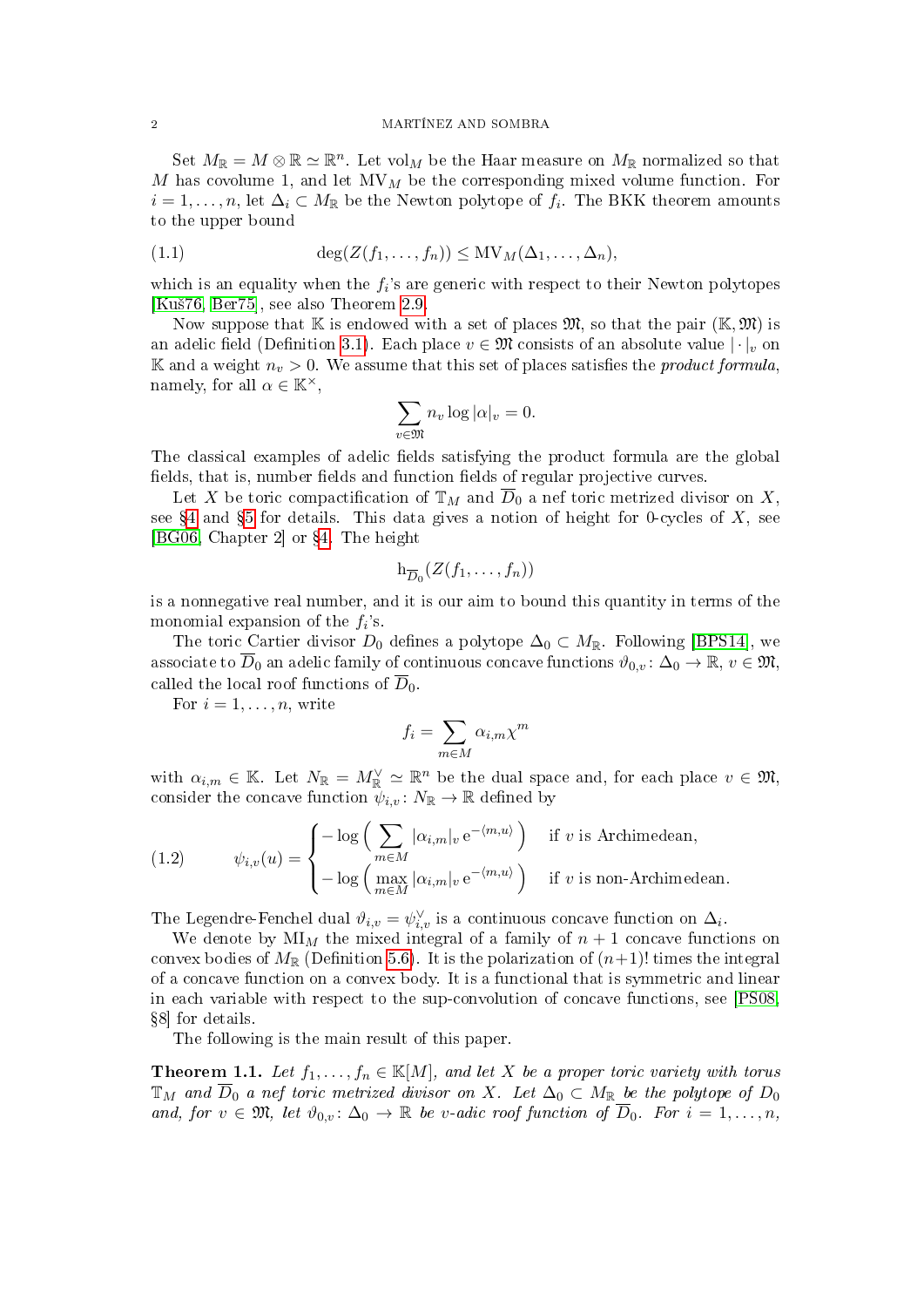let  $\Delta_i \subset M_{\mathbb{R}}$  be the Newton polytope of  $f_i$  and, for  $v \in \mathfrak{M}$ , let  $\vartheta_{i,v} \colon \Delta_i \to \mathbb{R}$  be the Legendre-Fenchel dual of the concave function in [\(1.2\)](#page-1-0). Then

<span id="page-2-0"></span>(1.3) 
$$
h_{\overline{D}_0}(Z(f_1,\ldots,f_n)) \leq \sum_{v \in \mathfrak{M}} n_v \operatorname{MI}(\vartheta_{0,v},\ldots,\vartheta_{n,v}).
$$

Using the basic properties of the mixed integral, we can bound the terms in the right-hand side of [\(1.3\)](#page-2-0) in terms of mixed volumes. From this, we can derive the bound (Corollary [6.8\)](#page-27-0)

$$
h_{\overline{D}_0}(Z(f_1,\ldots,f_n)) \le MV_M(\Delta_1,\ldots,\Delta_n)\Big(\sum_{v\in\mathfrak{M}} \max \vartheta_{0,v}\Big) + \sum_{i=1}^n MV_M(\Delta_0,\ldots,\Delta_{i-1},\Delta_{i+1},\ldots,\Delta_n)\ell(f_i),
$$

where  $\ell(f_i)$  denotes the (logarithmic) length of  $f_i$  (Definition [6.6\)](#page-26-0). This bound might be compared with the one given by the arithmetic Bézout theorem (Corollary [6.9\)](#page-27-1).

The following example illustrates a typical application of these results. It concerns two height functions applied to the same 0-cycle. Our upper bounds are close to optimal for both of them and, in particular, they reflect their very different behavior on this family of Laurent polynomials.

<span id="page-2-1"></span>**Example 1.2.** Take two integers  $d, \alpha \geq 1$  and consider the system of Laurent polynomials

$$
f_1 = x_1 - \alpha
$$
,  $f_2 = x_2 - \alpha x_1^d$ , ...,  $f_n = x_n - \alpha x_{n-1}^d \in \mathbb{Q}[x_1^{\pm 1}, \dots, x_n^{\pm 1}].$ 

The 0-cycle  $Y := Z(f_1, \ldots, f_n)$  of  $\mathbb{G}_{m,\mathbb{Q}}^n$  is the single point  $(\alpha, \alpha^{d+1}, \ldots, \alpha^{d^{n-1}+\cdots+d+1})$ with multiplicity 1.

Let  $\mathbb{P}^n_{\mathbb{O}}$  be the *n*-dimensional projective space over Q and  $\overline{E}^{\text{can}}$  the divisor of the hyperplane at infinity, equipped with the canonical metric. Its associated height function is the Weil height. We consider two toric compactifications  $X_1$  and  $X_2$  of  $\mathbb{G}_{\text{m}}^n$ . These are given by compactifying the torus via the equivariant embeddings  $\iota_i \colon \mathbb{G}_{m}^{n} \hookrightarrow \mathbb{P}_{\mathbb{Q}}^{n}$ ,

$$
i = 1, 2, \text{ respectively defined, for } p = (p_1, \dots, p_n) \in \mathbb{G}_{m}^n(\overline{\mathbb{Q}}) = (\overline{\mathbb{Q}}^{\times})^n, \text{ by}
$$

$$
\iota_1(p) = (1:p_1:\dots:p_n) \quad \text{and} \quad \iota_2(p) = (1:p_1:p_2p_1^{-d}:\dots:p_np_{n-1}^{-d}).
$$

Set  $\overline{D}_i = \iota_i^* \overline{E}^{\text{can}}, i = 1, 2$ , which are nef toric metrized divisors on  $X_i$ . By an explicit computation, we show that

$$
\mathrm{h}_{\overline{D}_1}(Y) = \left(\sum_{i=1}^n d^{i-1}\right) \log(\alpha) \quad \text{ and } \quad \mathrm{h}_{\overline{D}_2}(Y) = \log(\alpha).
$$

On the other hand, the upper bounds given by Theorem [1.1](#page-1-1) are

$$
\mathrm{h}_{\overline{D}_1}(Y) \le \left(\sum_{i=1}^n d^{i-1}\right) \log(\alpha+1) \quad \text{and} \quad \mathrm{h}_{\overline{D}_2}(Y) \le n \log(\alpha+1),
$$

see Example [7.2](#page-29-0) for details.

To the best of our knowledge, the first arithmetic analogue of the BKK theorem was proposed by Maillot [\[Mai00,](#page-33-2) Corollaire 8.2.3], who considered the case of canonical toric metrics. Another result in this direction was obtained by the second author for the unmixed case and also canonical toric metrics [\[Som05,](#page-33-3) Théorème 0.3]. Theorem [1.1](#page-1-1)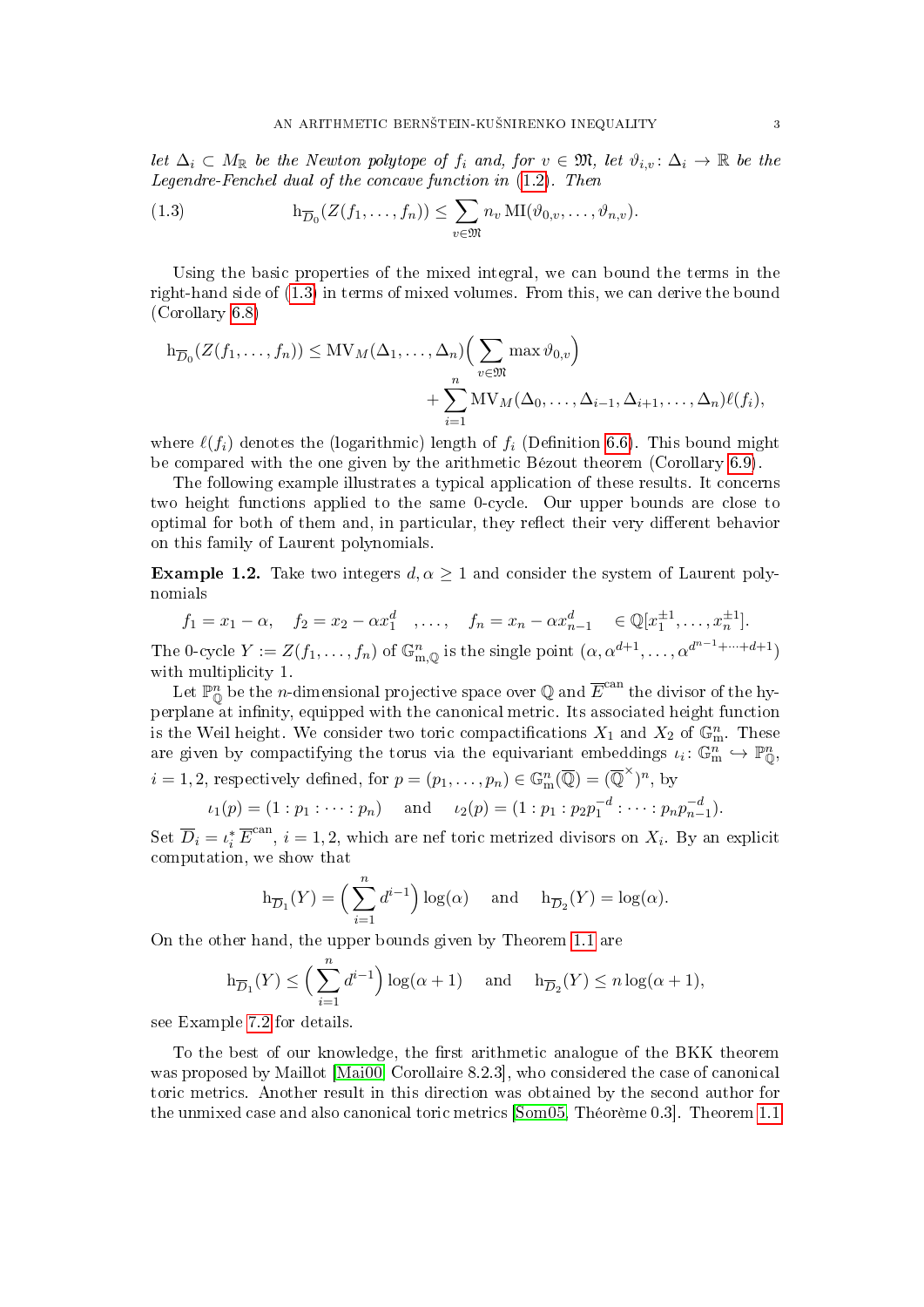improves and refines these previous upper bounds, and generalizes them to adelic fields satisfying the product formula and to height functions associated to arbitrary nef toric metrized divisors, see §[7](#page-27-2) for details.

The key point in the proof of Theorem [1.1](#page-1-1) consists of the construction, for each Laurent polynomial  $f_i$ , of a nef toric metrized divisor  $D_i$  on a proper toric variety  $X,$ such that  $f_i$  corresponds to a small section of  $\overline{D}_i$  (Proposition [6.2](#page-24-0) and Lemma [6.4\)](#page-25-0). The proof then proceeds by applying the constructions and results of [\[BPS14,](#page-32-4) [BMPS16\]](#page-32-5) and basic results from arithmetic intersection theory.

Trying to keep our results at a similar level of generality as those in [\[BPS14\]](#page-32-4), we faced difficulties to define and study global heights of cycles over adelic fields. This lead us to a more detailed study of these notions. In particular, we give a new notion of adelic field extension that preserves the product formula (Proposition [3.7\)](#page-10-0) and a well-defined notion of global height for cycles with respect to metrized divisors that are generated by small sections (Proposition-Definition [4.15\)](#page-18-0).

As an application of Theorem [1.1,](#page-1-1) we give an upper bound for the size of the coefficients of the  $u$ -resultant of the direct image under a monomial map of the solution set of a system of Laurent polynomial equations.

For the simplicity of the exposition, set  $\mathbb{K} = \mathbb{Q}$  and  $M = \mathbb{Z}^n$ . Let  $r \geq 0$ ,  $m_0 =$  $(m_{0,0},\ldots,m_{0,r})\in (\mathbb{Z}^n)^{r+1}$  and  $\alpha_0=(\alpha_{0,0},\ldots,\alpha_{0,r})\in (\mathbb{Z}\setminus\{0\})^{r+1}$ , and consider the map  $\varphi_{m_0,\alpha_0} : \mathbb{G}_{m,\mathbb{Q}}^n \to \mathbb{P}_{\mathbb{Q}}^r$  defined by

<span id="page-3-0"></span>(1.4) 
$$
\varphi_{m_0,\alpha_0}(p) = (\alpha_{0,0}\chi^{m_{0,0}}(p) : \cdots : \alpha_{0,r}\chi^{m_{0,r}}(p)).
$$

For a 0-cycle W of  $\mathbb{P}_{\mathbb{Q}}^r$ , let  $\boldsymbol{u} = (u_0, \ldots, u_r)$  be a set of  $r + 1$  variables and denote by Res $(W) \in \mathbb{Z}[u_1,\ldots,u_r]$  its primitive **u**-resultant (Definition [7.4\)](#page-31-0). It is well-defined up a sign. For a vector  $\alpha$  with integer entries, we denote by  $\ell(\alpha)$  the logarithm of the sum of the absolute values of its entries.

<span id="page-3-1"></span>Theorem 1.3. Let  $f_1,\ldots,f_n\in\mathbb{Z}[x_1^{\pm 1},\ldots,x_n^{\pm 1}],$   $\boldsymbol{m}_0\in(\mathbb{Z}^n)^{r+1}$  and  $\boldsymbol{\alpha}_0\in(\mathbb{Z}\setminus\{0\})^{r+1}$ with  $r \geq 0$ . Set  $\Delta_0 = \text{conv}(m_{0,0}, \ldots, m_{0,r}) \subset \mathbb{R}^n$  and let  $\varphi$  be the monomial map associated to  $m_0$  and  $\alpha_0$  as in [\(1.4\)](#page-3-0). For  $i=1,\ldots,n$ , let  $\Delta_i\subset\mathbb{R}^n$  be the Newton polytope of  $f_i$ , and  $\alpha_i$  the vector of nonzero coefficients of  $f_i$ . Then

$$
\ell(\text{Res}(\varphi_*Z(f_1,\ldots,f_n)))\leq \sum_{i=0}^n \text{MV}_M(\Delta_0,\ldots,\Delta_{i-1},\Delta_{i+1},\ldots,\Delta_n)\,\ell(\alpha_i).
$$

The paper is organized as follows. In  $\S2$  $\S2$  we recall some preliminary material on in-tersection theory and on the algebraic geometry of toric varieties. In \$[3](#page-8-2) we study adelic fields satisfying the product formula. In  $\S 4$  $\S 4$  we recall the notions of metrized divisors and its associated measures and heights, with an emphasis on the 0-dimensional case. In  $\S5$  $\S5$  we explain the notation and basic constructions of the arithmetic geometry of toric varieties. In  $\S 6$  $\S 6$  we prove Theorem [1.1,](#page-1-1) whereas in  $\S 7$  $\S 7$  we give examples illustrating the applications of our bounds, and prove Theorem [1.3.](#page-3-1)

Acknowledgments. We thank José Ignacio Burgos, Roberto Gualdi and Patrice Philippon for useful discussions. We also thank Walter Gubler, Philipp Habegger and the referee for their helpful comments and suggestions for improvement on a previous version of this paper. Part of this work was done while the authors met at the Universitat de Barcelona and at the Université de Caen. We thank both institutions for their hospitality.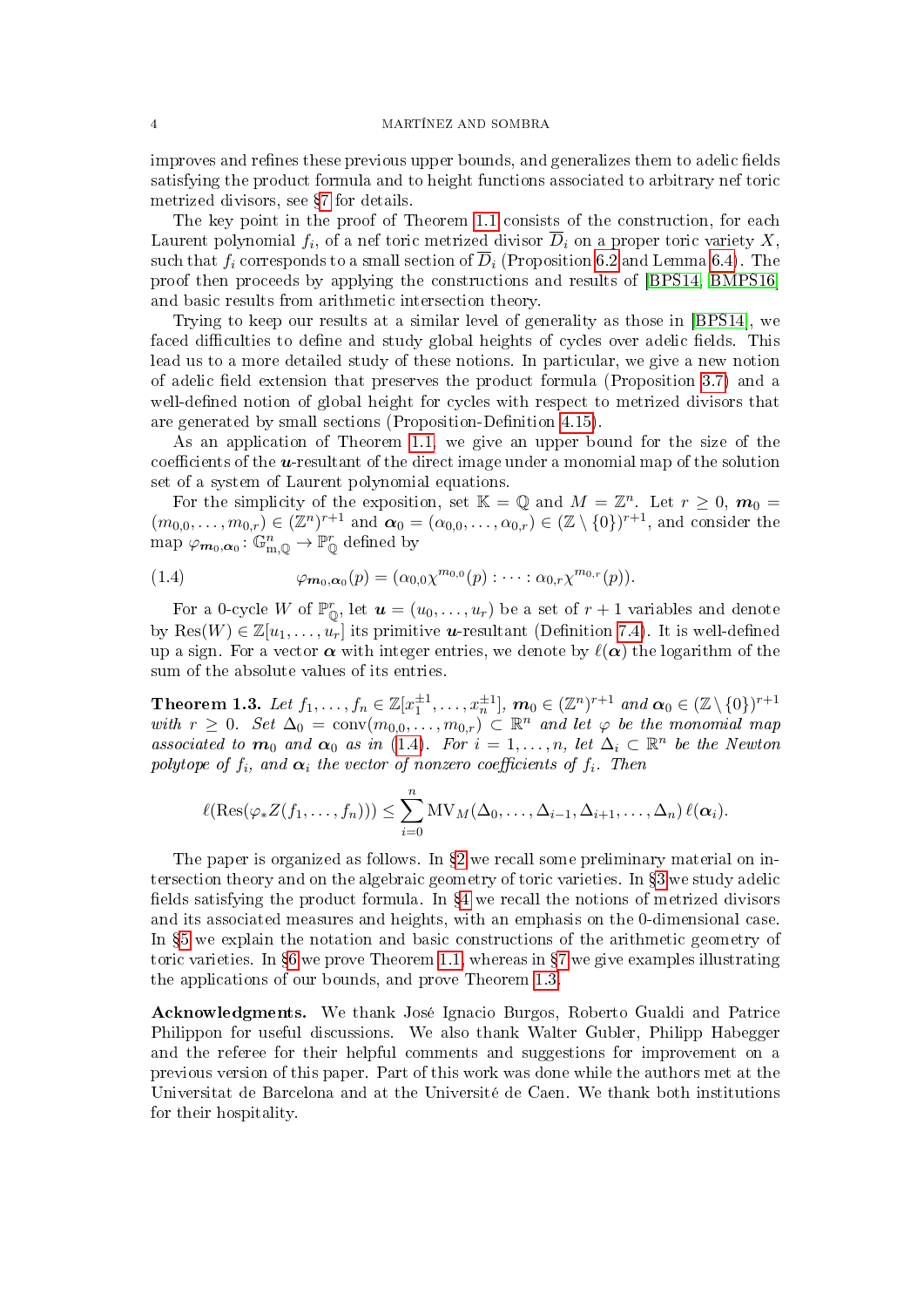## 2. Intersection theory and toric varieties

<span id="page-4-0"></span>In this section, we recall the proof of the Bernstein-Kusnirenko theorem using intersection theory on toric varieties, which is the model that we follow in our treatment of the arithmetic version of this result. Presenting this proof also allows us to introduce the basic definitions and results on the intersection of Cartier divisors with cycles, and on the algebraic geometry of toric varieties. For more details on these subjects, we refer to [\[Ful84,](#page-32-6) [Laz04\]](#page-33-4) and to [\[Ful93\]](#page-32-7).

Let K be an infinite field and X a variety over K of dimension n. For  $0 \leq k \leq n$ , the group of k-cycles, denoted by  $Z_k(X)$ , is the free abelian group on the k-dimensional irreducible subvarieties of X. Thus, a  $k$ -cycle is a finite formal sum

$$
Y=\sum_V m_V V
$$

where the V's are k-dimensional irreducible subvarieties of X and the  $m_V$ 's are integers. The support of Y, denoted by |Y|, is the union of the subvarieties V such that  $m_V \neq 0$ . The cycle Y is *effective* if  $m_V \geq 0$  for every V. Given  $Y, Y' \in Z_k(X)$ , we write  $Y' \leq Y$ whenever  $Y - Y'$  is effective.

Let  $Z$  be a subscheme of  $X$  of pure dimension  $k$ . For an irreducible component  $V$ of Z, we denote by  $\mathcal{O}_{V,Z}$  the local ring of Z along V, and by  $l_{\mathcal{O}_{V,Z}}(\mathcal{O}_{V,Z})$  its length as an  $\mathcal{O}_{V,Z}$ -module. The k-cycle associated to Z is then defined as

$$
[Z] = \sum l_{\mathcal{O}_{V,Z}}(\mathcal{O}_{V,Z}) V,
$$

the sum being over the irreducible components of Z.

Let V be an irreducible subvariety of X of codimension one and  $f$  a regular function on an open subset U of X such that  $U \cap V \neq \emptyset$ . The *order of vanishing* of f along V is defined as

$$
ord_V(f) = l_{\mathcal{O}_{V,X}(U)}(\mathcal{O}_{V,X}(U)/(f)).
$$

For a Cartier divisor  $D$  on  $X$ , the *order of vanishing* of  $D$  along  $V$  is defined as

<span id="page-4-1"></span>
$$
ord_V(D) = ord_V(g) - ord_V(h),
$$

with  $g, h \in \mathcal{O}_{V,X}(U)$  such that  $g/h$  is a local equation of D on an open subset U of X with  $U \cap V \neq \emptyset$ . This definition does not depend on the choice of U, g and h. Moreover,  $\text{ord}_V(D) = 0$  for all but a finite number of V's. The support of D, denoted by  $|D|$ , is the union of these subvarieties V such that  $\text{ord}_V(D) \neq 0$ . The Weil divisor associated to  $D$  is then defined as

(2.1) 
$$
D \cdot X = \sum_{V} \text{ord}_{V}(D) V,
$$

the sum being over the irreducible components of  $|D|$ .

Now let W be an irreducible subvariety of X of dimension k. If  $W \not\subset |D|$ , then D restricts to a Cartier divisor on W. In this case, we define  $D \cdot W$  as the Weil divisor of W obtained by restricting [\(2.1\)](#page-4-1) to W. This gives a  $(k-1)$ -cycle of X. If  $W \subset |D|$ , then we set  $D \cdot W = 0$ , the zero element of  $Z_{k-1}(X)$ . We extend by linearity this intersection product to a morphism

$$
Z_k(X) \longrightarrow Z_{k-1}(X), \quad Y \longmapsto D \cdot Y,
$$

with the convention that  $Z_{-1}(X) = 0$ , the zero group.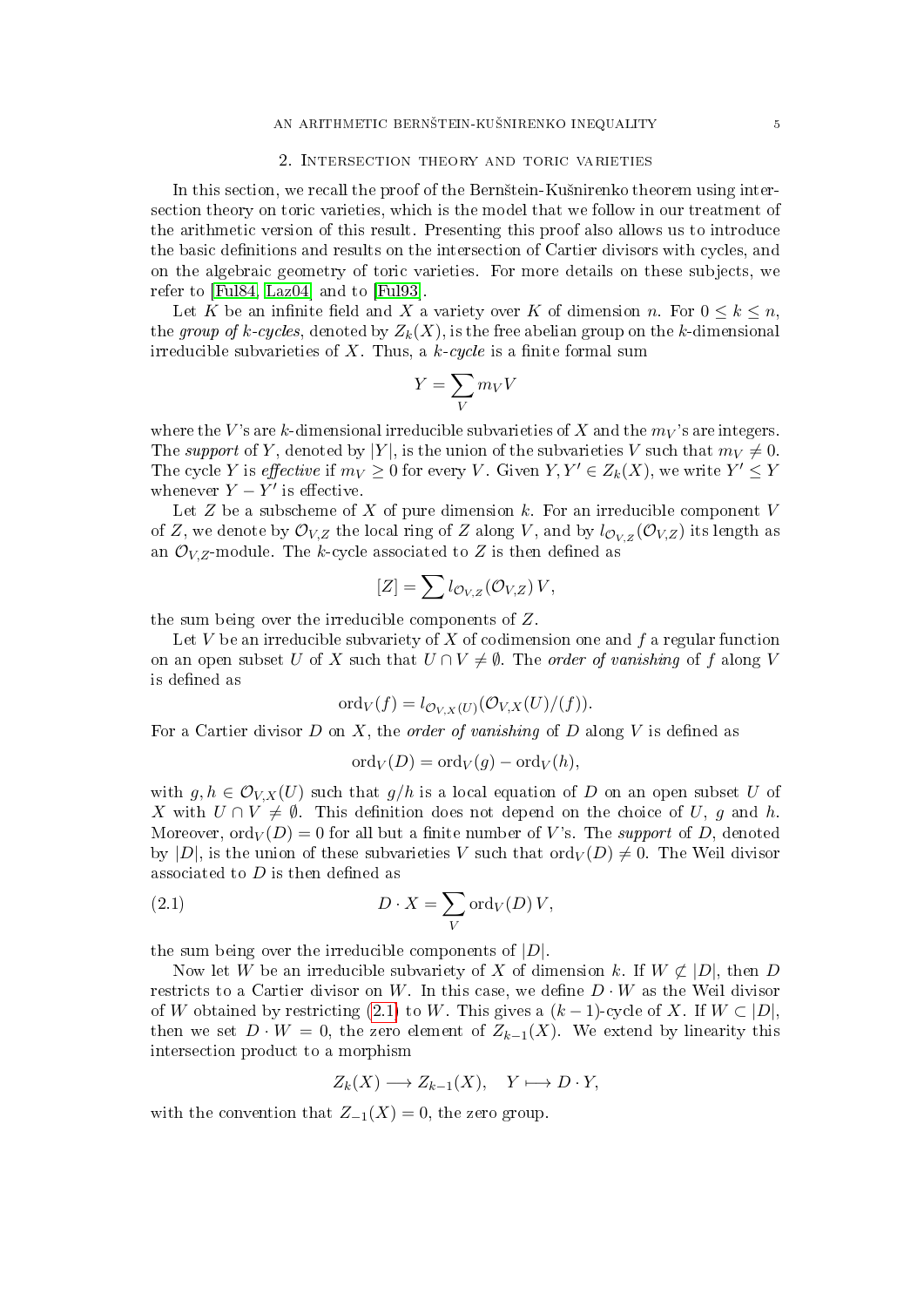For  $0 \le r \le n$  and Cartier divisors  $D_i$  on  $X, i = 1, \ldots, r$ , we define inductively the intersection product  $\prod_{i=1}^r D_i \in Z_{n-r}(X)$  by

$$
\prod_{i=1}^{t} D_i = \begin{cases} X & \text{if } t = 0, \\ D_1 \cdot \prod_{i=2}^{t} D_i & \text{if } 1 \le t \le r. \end{cases}
$$

<span id="page-5-1"></span>**Definition 2.1.** Let Y be a k-cycle of X and  $D_1, \ldots, D_r$  Cartier divisors on X, with  $r \leq k$ . We say that  $D_1, \ldots, D_r$  intersect Y properly if, for every subset  $I \subset$  $\{1, \ldots, r\},\$ 

$$
\dim\left(|Y|\cap\bigcap_{i\in I}|D_i|\right)=k-\#I.
$$

If  $D_1, \ldots, D_r$  intersect X properly, then the cycle  $\prod_{i=1}^r D_i$  does not depend on the order of the  $D_i$ 's [\[Ful84,](#page-32-6) Corollary 2.4.2]. This conclusion does not necessarily hold if these divisors do not intersect properly.

**Example 2.2.** Let  $X = \mathbb{A}^2$  and consider the principal Cartier divisors  $D_1 = \text{div}(x_1 x_2)$ and  $D_2 = \text{div}(x_1)$ . Then

$$
D_1 \cdot D_2 = 0
$$
 and  $D_2 \cdot D_1 = (0, 0)$ .

<span id="page-5-2"></span>**Proposition 2.3.** Let  $X$  be a Cohen-Macaulay variety over  $K$  of pure dimension  $n$ and  $D_1, \ldots, D_n$  Cartier divisors on X. Let  $s_i$  be a global section of  $\mathcal{O}(D_i)$ ,  $i = 1, \ldots, n$ , and write

(2.2) 
$$
\prod_{i=1}^{n} \text{div}(s_i) = \sum_{p} m_p p \in Z_0(X),
$$

where the sum is over the closed points p of X and  $m_p \in \mathbb{Z}$ . This 0-cycle is effective and, for each isolated closed point p of the intersection  $\bigcap_{i=1}^n |\text{div}(s_i)|$ ,

<span id="page-5-0"></span> $m_p = \dim_K(\mathcal{O}_{p,X}(U)/(f_1,\ldots,f_n)),$ 

where U is a trivializing neighborhood of p, and  $f_i$  is a defining function for  $s_i$  on U,  $i=1,\ldots,n$ .

*Proof.* The fact that the cycle in  $(2.2)$  is effective follows from the hypothesis that the  $s_i$ 's are global sections.

For the second statement, by possibly replacing U with a smaller open neighborhood of p, we can assume that  $div(s_1), \ldots, div(s_n)$  intersect X properly on U, and so this intersection is of dimension 0. By [\[Ful84,](#page-32-6) Proposition 7.1 and Example 7.1.10],

$$
m_p = l_{\mathcal{O}_{p,X}(U)}(\mathcal{O}_{p,X}(U)/(f_1,\ldots,f_n)).
$$

By [\[Ful84,](#page-32-6) Example A.1.1], we have the equality

$$
l_{\mathcal{O}_{p,X}(U)}(\mathcal{O}_{p,X}(U)/(f_1,\ldots,f_n))=\dim_K(\mathcal{O}_{p,X}(U)/(f_1,\ldots,f_n)),
$$

completing the proof.  $\Box$ 

For the rest of this section, we assume that the variety  $X$  is projective. With this hypothesis, Chow's moving lemma allows to construct, given a cycle and a family of Cartier divisors, another family of linearly equivalent Cartier divisors intersecting the given cycle properly, in the sense of Definition [2.1.](#page-5-1)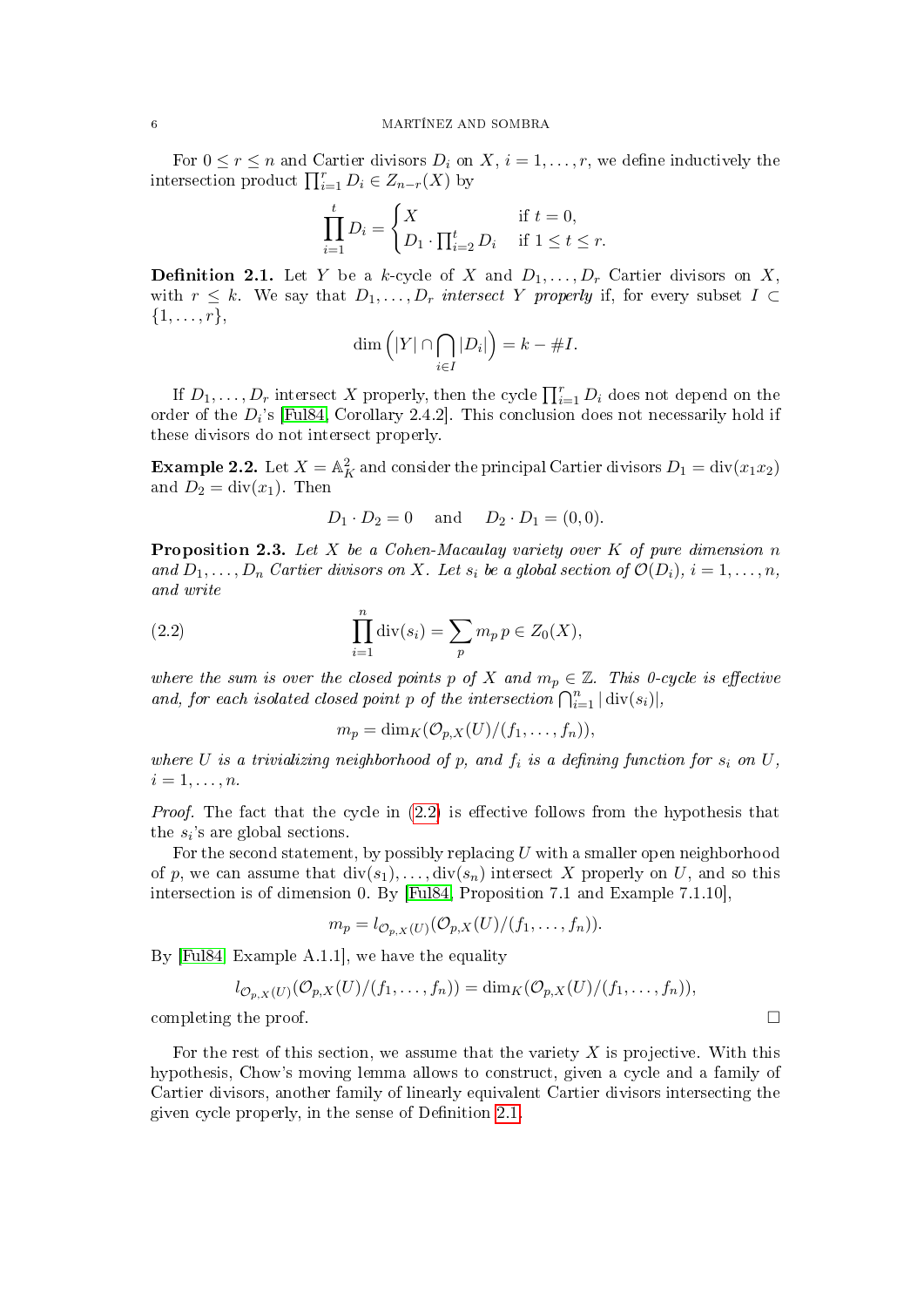**Definition 2.4.** Let Y be a k-cycle of X and  $D_1, \ldots, D_k$  Cartier divisors on X. The *degree* of Y with respect to  $D_1, \ldots, D_k$ , denoted by  $\text{deg}_{D_1, \ldots, D_k}(Y)$ , is inductively defined by the rules:

- (1) if  $k = 0$ , write  $Y = \sum_p m_p p$  and set  $\deg(Y) = \sum_p m_p [\text{K}(p) : K]$ ;
- <span id="page-6-0"></span>(2) if  $k \geq 1$ , choose a rational section  $s_k$  of  $\mathcal{O}(D_k)$  such that  $\text{div}(s_k)$  intersects Y properly, and set  $\text{deg}_{D_1,...,D_k}(Y) = \text{deg}_{D_1,...,D_{k-1}}(\text{div}(s_k) \cdot Y)$ .

The degree of a cycle with respect to a family of Cartier divisors does not depend on the choice of the rational section  $s_k$  in [\(2\)](#page-6-0), see for instance [\[Ful84,](#page-32-6) §2.5] or [\[Laz04,](#page-33-4)  $§1.1$ .C.

A Cartier divisor D on X is nef if  $\deg_D(C) \geq 0$  for every irreducible curve C of X. By Kleiman's theorem [\[Laz04,](#page-33-4) §1.4.B], for a family of nef Cartier divisors  $D_1, \ldots, D_k$ on X and an effective  $k$ -cycle Y of X,

(2.3) 
$$
\deg_{D_1,...,D_k}(Y) \geq 0.
$$

<span id="page-6-3"></span>**Proposition 2.5.** Let Y be an effective k-cycle of X and  $D_1, \ldots, D_k$  nef Cartier divisors on X. Let  $s_k$  be a global section of  $\mathcal{O}(D_k)$ . Then

<span id="page-6-1"></span>
$$
0 \le \deg_{D_1, ..., D_{k-1}}(\text{div}(s_k) \cdot Y) \le \deg_{D_1, ..., D_k}(Y).
$$

*Proof.* Since Y is effective and  $s_k$  is a global section,  $\text{div}(s_k) \cdot Y$  is also effective. Since  $D_1, \ldots, D_{k-1}$  are nef, by  $(2.3)$  we have that  $\deg_{D_1, \ldots, D_{k-1}}(\text{div}(s_k) \cdot Y) \geq 0$ , proving the lower bound.

For the upper bound, we reduce without loss of generality to the case when  $Y = V$ is an irreducible subvariety of dimension k. If  $V \subset |\text{div}(s_k)|$ , then  $\text{div}(s_k) \cdot Y =$  $0 \in Z_{k-1}(X)$ . Hence  $\deg(\text{div}(s_k) \cdot Y) = 0$  and the bound follows from the nefness of the  $D_i$ 's. Otherwise, from the definition of the degree,

$$
\deg_{D_1,\dots,D_{k-1}}(\text{div}(s_k)\cdot V) = \deg_{D_1,\dots,D_k}(V),
$$

which completes the proof.  $\Box$ 

<span id="page-6-2"></span>**Corollary 2.6.** Let  $D_1, \ldots, D_n$  be nef Cartier divisors on X and, for  $i = 1, \ldots, n$ , let  $s_i$  be a global section of  $\mathcal{O}(D_i)$ . Then

$$
0 \leq \deg \bigg(\prod_{i=1}^n \mathrm{div}(s_i)\bigg) \leq \deg_{D_1,\ldots,D_n}(X).
$$

<span id="page-6-4"></span>We now turn to toric varieties. Let  $M \simeq \mathbb{Z}^n$  be a lattice and set

(2.4) 
$$
K[M] \simeq K[x_1^{\pm 1}, \dots, x_n^{\pm 1}]
$$
 and  $\mathbb{T} = \text{Spec}(K[M]) \simeq \mathbb{G}_{m,K}^n$ 

for its group K-algebra and algebraic torus over  $K$ , respectively. The elements of M correspond to the characters of  $\mathbb T$  and, given  $m\in M,$  we denote by  $\chi^m\in\mathrm{Hom}(\mathbb T,\mathbb G_{\mathrm m,K})$ the corresponding character. Set also  $M_{\mathbb{R}} = M \otimes \mathbb{R}$ .

Let  $N = M^{\vee} \simeq \mathbb{Z}^n$  be the dual lattice and set  $N_{\mathbb{R}} = N \otimes \mathbb{R}$ . Given a complete fan  $\Sigma$  in  $N_{\mathbb{R}}$ , we denote by  $X_{\Sigma}$  the associated toric variety with torus T. It is a proper normal variety over K containing  $\mathbb T$  as a dense open subset. When the fan  $\Sigma$  is regular, in the sense that it is induced by a piecewise linear concave function on  $N_{\mathbb{R}}$ , the toric variety  $X_{\Sigma}$  is projective.

Set  $X = X_{\Sigma}$  for short. Let D be a toric Cartier divisor on X, and denote by  $\Psi_D$  its associated virtual support function on  $\Sigma$ . This is a piecewise linear function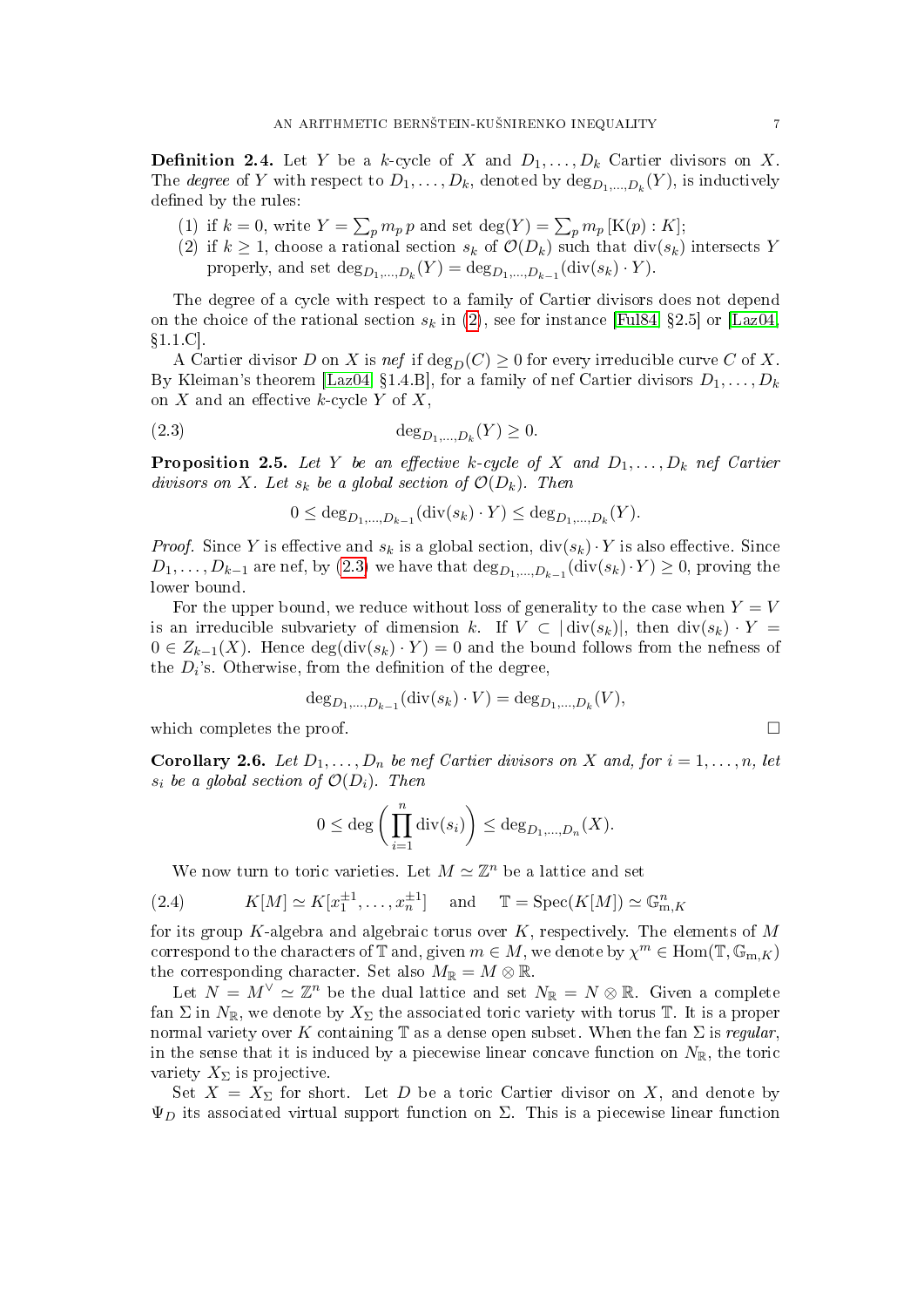$\Psi_D\colon N_{\mathbb{R}}\to{\mathbb{R}}$  satisfying that, for each cone  $\sigma\in\Sigma$ , there exists  $m\in M$  such that, for all  $u \in \sigma$ ,

$$
\Psi_D(u) = \langle m, u \rangle.
$$

The condition that  $\Psi_D$  is concave is both equivalent to the conditions that D is nef and that the line bundle  $\mathcal{O}(D)$  is globally generated. This line bundle  $\mathcal{O}(D)$  is a subsheaf of the sheaf of rational functions of X. For each  $m \in M$ , the character  $\chi^m$  is a rational function of X, and so it induces a rational section of  $\mathcal{O}(D)$  that is regular and nowhere vanishing on  $\mathbb T$ . The rational section corresponding to the point  $m = 0$  is called the distinguished rational section of  $\mathcal{O}(D)$  and denoted by  $s_D$ .

The toric Cartier divisor D also determines the lattice polytope of  $M_{\mathbb{R}}$  given by

<span id="page-7-1"></span>
$$
\Delta_D = \{ x \in M_{\mathbb{R}} \mid \langle x, u \rangle \geq \Psi_D(u) \text{ for every } u \in N_{\mathbb{R}} \}.
$$

A rational section corresponding to a point  $m \in M$  is global if and only if  $m \in \Delta_D$ . The global sections corresponding to the lattice points of  $\Delta_D$  form a K-basis for the space of global sections of  $\mathcal{O}(D)$ . Identifying each character  $\chi^{\bar{m}}$  with the corresponding rational section  $\varsigma_m$  of  $\mathcal{O}(D)$ , we have the decomposition

(2.5) 
$$
\Gamma(X, \mathcal{O}(D)) = \bigoplus_{m \in \Delta_D \cap M} K \cdot \varsigma_m.
$$

Now let  $\Delta_1,\ldots,\Delta_r$  be lattice polytopes in  $M_\mathbb{R}$ . For each  $\Delta_i,$  we consider its support  $function,$  which is the piecewise linear concave function with lattice slopes  $\Psi_{\Delta_i}: N_{\mathbb{R}} \to$ R given by

<span id="page-7-3"></span>(2.6) 
$$
\Psi_{\Delta_i}(u) = \min_{x \in \Delta_i} \langle x, u \rangle.
$$

Let  $\Sigma$  be a regular complete fan in  $N_{\mathbb{R}}$  compatible with the collection  $\Delta_1, \ldots, \Delta_r$ , in the sense that the  $\Psi_{\Delta_i}$ 's are virtual support functions on  $\Sigma$ . Such a fan can be constructed by taking any regular complete fan in  $N_{\mathbb{R}}$  refining the complex of cones that are normal to the faces of  $\Delta_i,$  for all  $i.$  Let  $X$  be the toric variety corresponding to this fan and  $D_i$  the toric Cartier divisor on X corresponding to these virtual support functions. By construction,  $\Psi_{\Delta_i}$  is concave. Hence  $D_i$  is nef and  $\mathcal{O}(D_i)$  is globally generated, and its associated polytope coincides with  $\Delta_i$ .

Let vol<sub>M</sub> be the Haar measure on  $M_{\mathbb{R}}$  such that M has covolume 1, and take  $r = n$ . The *mixed volume* of  $\Delta_1, \ldots, \Delta_n$  is defined as the alternating sum

MV<sub>M</sub>(
$$
\Delta_1
$$
,..., $\Delta_n$ ) =  $\sum_{j=1}^n (-1)^{n-j} \sum_{1 \le i_1 < \dots < i_j \le n}$  vol<sub>M</sub>( $\Delta_{i_1} + \dots + \Delta_{i_j}$ ).

A fundamental result in toric geometry states that the degree of a toric variety with respect to a family of nef toric Cartier divisors is given by the mixed volume of its polytopes [\[Ful93,](#page-32-7) 5.4]. In our present setting, this amounts to the formula

(2.7) 
$$
\deg_{D_1,\ldots,D_n}(X) = MV_M(\Delta_1,\ldots,\Delta_n).
$$

We turn to 0-cycles of the torus defined by families of Laurent polynomials.

<span id="page-7-0"></span>**Definition 2.7.** Let  $f_1, \ldots, f_n \in K[M]$  and denote by  $V(f_1, \ldots, f_n)_0$  the set of isolated closed points in the variety defined by this family of Laurent polynomials. For each  $p \in V(f_1,\ldots,f_n)_0$ , let  $\mathfrak{m}_p$  be the maximal ideal of  $K[M]$  corresponding to p and set

<span id="page-7-2"></span>
$$
\mu_p = \dim_K(K[M]_{\mathfrak{m}_p}/(f_1,\ldots,f_n)).
$$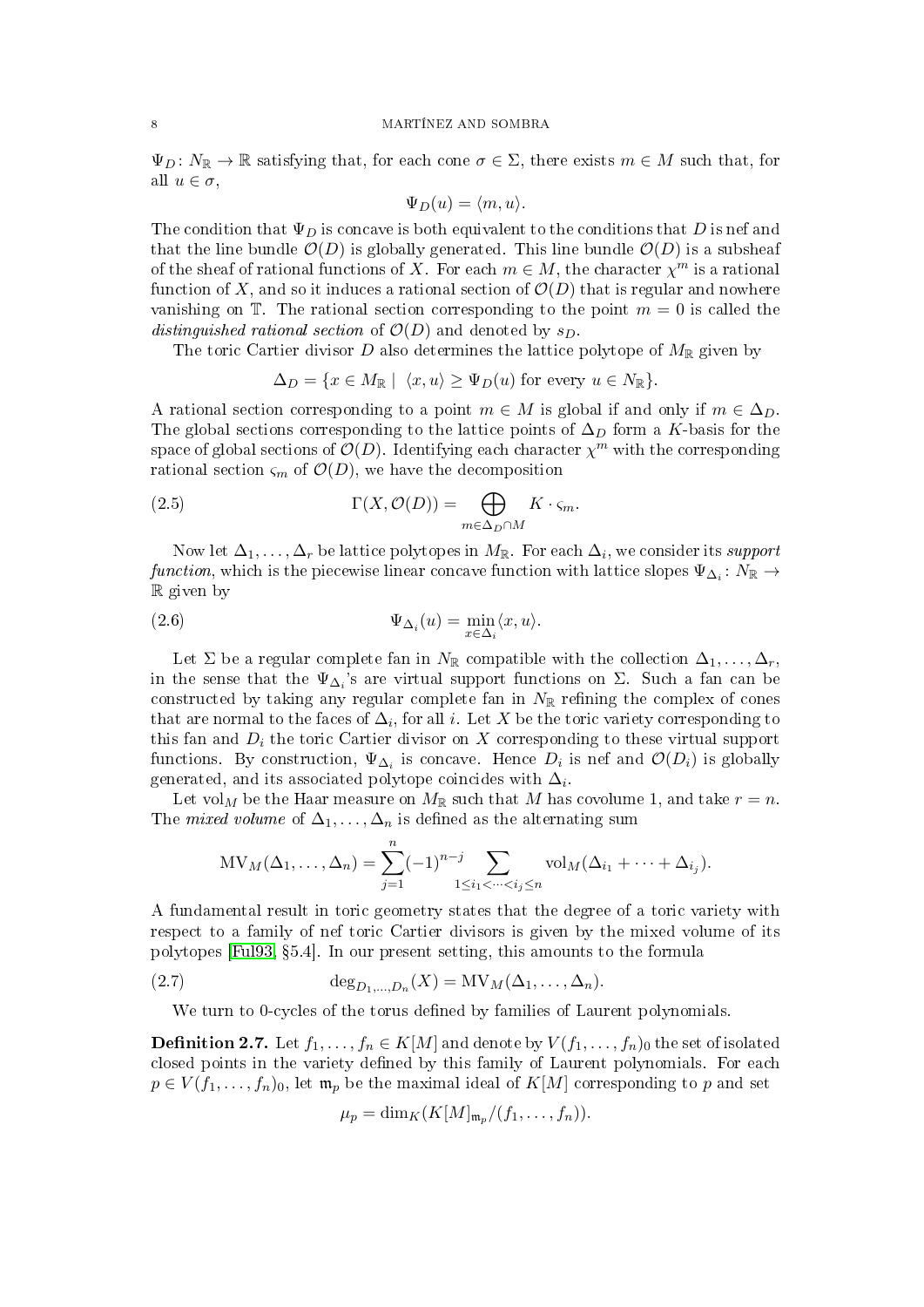The 0-cycle associated to  $f_1, \ldots, f_n$  is defined as

$$
Z(f_1,\ldots,f_n) = \sum_{p \in V(f_1,\ldots,f_n)_0} \mu_p \, p \in Z_0(\mathbb{T}).
$$

Let  $f = \sum_{m \in M} \alpha_m \chi^m \in K[M]$  be a Laurent polynomial. Its *support* is defined as the finite subset of M of the exponents of its nonzero terms, that is supp $(f) = \{m \mid$  $\alpha_m \neq 0$ . The *Newton polytope* of f is the lattice polytope in  $M_{\mathbb{R}}$  given by the convex hull of its support, that is  $N(f) = conv(supp(f)).$ 

<span id="page-8-3"></span>**Proposition 2.8.** Let  $f_1, \ldots, f_n \in K[M]$ . Let  $\Sigma$  be a regular complete fan in  $N_{\mathbb{R}}$  compatible with the Newton polytopes of the  $f_i$ 's and, for  $i = 1, \ldots, n$ , let  $D_i$  be the Cartier divisor on  $X_{\Sigma}$  associated to  $N(f_i)$  and  $s_i$  the global section of  $\mathcal{O}(D_i)$  corresponding to  $f_i$  as in [\(2.5\)](#page-7-1). Write  $\prod_{i=1}^n \text{div}(s_i) = \sum \nu_p p$ , where the sum is over the closed points of  $X_{\Sigma}$ . Then

- (1) for every  $p \in V(f_1, \ldots, f_n)_0$ , we have  $\nu_p = \dim_K(K[M]_{\mathfrak{m}_p}/(f_1, \ldots, f_n));$
- <span id="page-8-4"></span>(2) the inequality  $Z(f_1,\ldots,f_n) \leq \prod_{i=1}^n \text{div}(s_i)$  holds.

*Proof.* We have that  $\bigcap_{i=1}^n |\text{div}(s_i)| = V(f_1, \ldots, f_n)$ . Since  $\mathbb T$  is Cohen-Macaulay, Proposition [2.3](#page-5-2) gives the first statement. Since the sections  $s_i$  are global, the 0-cycle  $\prod_{i=1}^n \text{div}(s_i)$  is effective. Hence, the second statement follows directly from the first  $\Box$   $\Box$ 

Finally, we prove the version of the Bernštein-Kušnirenko theorem in  $(1.1)$ .

<span id="page-8-0"></span>Theorem 2.9. Let  $f_1, \ldots, f_n \in K[M]$ . Then

$$
\deg(Z(f_1,\ldots,f_n))\le MV_M(N(f_1),\ldots,N(f_n)).
$$

*Proof.* This follows from Proposition [2.8](#page-8-3)[\(2\)](#page-8-4), Corollary [2.6](#page-6-2) and the formula [\(2.7\)](#page-7-2).  $\square$ 

### 3. Adelic fields and finite extensions

<span id="page-8-2"></span>In this section, we consider adelic fields following [\[BPS14\]](#page-32-4). We also give a new notion of adelic field extension that behaves better than the one in *loc. cit.*. With this definition, the product formula is preserved when passing to finite extensions.

<span id="page-8-1"></span>**Definition 3.1.** Let K be an infinite field and M a set of places. Each place  $v \in \mathcal{M}$  is a pair consisting of an absolute value  $|\cdot|_v$  and a positive real weight  $n_v$ . We say that  $(\mathbb{K}, \mathfrak{M})$  is an *adelic field* if

(1) for each  $v \in \mathfrak{M}$ , the absolute value  $|\cdot|_v$  is either Archimedean or associated to a nontrivial discrete valuation;

(2) for each  $\alpha \in \mathbb{K}^{\times}$ , we have that  $|\alpha|_{v} = 1$  for all but a finite number of  $v \in \mathfrak{M}$ . An adelic field (K,  $\mathfrak{M}$ ) satisfies the *product formula* if, for every  $\alpha \in \mathbb{K}^{\times}$ ,

$$
\prod_{v\in\mathfrak{M}}|\alpha|_v^{n_v}=1.
$$

Let  $(\mathbb{K}, \mathfrak{M})$  be an adelic field. For each place  $v \in \mathfrak{M}$ , we denote by  $\mathbb{K}_v$  the completion of K with respect to the absolute value  $|\cdot|_v$ . By a theorem of Ostrowski, if v is Archimedean, then  $\mathbb{K}_v$  is isomorphic to either  $\mathbb{R}$  or  $\mathbb{C}$  [\[Cas86,](#page-32-8) Chapter 3, Theorem 1.1]. In particular, an adelic field has only a finite number of Archimedean places.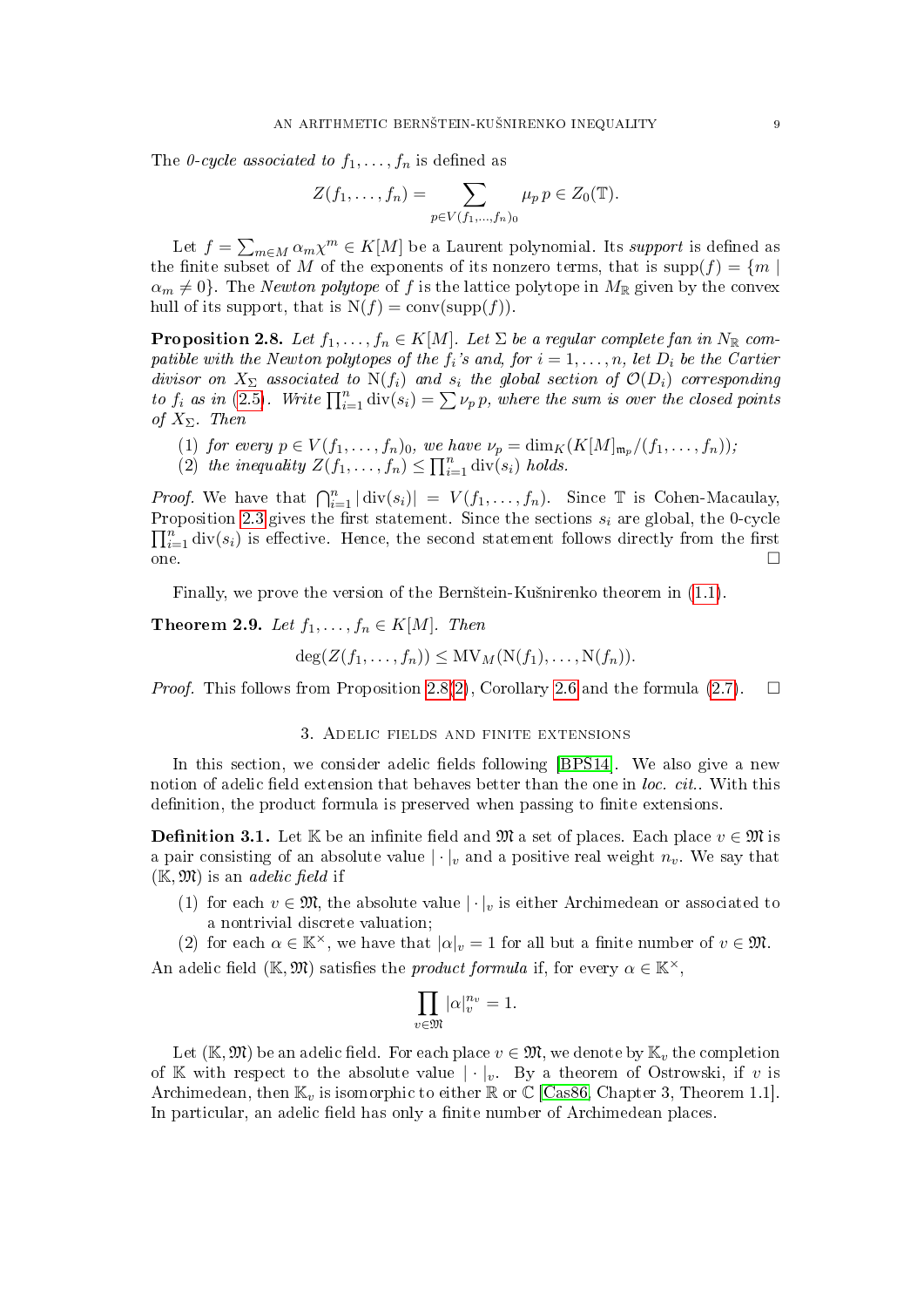**Example 3.2.** Let  $\mathfrak{M}_{\mathbb{Q}}$  be the set of places of  $\mathbb{Q}$  consisting of the Archimedean and  $p$ -adic absolute values of  $\mathbb Q$ , normalized in the standard way, and with all the weights equal to 1. The adelic field  $(\mathbb{Q}, \mathfrak{M}_{\mathbb{Q}})$  satisfies the product formula.

<span id="page-9-3"></span>**Example 3.3.** Let  $K(C)$  denote the function field of a regular projective curve C over a field  $\kappa$ . To each closed point  $v \in C$  we associate the absolute value and weight given, for  $f \in K(C)^{\times}$ , by

<span id="page-9-4"></span>(3.1) 
$$
|f|_v = c_{\kappa}^{-\text{ord}_v(f)} \quad \text{and} \quad n_v = [K(v) : \kappa],
$$

where  $\text{ord}_v(f)$  denotes the order of vanishing of f at v and

<span id="page-9-5"></span>(3.2) 
$$
c_{\kappa} = \begin{cases} e & \text{if } \# \kappa = \infty, \\ \# \kappa & \text{if } \# \kappa < \infty. \end{cases}
$$

The set of places  $\mathfrak{M}_{\mathrm{K}(C)}$  is indexed by the closed points of C, and consists of these absolute values and weights. The pair  $(\mathrm{K}(C),\mathfrak{M}_{\mathrm{K}(C)})$  is an adelic field which satisfies the product formula.

<span id="page-9-2"></span>**Lemma 3.4.** Let  $\mathbb F$  be a finite extension of  $\mathbb K$  and  $v \in \mathfrak{M}$ . Then

(3.3) 
$$
\mathbb{F} \otimes_{\mathbb{K}} \mathbb{K}_v \simeq \bigoplus_w E_w,
$$

where the sum is over the absolute values  $|\cdot|_w$  on  $\mathbb F$  whose restriction to  $\mathbb K_v$  coincides with  $|\cdot|_v$ , and where the  $E_w$ 's are local Artinian  $\mathbb{K}_v$ -algebras with maximal ideal  $\mathfrak{p}_w$ . For each w, we have  $E_w/\mathfrak{p}_w \simeq \mathbb{F}_w$ .

*Proof.* Since  $\mathbb{K} \hookrightarrow \mathbb{F}$  is a finite extension, the tensor product  $\mathbb{F} \otimes \mathbb{K}_v$  is an Artinian  $\mathbb{K}_v$ -algebra. By the structure theorem for Artinian algebras,

<span id="page-9-0"></span>
$$
\mathbb{F} \otimes_{\mathbb{K}} \mathbb{K}_v \simeq \bigoplus_{i \in I} E_i,
$$

where I is a finite set and the  $E_i$ 's are local Artinian  $\mathbb{K}_v$ -algebras. Let  $\mathfrak{p}_i$  be the maximal ideal of  $E_i$ , for each i. These are the only prime ideals of  $\mathbb{F} \otimes \mathbb{K}_v$ , and so  $\text{rad}(\mathbb{F} \otimes \mathbb{K}_v) = \bigcap_{i \in I} \mathfrak{p}_i.$ 

Each w in the decomposition [\(3.3\)](#page-9-0) corresponds to an absolute value  $|\cdot|_w$  on F extending  $|\cdot|_v$ , and there is a natural inclusion  $\mathbb{F} \hookrightarrow \mathbb{F}_w$ . The diagonal morphism  $\mathbb{F} \to \bigoplus_{w} \overline{\mathbb{F}}_w$  extends to a map of  $\mathbb{K}_v$ -vector spaces

$$
\mathbb{F}\otimes_\mathbb{K} \mathbb{K}_v\longrightarrow \bigoplus_w\mathbb{F}_w.
$$

By  $[Bou64, Chapitre VI, §8.2 Proposition 11(b)], this morphism is surjective and its$  $[Bou64, Chapitre VI, §8.2 Proposition 11(b)], this morphism is surjective and its$ kernel is the radical ideal of  $\mathbb{F} \otimes \mathbb{K}_v$ . Therefore

<span id="page-9-1"></span>(3.4) 
$$
\bigoplus_{i\in I} E_i/\mathfrak{p}_i = \left(\bigoplus_{i\in I} E_i\right) / \mathrm{rad}(\mathbb{F} \otimes \mathbb{K}_v) \simeq \bigoplus_w \mathbb{F}_w.
$$

The summands in both extremes of [\(3.4\)](#page-9-1) are fields over  $\mathbb{K}_v$ , and so local Artinian  $\mathbb{K}_v$ algebras. By the uniqueness of the decomposition in the structure theorem for Artinian algebras, there is a bijection between the elements in  $I$  and the  $w$ 's, identifying each  $i \in I$  with the unique w such that  $E_i/\mathfrak{p}_i \simeq \mathbb{F}_w$ .

The following definition was introduced by Gubler in the context of  $M$ -fields, see [\[Gub97,](#page-32-10) Remark 2.5].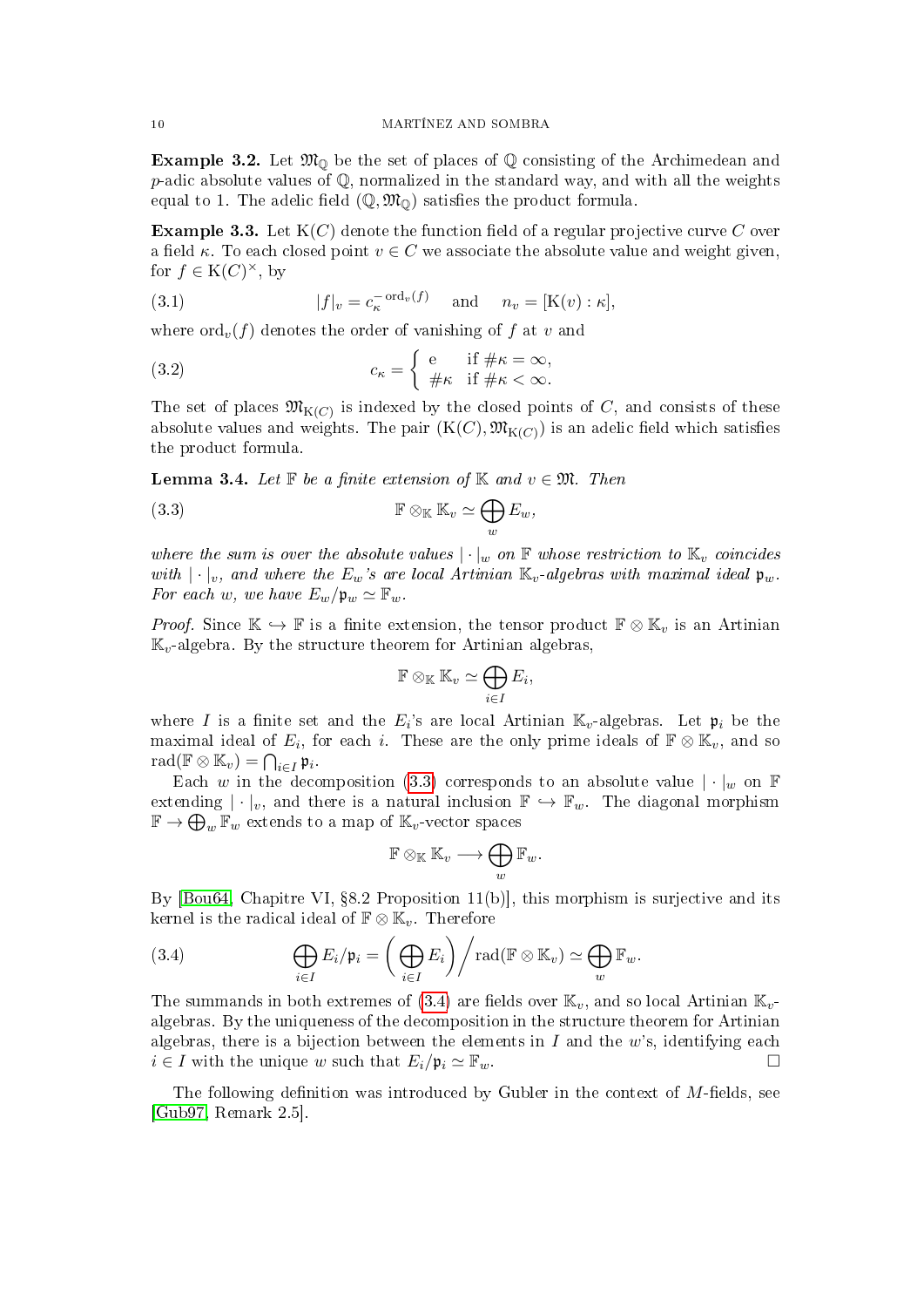<span id="page-10-1"></span>**Definition 3.5.** Let  $(\mathbb{K}, \mathfrak{M})$  be an adelic field and  $\mathbb{F}$  a finite extension of  $\mathbb{K}$ . For every place  $v \in \mathfrak{M}$ , we denote by  $\mathfrak{N}_v$  the set of absolute values  $|\cdot|_w$  on F that extend  $|\cdot|_v$ with weight given by

$$
n_w = \frac{\dim_{\mathbb{K}_v}(E_w)}{[\mathbb{F} : \mathbb{K}]} n_v,
$$

where the  $E_w$ 's are the local Artinian K<sub>v</sub>-algebras in the decomposition of  $\mathbb{F} \otimes_{\mathbb{K}} \mathbb{K}_v$ from Lemma [3.4.](#page-9-2) Set  $\mathfrak{N} = \bigsqcup_{v \in \mathfrak{M}} \mathfrak{N}_v$ . The pair  $(\mathbb{F}, \mathfrak{N})$  is an adelic field. The adelic fields of this form are called *adelic field extensions* of  $(\mathbb{K}, \mathfrak{M})$ .

<span id="page-10-3"></span>Remark 3.6. With notation as in Lemma [3.4,](#page-9-2)

$$
\dim_{\mathbb{K}_v}(E_w) = l_{E_w}(E_w)[\mathbb{F}_w : \mathbb{K}_v],
$$

where  $l_{E_w}(E_w)$  is the length of  $E_w$  as a module over itself. This follows from [\[Ful84,](#page-32-6) Lemma A.1.3] applied to the morphism  $\mathbb{K}_v \to E_w$ . Hence, the weights in Definition [3.5](#page-10-1) can be alternatively written as

$$
n_w = l_{E_w}(E_w) \frac{[\mathbb{F}_w : \mathbb{K}_v]}{[\mathbb{F} : \mathbb{K}]} n_v.
$$

<span id="page-10-0"></span>**Proposition 3.7.** Let  $(\mathbb{K}, \mathfrak{M})$  be an adelic field and  $(\mathbb{F}, \mathfrak{N})$  an adelic field extension of  $(\mathbb{K}, \mathfrak{M})$ . Then

- <span id="page-10-2"></span>(1) the equality  $\sum_{w\in\mathfrak{N}_v}n_w=n_v$  holds for every place  $v\in\mathfrak{M};$
- (2) if  $(\mathbb{K}, \mathfrak{M})$  satisfies the product formula, then  $(\mathbb{F}, \mathfrak{N})$  also does.

*Proof.* From the definition of adelic field extension and Lemma  $3.4$ .

$$
\sum_{w \in \mathfrak{N}_v} n_w = \sum_{w \in \mathfrak{N}_v} \frac{\dim_{\mathbb{K}_v}(E_w)}{[\mathbb{F} : \mathbb{K}]} n_v = \frac{\dim_{\mathbb{K}_v}(\mathbb{F} \otimes \mathbb{K}_v)}{[\mathbb{F} : \mathbb{K}]} n_v = n_v,
$$

which proves statement [\(1\)](#page-10-2). To prove the second statement, let  $\alpha \in \mathbb{F}^{\times}$  and consider the multiplication map  $\eta_{\alpha} : \mathbb{F} \to \mathbb{F}$  given by  $\eta_{\alpha}(x) = \alpha x$ . The norm  $N_{\mathbb{F}/\mathbb{K}}(\alpha) \in \mathbb{K}^{\times}$  is defined as the determinant of this K-linear map. Moreover,  $\eta_{\alpha}$  extends to the K<sub>v</sub>-linear map

$$
\eta_\alpha\otimes 1_{\mathbb{K}_v}\colon \mathbb{F}\otimes \mathbb{K}_v\longrightarrow \mathbb{F}\otimes \mathbb{K}_v,
$$

which has the same determinant. Using the decomposition in [\(3.3\)](#page-9-0), write  $\alpha \otimes 1_{\mathbb{K}_v} =$  $(\alpha_w)_w$  with  $\alpha_w \in E_w$ . Hence  $\eta_\alpha \otimes 1_{\mathbb{K}_v} = \bigoplus_w \eta_{\alpha_w}$  and

$$
N_{\mathbb{F}/\mathbb{K}}(\alpha)=\det(\eta_{\alpha}\otimes 1_{\mathbb{K}_v})=\prod_{w\in\mathfrak{N}_v}N_{E_w/\mathbb{K}_v}(\alpha_w).
$$

By [\[Bou70,](#page-32-11) Chapitre III, §9.2, Proposition 1],  $N_{E_w/\mathbb{K}_v}(\alpha_w) = N_{\mathbb{F}_w/\mathbb{K}_v}(\alpha_w)^{l_{E_w}(E_w)}$ . Moreover, by [\[Lan02,](#page-33-5) VI Proposition 5.6],

$$
N_{\mathbb{F}_w/\mathbb{K}_v}(\alpha_w)=\prod_{\sigma}\sigma(\alpha_w)^{[\mathbb{F}_w:\mathbb{K}_v]_i},
$$

where the product is over the different embeddings  $\sigma$  of  $\mathbb{F}_w$  in an algebraic closure of  $\mathbb{K}_v$ , and  $[\mathbb{F}_w : \mathbb{K}_v]_i$  denotes the inseparability degree of the extension  $\mathbb{K}_v \hookrightarrow \mathbb{F}_w$ . Furthermore, the number of such embeddings is equal to the separability degree  $[\mathbb{F}_w :$  $\mathbb{K}_v$ <sub>s</sub>. For every embedding σ, we have  $|\sigma(\alpha_w)|_v = |\alpha|_w$  because the base field  $\mathbb{K}_v$  is complete. Since  $[\mathbb{F}_w : \mathbb{K}_v]_i [\mathbb{F}_w : \mathbb{K}_v]_s = [\mathbb{F}_w : \mathbb{K}_v]$ , we get

$$
|N_{\mathbb{F}/\mathbb{K}}(\alpha)|_{v}^{n_{v}} = \prod_{w \in \mathfrak{N}_{v}} |\sigma(\alpha_{w})|_{v}^{l_{E_{w}}(E_{w})[\mathbb{F}_{w}:\mathbb{K}_{v}]n_{v}} = \prod_{w \in \mathfrak{N}_{v}} |\alpha|_{w}^{[\mathbb{F}:\mathbb{K}]n_{w}}.
$$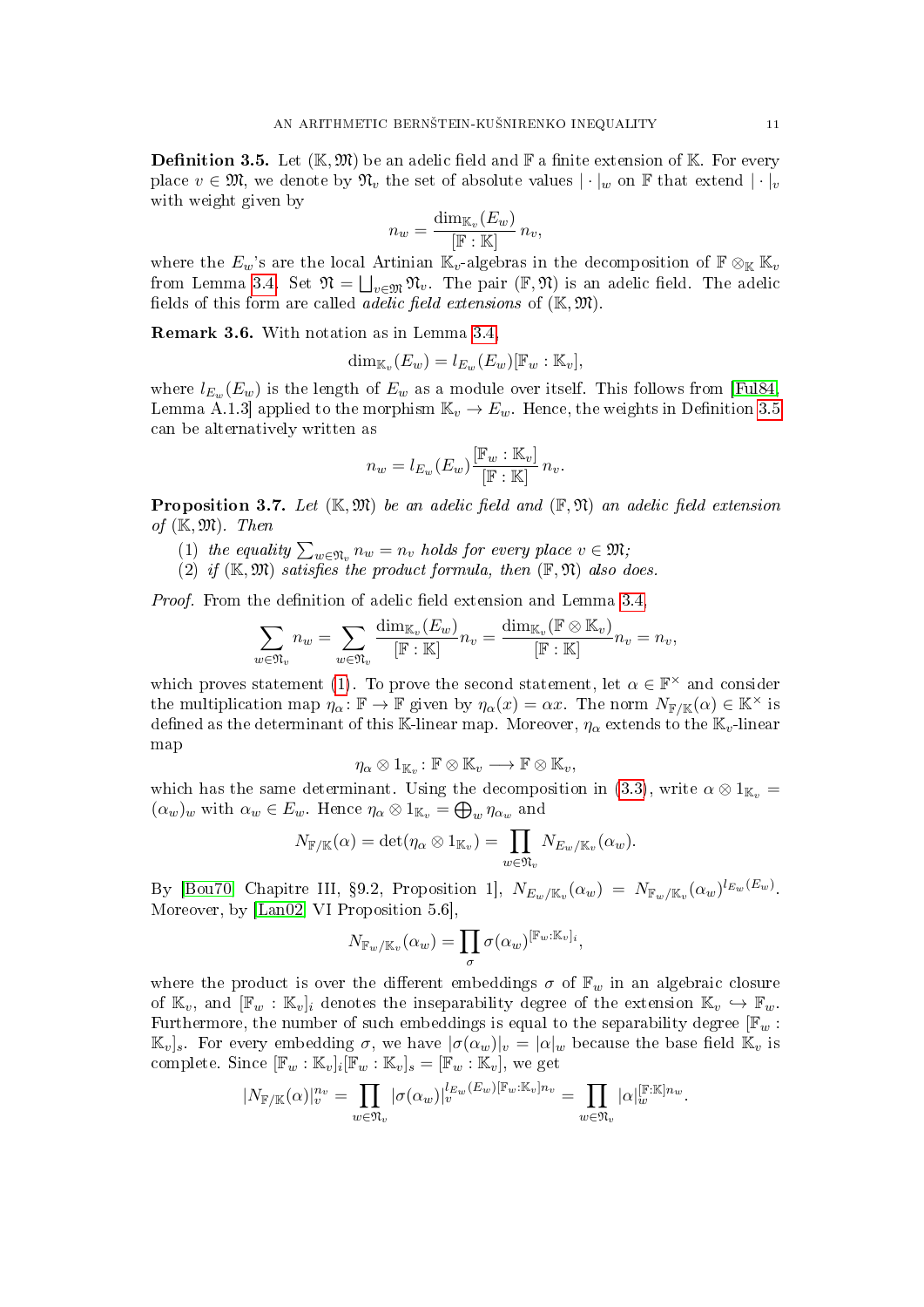Since  $N_{\mathbb{F}/\mathbb{K}}(\alpha) \in \mathbb{K}^{\times}$ , if  $(\mathbb{K}, \mathfrak{M})$  satisfies the product formula, then

$$
\prod_{w \in \mathfrak{N}} |\alpha|_w^{n_w} = \bigg(\prod_{v \in \mathfrak{M}} |N_{\mathbb{F}/\mathbb{K}}(\alpha)|_v^{n_v}\bigg)^{\frac{1}{\mathbb{F} \cdot \mathbb{K}}}=1,
$$

concluding the proof.  $\Box$ 

<span id="page-11-0"></span>**Example 3.8.** Let  $\mathbb{F}$  be a number field. This is a separable extension of  $\mathbb{Q}$ . By [\[Bou64,](#page-32-9) Chapitre VI, §8.5, Corollaire 3, we have that  $\mathbb{F} \otimes \mathbb{Q}_v \simeq \bigoplus_{w \in \mathfrak{N}_v} \mathbb{F}_w$  for all  $v \in \mathfrak{M}_{\mathbb{Q}}$ . Therefore, the weight associated to each place  $w \in \mathfrak{N}_v$  is

$$
n_w = \frac{[\mathbb{F}_w : \mathbb{Q}_v]}{[\mathbb{F} : \mathbb{Q}]}.
$$

<span id="page-11-1"></span> $\bf{Example~3.9.~Let~} (K(C), \mathfrak{M}_{K(C)})$  be the function field of a regular projective curve  $C$ over a field  $\kappa$  with the structure of adelic field as in Example [3.3.](#page-9-3) The places of K(C) correspond to the closed points of C with absolute values and weights given by  $(3.1)$ . Let  $\mathbb F$  be a finite extension of  $K(C)$  and  $\mathfrak N$  the set of places of  $\mathbb F$  as in Definition [3.5.](#page-10-1) There is a regular projective curve B over  $\kappa$  and a finite map  $\pi: B \to C$  such that the extension  $K(C) \hookrightarrow \mathbb{F}$  identifies with the morphism  $\pi^* \colon K(C) \hookrightarrow K(B)$ . For each place  $v \in \mathfrak{M}_{K(C)}$ , the absolute values of F that extend  $|\cdot|_v$  are in bijection with the fiber  $\pi^{-1}(v)$ .

For each closed point  $v \in C$ , the integral closure in  $K(B)$  of  $\mathcal{O}_{v,C}$  coincides with  $\mathcal{O}_{\pi^{-1}(v),B}$ , the local ring of  $B$  along the fiber  $\pi^{-1}(v)$ . The ring  $\mathcal{O}_{\pi^{-1}(v),B}$  is of finite type over  $\mathcal{O}_{v,C}$ . With notation as in Lemma [3.4,](#page-9-2) by [\[Bou64,](#page-32-9) Chapter VI, §8.5, Corollaire 3], we have  $E_w \simeq \mathbb{F}_w$  for all  $w \in \mathfrak{N}_v$ . Hence, the weight of w is given by

$$
n_w = \frac{[\mathbb{F}_w : \mathcal{K}(C)_v]}{[\mathbb{F} : \mathcal{K}(C)]} [\mathcal{K}(v) : \kappa].
$$

Let  $e(w/v)$  denote the ramification index of w over v. By [\[Bou64,](#page-32-9) Chapter VI, §8.5, Corollaire 2, we have that  $[\mathbb{F}_w : K(C)_v] = e(w/v) [K(w) : K(v)]$ . Therefore, for each place  $w \in \mathfrak{N}_v$ , the weight of w can also be expressed as

$$
n_w = \frac{e(w/v) \left[ \mathbf{K}(w) : \kappa \right]}{\left[ \mathbb{F} : \mathbf{K}(C) \right]}.
$$

Following [\[BPS14\]](#page-32-4), a *global field* is a finite extension of the field of rational numbers or of the function field of a regular projective curve, with the structure of adelic field described in Examples [3.8](#page-11-0) and [3.9.](#page-11-1) For these fields, Proposition [3.7](#page-10-0) is already a known result, see for instance [\[BPRS15,](#page-32-12) Proposition 2.1].

By a result of Artin and Whaples, global fields can be characterized as the adelic fields having an absolute value that is either Archimedean or associated to a discrete valuation whose residue field has finite order over the field of constants [\[AW45,](#page-32-13) Theorems 2 and 3].

Function fields of varieties of higher dimension provide examples of adelic fields satisfying the product formula, and that are not global fields.

**Example 3.10.** Let  $K(S)$  be the function field of an irreducible normal variety S over a field  $\kappa$  of dimension  $s \geq 1$ , and  $E_1, \ldots, E_{s-1}$  nef Cartier divisors on S. Set  $S^{(1)}$  for the set of irreducible hypersurfaces of S. For each  $V \in S^{(1)}$ , the local ring  $\mathcal{O}_{V,S}$  is a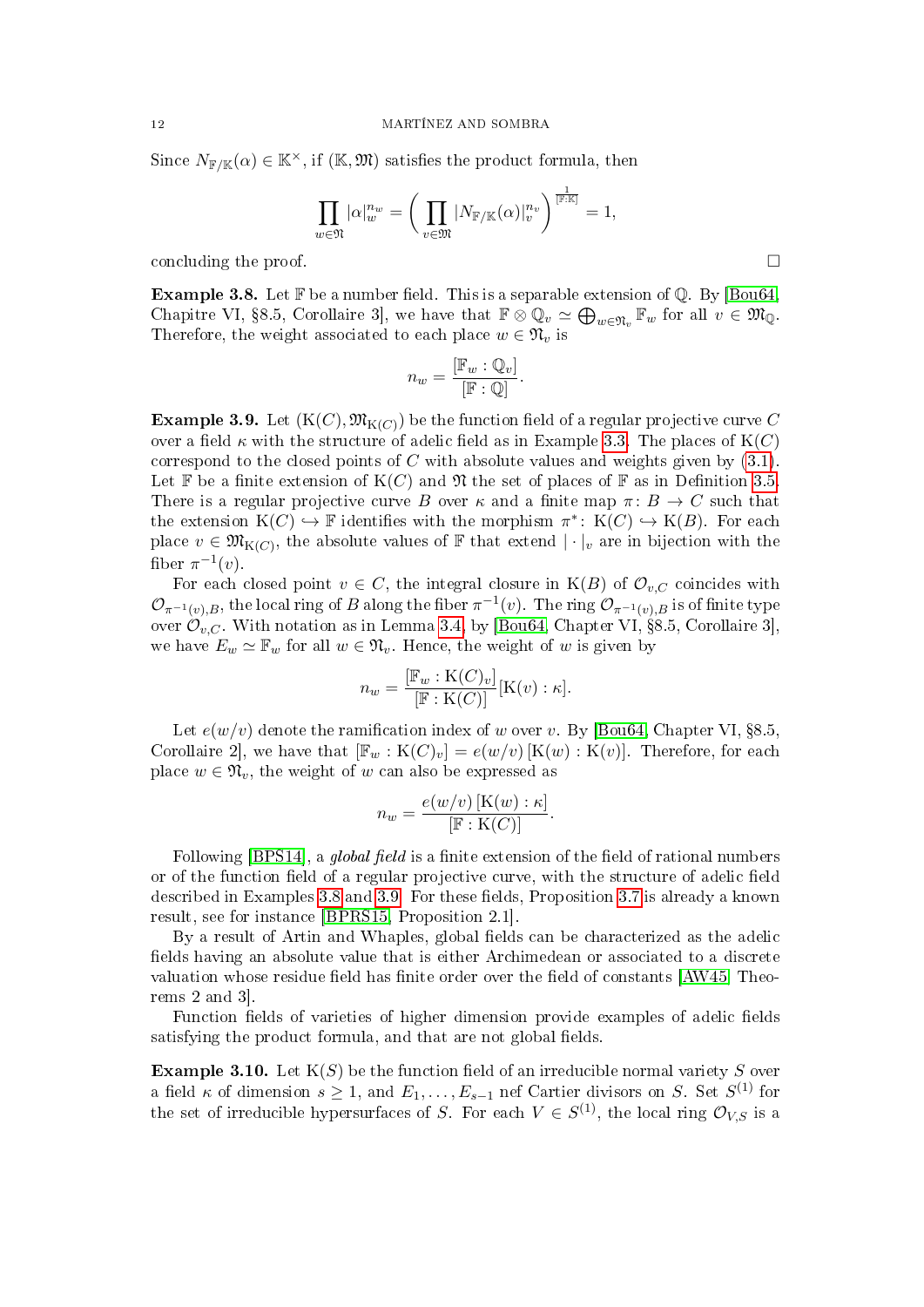discrete valuation ring. We associate to  $V$  the absolute value and weight given, for  $f \in K(S)$ , by

$$
|f|_V = c_{\kappa}^{-\text{ord}_V(f)}
$$
 and  $n_v = \deg_{E_1,...,E_{s-1}}(V)$ ,

with  $c_{\kappa}$  as in [\(3.2\)](#page-9-5). The set of places  $\mathfrak{M}_{K(S)}$  is indexed by  $S^{(1)}$ , and consists of these absolute values and weights. For  $f \in K(S)^\times$ ,

$$
\sum_{V \in S^{(1)}} n_V \log |f|_v = \log(c_k) \sum_{V \in S^{(1)}} \deg_{E_1, \dots, E_{s-1}}(V) \operatorname{ord}_V(f) = \deg_{E_1, \dots, E_{s-1}}(\operatorname{div}(f)) = 0,
$$

because the Cartier divisor  $\text{div}(f)$  is principal. Hence  $(K(S), \mathfrak{M}_{K(S)})$  satisfies the product formula.

### 4. Height of cycles

<span id="page-12-0"></span>In this section, we introduce a notion of global height for cycles of a variety over an adelic field, with respect to a family of metrized divisors generated by small sections. We also recall the notion of local height of cycles from [\[BPS14,](#page-32-4) Chapter 1] and give a more explicit description of this construction in the 0-dimensional case.

Let  $(K, \mathfrak{M})$  be an adelic field satisfying the product formula, and X a normal projective variety over K. For each place  $v \in \mathfrak{M}$ , we denote by  $X_v^{\text{an}}$  the v-adic analytification of X. In the Archimedean case, if  $\mathbb{K}_v \simeq \mathbb{C}$ , then  $X_v^{\text{an}}$  is an analytic space over  $\mathbb{C}$ whereas, if  $\mathbb{K}_v \simeq \mathbb{R}$ , then  $X_v^{\text{an}}$  is an analytic space over  $\mathbb{R}$ , that is, an analytic space over C together with an antilinear involution, as explained in [\[BPS14,](#page-32-4) Remark 1.1.5]. In the non-Archimedean case,  $X_v^{\text{an}}$  is a Berkovich space over  $\mathbb{K}_v$  as in [\[BPS14,](#page-32-4) §1.2].

Fix  $v \in \mathfrak{M}$  and set

$$
X_v = X \times \text{Spec}(\mathbb{K}_v).
$$

Given a 0-cycle Y of  $X_v$ , a usual construction in Arakelov geometry associates a signed measure on  $X_v^{\text{an}}$ , denoted by  $\delta_Y$ , that is supported on  $|Y|^{\text{an}}$  and has total mass equal to  $deg(Y)$ , see for instance [\[BPS14,](#page-32-4) Definition 1.3.15] for the non-Archimedean case. In what follows, we explicit this construction.

Let q be a closed point of  $X_v$ . The function field  $K(q)$  is a finite extension of  $K_v$  and  $deg(q) = [K(q) : \mathbb{K}_v]$ . If v is Archimedean, then  $deg(q)$  is either equal to 1 or 2. In the first case, the analytification of  $q$  is a point of  $X_v^{\text{an}}$  whereas, in the second case, it is a pair of conjugate points. If  $v$  is non-Archimedean, choose an affine open neighborhood  $U = \text{Spec}(A)$  of q and  $A \to \text{K}(q)$  the corresponding morphism of  $\mathbb{K}_v$ -algebras. The analytification of q is the point  $q^{\text{an}} \in U^{\text{an}} \subset X_v^{\text{an}}$  corresponding to the multiplicative seminorm given by the composition

<span id="page-12-1"></span>
$$
A \longrightarrow \mathrm{K}(q) \xrightarrow{| \cdot |} \mathbb{R}_{\geq 0},
$$

where  $|\cdot|$  is the unique extension to  $K(q)$  of the absolute value  $|\cdot|_v$ .

Since the measure  $\delta_q$  is supported on the point  $q^{\text{an}}$  and has total mass deg(q), it follows that

(4.1) 
$$
\delta_q = [\mathbf{K}(q) : \mathbb{K}_v] \, \delta_{q^{\text{an}}},
$$

where  $\delta_{q^{\text{an}}}$  denotes the Dirac delta measure on  $q^{\text{an}}$ . For an arbitrary 0-cycle Y of  $X_v$ , the signed measure  $\delta_Y$  is obtained from [\(4.1\)](#page-12-1) by linearity. It is a discrete signed measure of total mass equal to  $deg(Y)$ .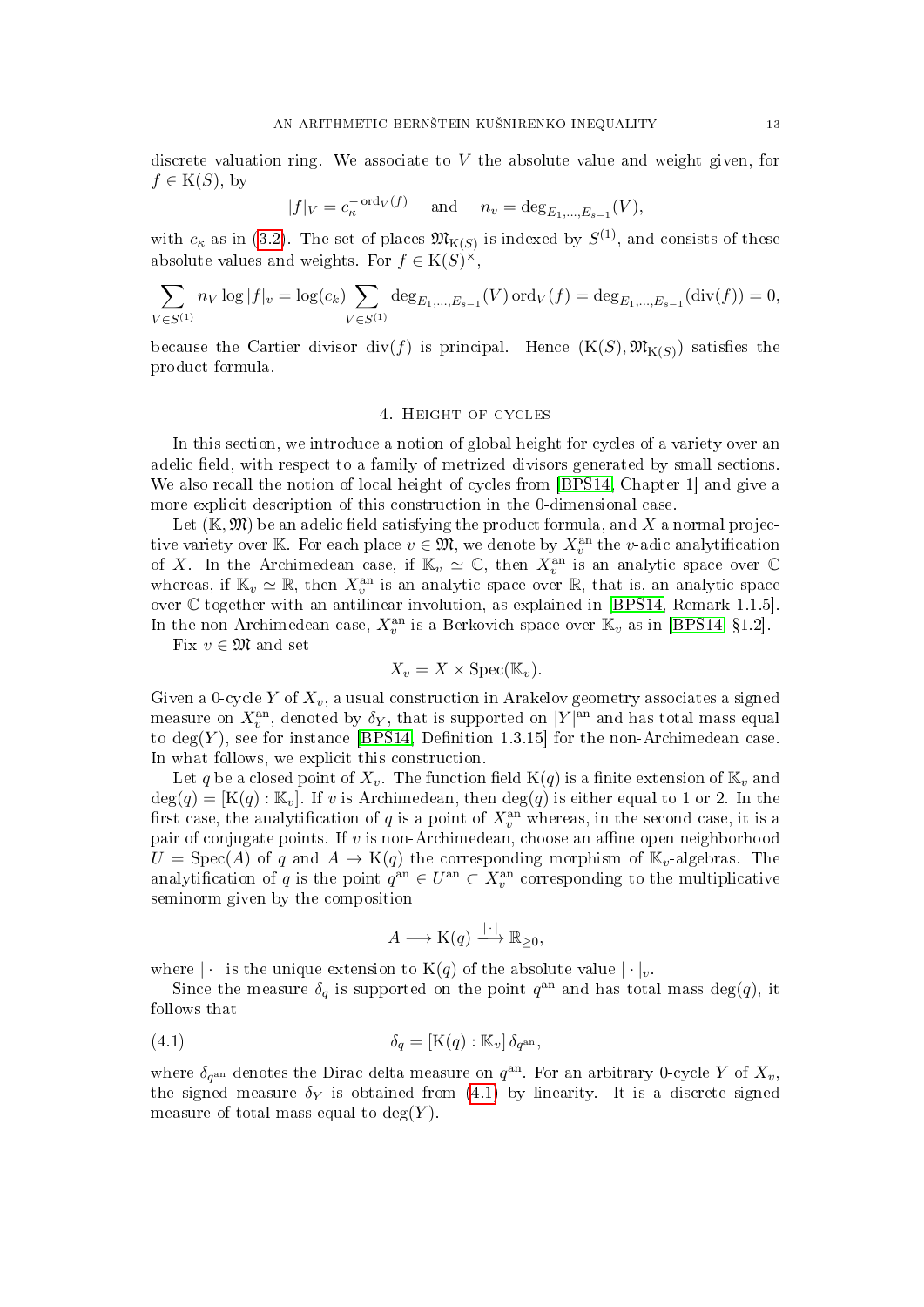#### 14 MARTÍNEZ AND SOMBRA

Let D be a Cartier divisor on X. A metric on the analytic line bundle  $\mathcal{O}(D)_{v}^{\text{an}}$  is an assignment that, to each open subset  $U \subset X_v^{\text{an}}$  and local section s on  $U$ , associates a continuous function

$$
||s(\cdot)||_v \colon U \longrightarrow \mathbb{R}_{\geq 0}
$$

that is compatible with restrictions to open subsets, vanishes only when the local section does, and respects multiplication of local sections by analytic functions, see [\[BPS14,](#page-32-4) Definitions 1.1.1 and 1.3.1]. This notion allows to define local heights of 0-cycles.

<span id="page-13-2"></span>**Definition 4.1.** Let  $D$  be a Cartier divisor on  $X$ , and  $\|\cdot\|_v$  a metric on  $\mathcal{O}(D)^{\mathrm{an}}_v$ . For a 0-cycle Y of  $X_v$  and a rational section s of  $\mathcal{O}(D)$  that is regular and non-vanishing on the support of Y, the local height of Y with respect to the pair  $(\|\cdot\|_v, s)$  is defined as

$$
\mathrm{h}_{\|\cdot\|_v}(Y;s)=-\int_{X_v^\mathrm{an}}\log\|s\|_v\,\delta_Y.
$$

We now study the behavior of these objects with respect to adelic field extensions. Let  $(\mathbb{F}, \mathfrak{N})$  be an extension of the adelic field  $(\mathbb{K}, \mathfrak{M})$  (Definition [3.5\)](#page-10-1) and fix a place  $w \in \mathfrak{N}_v$ , so that  $\mathbb{F}_w$  is a finite extension of the local field  $\mathbb{K}_v$ . Let q be a closed point of  $X_v$  and consider the subscheme  $q_w$  of  $X_w = X \times \operatorname{Spec}(\mathbb{F}_w)$  obtained by base change. Decompose

$$
\mathrm{K}(q)\otimes_{\mathbb{K}_v}\mathbb{F}_w=\bigoplus_{j\in I}G_j
$$

as a finite sum of local Artinian  $\mathbb{F}_w$ -algebras and, for each  $j \in I$ , denote by  $q_j$  the corresponding closed point of  $X_w$ . Thus the associated cycle is given by  $[q_w]$  =  $\sum_{j\in I} l_{G_j}(G_j) \, q_j$ . Hence, by [\(4.1\)](#page-12-1) and Remark [3.6,](#page-10-3)

<span id="page-13-0"></span>
$$
\delta_{[q_w]} = \sum_{j \in I} \dim_{\mathbb{F}_w}(G_j) \, \delta_{q_j^{\mathrm{an}}}.
$$

The inclusion  $\mathbb{K}_v \hookrightarrow \mathbb{F}_w$  induces a map of the corresponding analytic spaces

$$
\pi \colon X_w^{\text{an}} \longrightarrow X_v^{\text{an}}.
$$

In the non-Archimedean case, this map of Berkovich spaces is defined locally by restricting seminorms.

The following proposition gives the behavior of the measure associated to a 0-cycle with respect to field extensions.

<span id="page-13-1"></span>**Proposition 4.2.** With notation as above, let Y be a 0-cycle of  $X_v$  and set  $Y_w$  for the 0-cycle of  $X_w$  obtained by base change. Then

$$
\pi_* \, \delta_{Y_w} = \delta_Y.
$$

*Proof.* By the compatibility of the map  $\pi$  with restriction to subschemes, we have that  $\pi(q_j^{\text{an}}) = q^{\text{an}}$  for all  $j \in I$ . It follows that

$$
\pi_* \delta_{[q_w]} = \sum_{j \in I} \dim_{\mathbb{F}_w}(G_j) \pi_* \delta_{q_j^{\text{an}}} = \left(\sum_{j \in I} \dim_{\mathbb{F}_w}(G_j)\right) \delta_{q^{\text{an}}} = [K(q) : \mathbb{K}_v] \delta_{q^{\text{an}}} = \delta_q.
$$

 $\Box$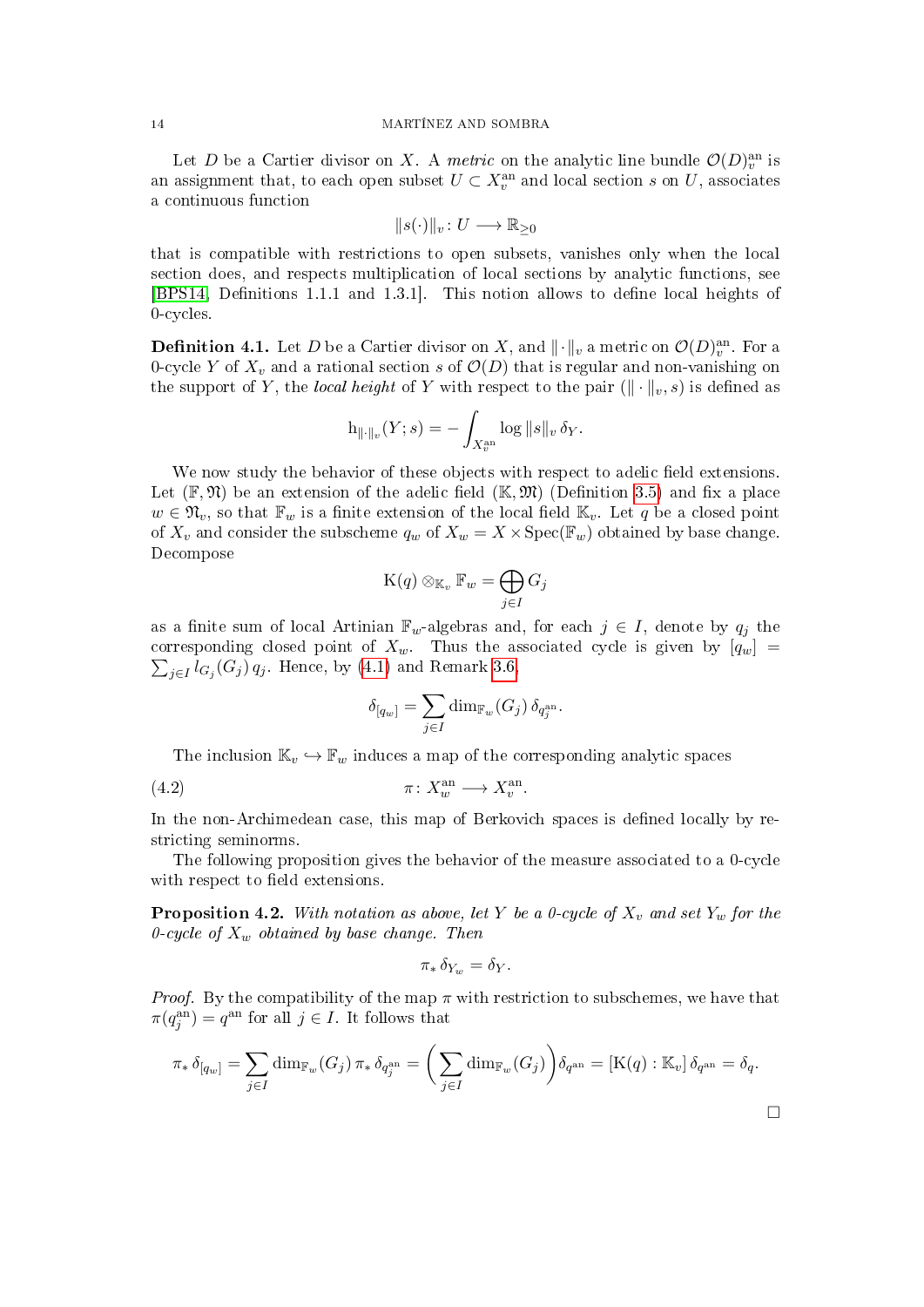Let D be a Cartier divisor on X and  $\|\cdot\|_v$  a metric on  $\mathcal{O}(D)_{v}^{\text{an}}$ . The extension of this metric to a metric  $\|\cdot\|_w$  on the analytic line bundle  $\mathcal{O}(D)_{w}^{\text{an}}$  on  $X_{w}^{\text{an}}$  is obtained by taking the inverse image with respect to the map  $\pi$  in [\(4.2\)](#page-13-0), that is

(4.3) 
$$
\|\cdot\|_w = \pi^* \|\cdot\|_v.
$$

Proposition [4.2](#page-13-1) implies directly the invariance of the local height with respect to adelic field extensions.

<span id="page-14-3"></span>**Proposition 4.3.** With notation as above, let Y be a 0-cycle of  $X_v$  and s a rational section of  $\mathcal{O}(D)_{v}^{\text{an}}$  that is regular and non-vanishing on the support of Y. Set Y<sub>w</sub> and  $s_w = \pi^*s$  for the 0-cycle and rational section obtained by base extension. Then

<span id="page-14-2"></span><span id="page-14-0"></span>
$$
h_{\|\cdot\|_w}(Y_w, s_w) = h_{\|\cdot\|_v}(Y, s).
$$

To define global heights of cycles over an adelic field, we consider adelic families of metrics on the Cartier divisor  $D$  satisfying a certain compatibility condition.

<span id="page-14-1"></span>**Definition 4.4.** An *(adelic)* metric on D is a collection  $\|\cdot\|_v$  of metrics on  $\mathcal{O}(D_v^{\text{an}},$  $v \in \mathfrak{M}$ , such that, for every point  $p \in X(\overline{\mathbb{K}})$  and a choice of a rational section s of  $\mathcal{O}(D)$ that is regular and non-vanishing at p and of an adelic field extension  $(\mathbb{F}, \mathfrak{N})$  such that  $p \in X(\mathbb{F}),$ 

(4.4) 
$$
||s(p_w^{\text{an}})||_w = 1
$$

for all but a finite number of  $w \in \mathfrak{N}$ . We denote by  $\overline{D} = (D, (\|\cdot\|_v)_{v \in \mathfrak{M}})$  the corresponding (adelically) metrized divisor on X.

In addition,  $\overline{D}$  is *semipositive* if each of its v-adic metrics is semipositive in the sense of [\[BPS14,](#page-32-4) Definition 1.4.1].

The condition [\(4.4\)](#page-14-0) does not depend on the choice of the rational section s and of the adelic field extension  $(\mathbb{F}, \mathfrak{N})$ .

**Remark 4.5.** When  $\mathbb K$  is a global field, the classical notion of compatibility for a collection of metrics  $\|\cdot\|_v$  on  $\mathcal{O}(D_v^{\text{an}}, v \in \mathfrak{M}, \text{ is that of being quasi-algebraic, in the }$ sense that there is an integral model that induces all but a finite number of these metrics [\[BPS14,](#page-32-4) Definition 1.5.13].

By Proposition 1.5.14 in loc. cit., a quasi-algebraic metrized divisor  $\overline{D}$  is adelic in the sense of Definition  $4.4$ . The converse is not true, as it is easy to construct toric adelic metrized divisors that are not quasi-algebraic (Remark [5.4\)](#page-21-0).

For a 0-cycle Y of X and a place  $v \in \mathfrak{M}$ , we denote by  $Y_v$  the 0-cycle of  $X_v$  defined by base change. When  $Y = p$  is a closed point of X, by Lemma [3.4](#page-9-2) applied to the finite extension K(p) of K, the 0-dimensional subscheme  $p_v = p \times \text{Spec}(\mathbb{K}_v)$  of  $X_v$ decomposes as

$$
p_v = \operatorname{Spec}(\mathrm{K}(p) \otimes_{\mathbb{K}} \mathbb{K}_v) \simeq \coprod_{w \in \mathfrak{N}_v} \operatorname{Spec}(E_w),
$$

where the  $E_i$ 's are the local Artinian  $\mathbb{K}_v$ -algebras in [\(3.3\)](#page-9-0). Let  $q_w, w \in \mathfrak{N}_v$ , be the irreducible components of this subscheme. Then, the associated 0-cycle of  $X_v$  writes down as

$$
[p_v] = \sum_{w \in \mathfrak{N}_v} l_{E_w}(E_w) q_w
$$

and, for each  $w \in \mathfrak{N}_v$ , we have  $K(q_w) \simeq K(p)_w$ . For an arbitrary Y, the 0-cycle  $Y_v$  is obtained by linearity.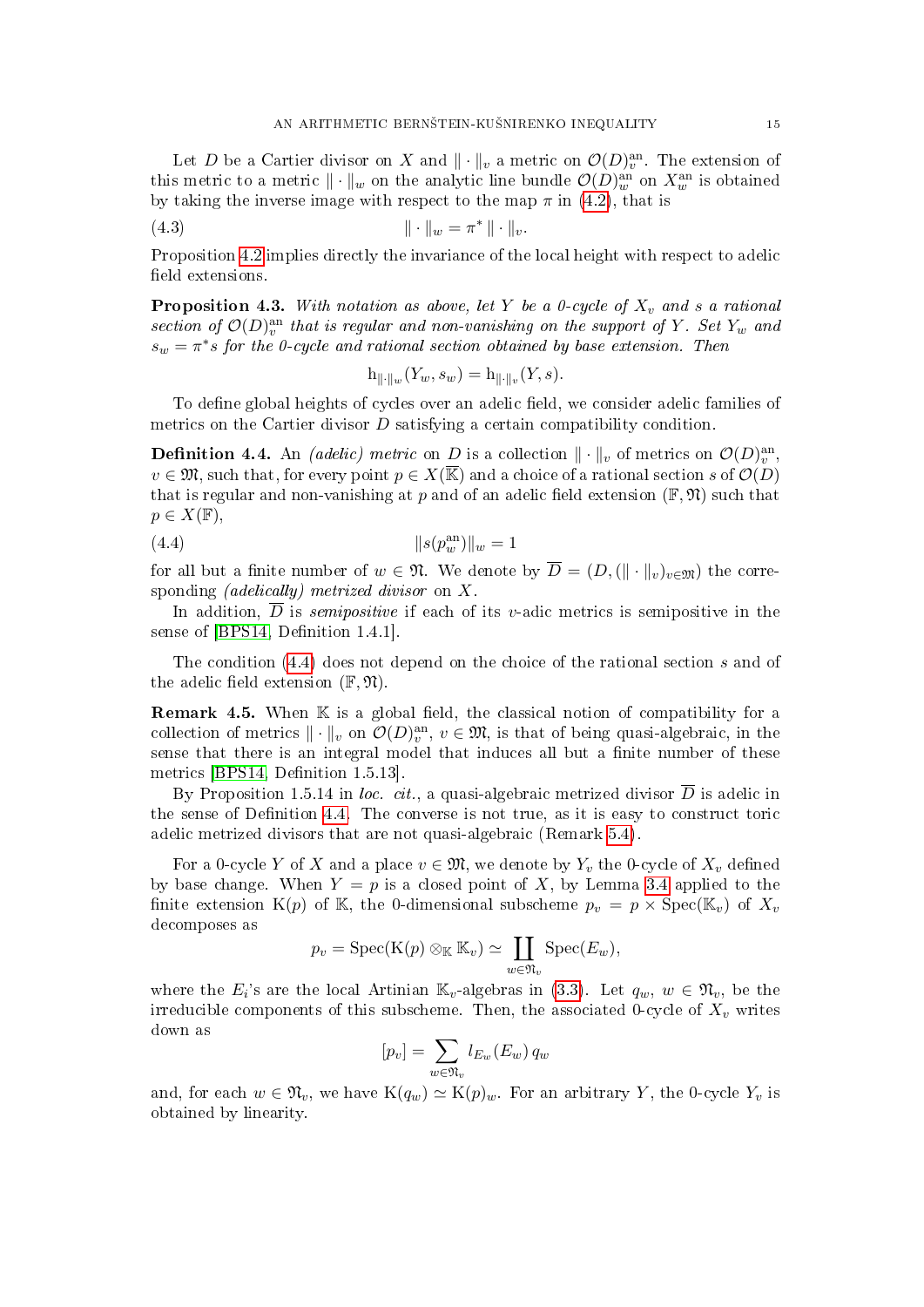#### 16 MARTÍNEZ AND SOMBRA

Let  $\overline{D} = (D, (\|\cdot\|_v)_{v \in \mathfrak{M}})$  be a metrized divisor on X, Y a 0-cycle of X and s a rational section of  $\mathcal{O}(D)$  that is is regular and non-vanishing on the support of Y. For each place  $v \in \mathfrak{M}$ , we set

<span id="page-15-1"></span>
$$
\mathrm{h}_{\overline{D},v}(Y;s)=\mathrm{h}_{\|\cdot\|_v}(Y_v;s),
$$

where  $Y_v$  is the 0-cycle of  $X_v$  obtained by base change. The condition that  $\overline{D}$  is adelic implies that  $h_{\overline{D}_v}(Y; s) = 0$  for all but a finite number of places.

If s' is another rational section of  $\mathcal{O}(D)$  that is regular and non-vanishing on |Y|, then  $s' = fs$  with  $f \in K(X)^\times$  and, for  $v \in \mathfrak{M}$ ,

(4.5) 
$$
\mathrm{h}_{\overline{D},v}(Y;s') = \mathrm{h}_{\overline{D},v}(Y;s) - \log|\gamma|_v
$$

where  $Y = \sum_p \mu_p p$  and  $\gamma = \prod_p f(p)^{\mu_p} \in \mathbb{K}^\times$ .

**Definition 4.6.** Let  $\overline{D}$  be a metrized divisor on X and Y a 0-cycle of X. The global *height* of Y with respect to  $\overline{D}$  is defined as

<span id="page-15-0"></span>(4.6) 
$$
h_{\overline{D}}(Y) = \sum_{v \in \mathfrak{M}} n_v h_{\overline{D}, v}(Y; s),
$$

with s a rational section of  $\mathcal{O}(D)$  that is is regular and non-vanishing on |Y|.

The local heights in  $(4.6)$  are zero for all but a finite number of places, and so this sum is finite. The equality  $(4.5)$  together with the product formula imply that this sum does not depend on the rational section s.

Given a metrized divisor  $\overline{D}$  on X and an adelic field extension  $(\mathbb{F}, \mathfrak{N})$ , we denote by  $\overline{D}_{\mathbb{F}}$  the metrized divisor on  $X_{\mathbb{F}}$  obtained by extending the v-adic metrics of  $\overline{D}$  as in [\(4.3\)](#page-14-2).

**Proposition 4.7.** Let  $\overline{D}$  be a metrized divisor on X, Y a 0-cycle of X and ( $\mathbb{F}, \mathfrak{N}$ ) and adelic field extension of  $(K, \mathfrak{M})$ . Then

$$
\mathrm{h}_{\overline{D}_{\mathbb{F}}}(Y_{\mathbb{F}})=\mathrm{h}_{\overline{D}}(Y).
$$

*Proof.* Let s be a rational section of  $\mathcal{O}(D)$  that is is regular and non-vanishing on |Y| and  $v \in \mathfrak{M}$ . By Propositions [4.3](#page-14-3) and [3.7](#page-10-0)[\(1\)](#page-10-2),

$$
\sum_{w \in \mathfrak{N}_v} n_w \mathop{}\!\mathrm{h}_{\overline{D}_{\mathbb{F}},w}(Y_{\mathbb{F}},s) = \sum_{w \in \mathfrak{N}_v} n_w \mathop{}\!\mathrm{h}_{\overline{D},v}(Y,s) = n_v \mathop{}\!\mathrm{h}_{\overline{D},v}(Y,s).
$$

The statement follows by summing over all the places of  $\mathbb{K}$ .

Since the global height is invariant under field extension, it induces a notion of global height for algebraic points, that is, a well-defined function

$$
h_{\overline{D}}\colon X(\overline{\mathbb{K}})\longrightarrow \mathbb{R}.
$$

When  $\mathbb K$  is a global field, this notion coincides with the one in [\[BPRS15,](#page-32-12) Definition 2.2]. Now we turn to cycles of arbitrary dimension. Let  $V$  be a  $k$ -dimensional irreducible subvariety of X and  $\overline{D}_0, \ldots, \overline{D}_{k-1}$  a family of k semipositive metrized divisors on X.

For each place  $v \in \mathfrak{M}$ , we can associate to this data a measure on  $X_v^{\text{an}}$  denoted by

$$
c_1(D_0) \wedge \cdots \wedge c_1(D_{k-1}) \wedge \delta_{V_v^{\mathrm{an}}}
$$

and called the v-adic Monge-Ampère measure of V and  $\overline{D}_0, \ldots, \overline{D}_{k-1}$ , see [\[Cha06,](#page-32-14) Définition 2.4 or [\[BPS14,](#page-32-4) Definition 1.4.6]. For a k-cycle Y of X, this notion extends by linearity to a signed measure on  $X_v^{\text{an}}$ , denoted by  $c_1(\overline{D_0}) \wedge \cdots \wedge c_1(\overline{D}_{k-1}) \wedge \delta_{Y_v^{\text{an}}}.$ It is supported on  $|Y_v|$ <sup>an</sup> and has total mass equal to the degree  $\text{deg}_{D_0,...,D_{k-1}}(Y)$ .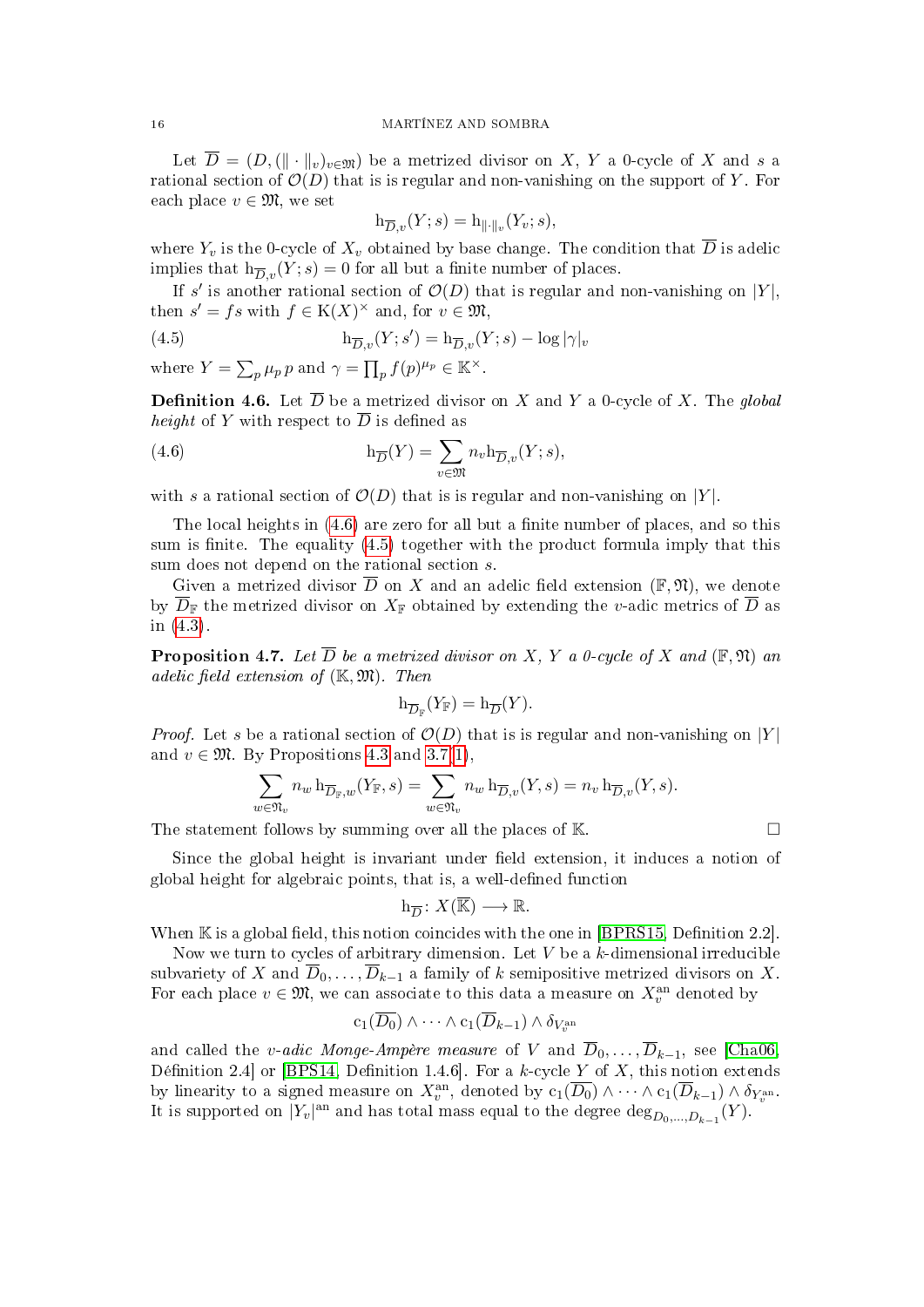We recall the notion of local height of cycles from [\[BPS14,](#page-32-4) Definition 1.4.11].

<span id="page-16-0"></span>**Definition 4.8.** Let Y be a k-cycle of X and, for  $i = 0, ..., k$ , let  $(D_i, s_i)$  be a semipositive metrized divisor on X and a rational section of  $\mathcal{O}(D_i)$  such that  $div(s_0), \ldots, div(s_k)$  intersect Y properly (Definition [2.1\)](#page-5-1). For  $v \in \mathfrak{M}$ , the local height of Y with respect to  $(\overline{D}_0, s_0), \ldots, (\overline{D}_k, s_k)$  is inductively defined by the rule

$$
h_{\overline{D}_0,\ldots,\overline{D}_k,v}(Y;s_0,\ldots,s_k) = h_{\overline{D}_0,\ldots,\overline{D}_{k-1},v}(\text{div}(s_k)\cdot Y;s_0,\ldots,s_{k-1})
$$

$$
-\int_{X_v^{\text{an}}} \log ||s_k||_{k,v} c_1(\overline{D}_0) \wedge \ldots \wedge c_1(\overline{D}_{k-1}) \wedge \delta_{Y_v^{\text{an}}}
$$

and the convention that the local height of the cycle  $0 \in Z_{-1}(X)$  is zero.

## Remark 4.9.

- (1) The local height is linear with respect to the group structure of  $Z_k(X)$ . In particular, the local heights of the cycle  $0 \in Z_k(X)$  are zero.
- (2) For a 0-cycle Y of X and  $v \in \mathfrak{M}$ , the v-adic Monge-Ampère measure coincides with the measure associated to the 0-cycle  $Y_v$  of  $X_v$  at the beginning of this section. Hence, Definition  $4.8$  applied to a 0-cycle coincides with Definition  $4.1$ .

The following notion is the arithmetic analogue of global sections of a line bundle, and Proposition [4.11](#page-16-1) below is an analogue for local heights of Proposition [2.5.](#page-6-3)

**Definition 4.10.** Let  $\overline{D} = (D, (\|\cdot\|_v)_{v \in \mathfrak{M}})$  be a metrized divisor on X. A global section s of  $\mathcal{O}(D)$  is  $\overline{D}$ -small if, for all  $v \in \mathfrak{M}$ ,

$$
\sup_{q \in X_v^{\text{an}}} \|s(q)\|_v \le 1.
$$

<span id="page-16-1"></span>**Proposition 4.11.** Let Y be an effective k-cycle of X and, for  $i = 0, \ldots, k$ , let  $(D_i,s_i)$  be a semipositive metrized divisor on X and a rational section of  $\mathcal{O}(D_i)$  such that  $div(s_0), \ldots, div(s_k)$  intersect Y properly and such that  $s_k$  is  $\overline{D}_k$ -small. Then, for all  $v \in \mathfrak{M}$ ,

$$
\mathrm{h}_{\overline{D}_0,\ldots,\overline{D}_{k-1},v}(\mathrm{div}(s_k)\cdot Y;s_0,\ldots,s_{k-1})\leq \mathrm{h}_{\overline{D}_0,\ldots,\overline{D}_k,v}(Y;s_0,\ldots,s_k).
$$

*Proof.* Since the cycle Y is effective and the metrized divisors  $\overline{D}_i$  are semipositive, their  $v$ -adic Monge-Ampere measure is a measure, that is, it takes only nonnegative values. Since the global section  $s_k$  is  $\overline{D}_k$ -small,  $\log ||s_k(q)||_{k,v} \leq 0$  for all  $q \in X_v^{\text{an}}$ . The inequality follows then from the inductive definition of the local height.

Our next step is to define global heights for cycles over an adelic field. We first state an auxiliary result specifying the behavior of local heights with respect to change of sections, extending [\(4.5\)](#page-15-1) to the higher dimensional case. The following lemma and its proof are similar to [\[Gub97,](#page-32-10) Corollary 3.8].

<span id="page-16-3"></span>**Lemma 4.12.** Let Y be a k-cycle of X and  $\overline{D}_0, \ldots, \overline{D}_k$  semipositive metrized divisors on X. Let  $s_i, s'_i$  be rational sections of  $\mathcal{O}(D_i)$ ,  $i = 0, \ldots, k$ , such that both  $\mathrm{div}(s_0), \ldots, \mathrm{div}(s_k)$  and  $\mathrm{div}(s'_0), \ldots, \mathrm{div}(s'_k)$  intersect Y properly. Then there exists  $\gamma \in \mathbb{K}^\times$  such that, for all  $v \in \mathfrak{M}$ ,

<span id="page-16-2"></span>
$$
(4.7) \qquad \qquad \mathbf{h}_{\overline{D}_0,\ldots,\overline{D}_k,v}(Y;s'_0,\ldots,s'_k) = \mathbf{h}_{\overline{D}_0,\ldots,\overline{D}_k,v}(Y;s_0,\ldots,s_k) - \log|\gamma|_v.
$$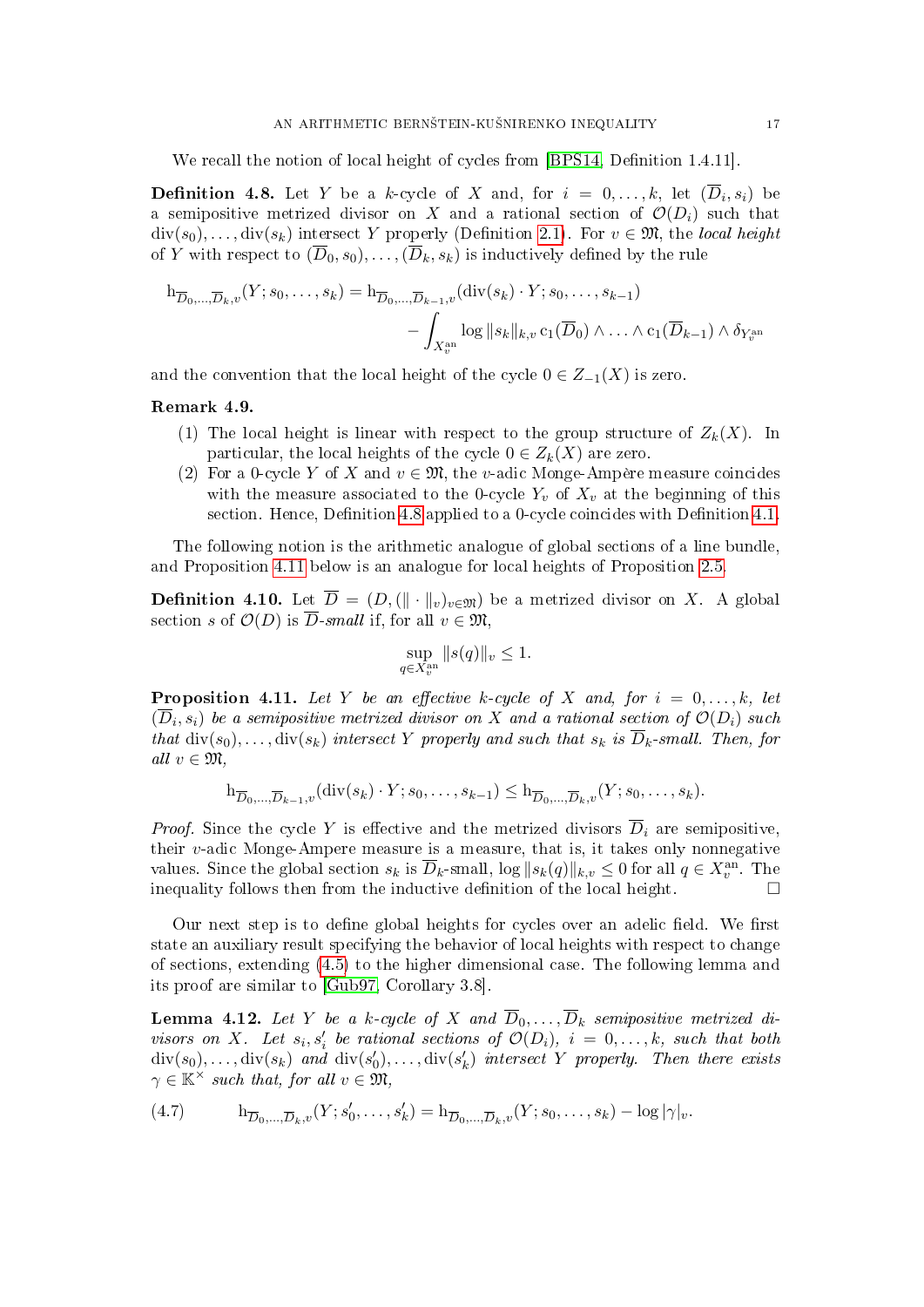*Proof.* Let  $s''_i$  be rational sections of  $\mathcal{O}(D_i)$ ,  $i = 0, \ldots, k$ , such that  $(s''_0, \ldots, s''_k)$  is generic enough so that, for every subset  $J \subset \{0, \ldots, k\}$ , the family of divisors

<span id="page-17-0"></span>(4.8) 
$$
\{\text{div}(s_j) \mid j \in J\} \cup \{\text{div}(s_j'') \mid j \notin J\}
$$

intersects Y properly.

We proceed to prove the formula [\(4.7\)](#page-16-2) with the  $s_i''$ 's in the place of the  $s_i'$ 's. Hence, we want to prove that there is  $\widetilde{\gamma} \in \mathbb{K}^{\times}$  such that, for every  $v \in \mathfrak{M}$ ,<br>
(4.9)  $h_{\overline{D}} = \overline{D}_{\infty}(Y; s_0'', \ldots, s_k'') = h_{\overline{D}} = \overline{D}_{\infty}(Y; s_0, \ldots, s_k) - 1$ 

<span id="page-17-1"></span>(4.9)  $h_{\overline{D}_0,...,\overline{D}_k,v}(Y; s''_0,...,s''_k) = h_{\overline{D}_0,...,\overline{D}_k,v}(Y; s_0,...,s_k) - \log |\tilde{\gamma}|_v.$ 

To this end, consider first the particular case when  $s_i = s''_i, i = 0, \ldots, k - 1$ . Set  $s_k'' = fs_k$  with  $f \in K(X)^\times$ , and  $\left(\prod_{i=0}^{k-1} \text{div}(s_i)\right) \cdot Y = \sum_p \mu_p p$ . By [\[BPS14,](#page-32-4) Theo-rem 1.4.17(3)], the equality [\(4.7\)](#page-16-2) holds with  $\widetilde{\gamma}_k \in \mathbb{K}^\times$  given by

$$
\widetilde{\gamma}_k = \prod_p f(p)^{\mu_p}.
$$

By [\[BPS14,](#page-32-4) Theorem 1.4.17(1)], the local height is symmetric in the pairs  $(D_i, s_i)$ . By the hypothesis [\(4.8\)](#page-17-0), we can reorder the metrized line bundles and rational sections, and iterate the above construction for every  $i = 0, \ldots, k$ . This proves [\(4.9\)](#page-17-1) with  $\widetilde{\gamma} = \prod_{i=0}^k \widetilde{\gamma}_i.$ 

Assuming that the  $s_i''$ 's are generic enough so that the condition in [\(4.8\)](#page-17-0) also holds with the  $s'_i$ 's instead of the  $s_i$ 's, similarly there exists  $\widetilde{\gamma}' \in \mathbb{K}^\times$  such that, for every  $v \in \mathfrak{M},$ 

<span id="page-17-2"></span>(4.10) 
$$
h_{\overline{D}_0,...,\overline{D}_k,v}(Y;s_0'',...,s_k'') = h_{\overline{D}_0,...,\overline{D}_k,v}(Y;s_0',...,s_k') - \log |\tilde{\gamma}'|_v.
$$

The statement follows by combining  $(4.9)$  and  $(4.10)$ .

We consider the following notions of positivity of metrized divisors.

**Definition 4.13.** Let  $\overline{D}$  be a metrized divisor on X.

- (1) D is nef if D is nef, D is semipositive, and  $h_{\overline{D}}(p) \ge 0$  for every closed point p of X.
- (2)  $\overline{D}$  is generated by small sections if, for every closed point  $p \in X$ , there is a  $\overline{D}$ -small section s such that  $p \notin |$  div(s).

<span id="page-17-3"></span>**Lemma 4.14.** Let  $Y$  be an effective k-cycle of  $X$  and  $(D_i,s_i)$  semipositive metrized divisors on X together with rational sections of  $\mathcal{O}(D_i)$ ,  $i = 0, \ldots, k$ , such that  $\text{div}(s_0), \ldots, \text{div}(s_k)$ intersect Y properly. Suppose that  $\overline{D}_i$ ,  $i = 1, \ldots, k$ , are generated by small sections. Then there exists  $\zeta \in \mathbb{K}^\times$  such that, for all  $v \in \mathfrak{M}$ ,

$$
\mathrm{h}_{\overline{D}_0,\ldots,\overline{D}_k,v}(Y;s_0,\ldots,s_k)\geq \log|\zeta|_v+\mathrm{h}_{\overline{D}_0,v}\bigg(\bigg(\prod_{i=1}^k\mathrm{div}(s_i)\bigg)\cdot Y,s_0\bigg).
$$

*Proof.* For  $k = 0$ , the statement is obvious, so we only consider the case when  $k \geq 1$ . By Lemma [4.12,](#page-16-3) it is enough to prove the statement for any particular choice of rational sections  $s_i$ , provided that their associated Cartier divisors intersect Y properly.

We can also reduce without loss of generality to the case when  $Y = V$  is an irreducible variety of dimension k. We can then choose rational sections  $s_i$ ,  $i = 0, \ldots, k$ , such that  $s_i$  is  $D_i$ -small. By Proposition [4.11,](#page-16-1)

$$
\mathrm{h}_{\overline{D}_0,\ldots,\overline{D}_k,v}(V;s_0,\ldots,s_k)\geq \mathrm{h}_{\overline{D}_0,\ldots,\overline{D}_{k-1},v}(\mathrm{div}(s_k)\cdot V;s_0,\ldots,s_{k-1}).
$$

Since  $div(s_k)\cdot V$  is an effective  $(k-1)$ -cycle, the statement follows by induction on k.  $\square$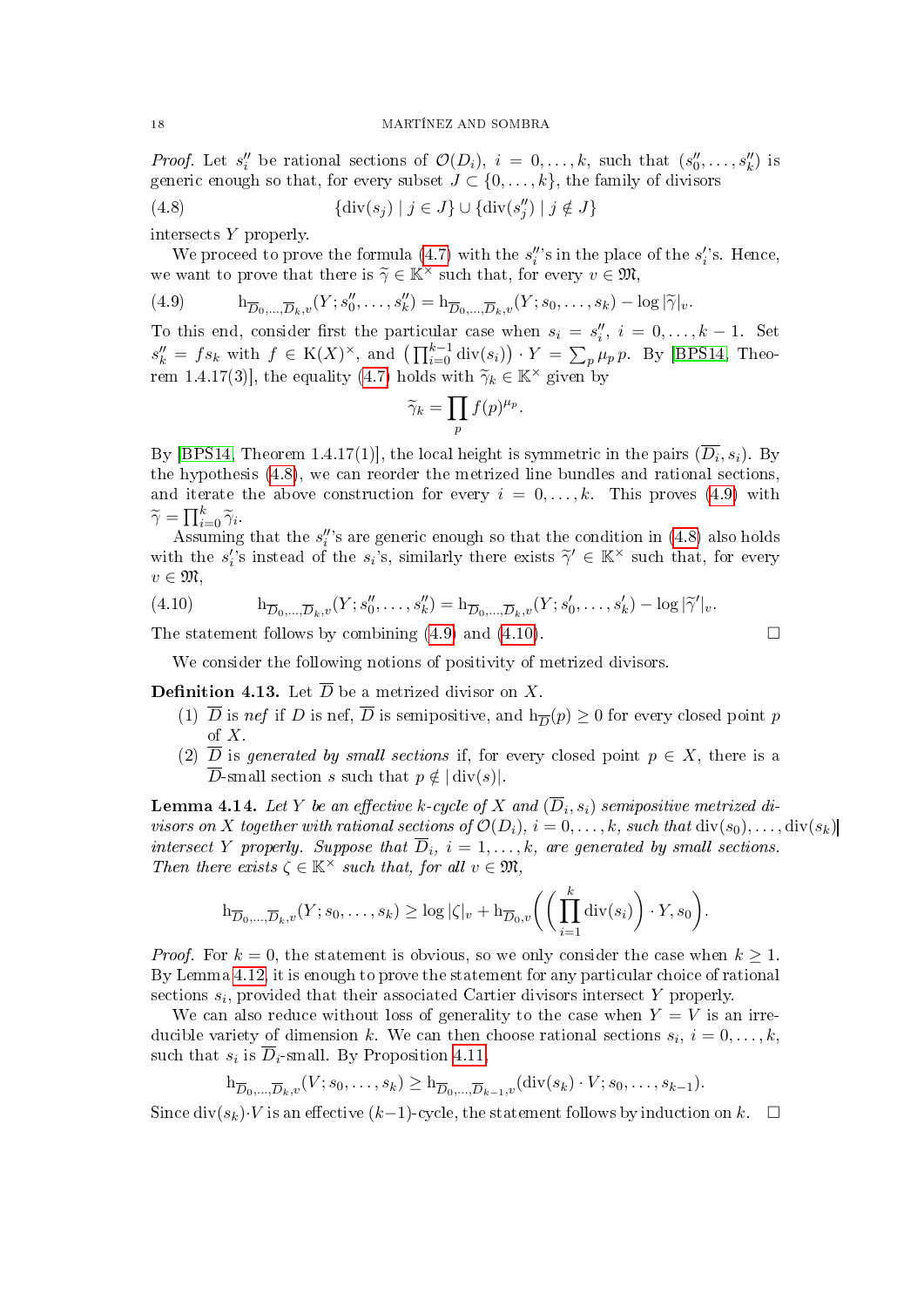<span id="page-18-0"></span>**Proposition-Definition 4.15.** Let Y be an effective k-cycle of X, and  $\overline{D}_0, \ldots, \overline{D}_k$ semipositive metrized divisors on X such that  $\overline{D}_1, \ldots, \overline{D}_k$  are generated by small sections. Let  $s_i$  be rational sections of  $\mathcal{O}(D_i)$ ,  $i = 0, \ldots, k$ , such that  $\text{div}(s_0), \ldots, \text{div}(s_k)$ intersects Y properly. The global height of Y with respect to  $\overline{D}_0, \ldots, \overline{D_k}$  is defined as the sum

<span id="page-18-1"></span>(4.11) 
$$
\mathbf{h}_{\overline{D}_0,\ldots,\overline{D}_k}(Y) = \sum_{v \in \mathfrak{M}} n_v \mathbf{h}_{\overline{D}_0,\ldots,\overline{D}_k,v}(Y; s_0,\ldots,s_k).
$$

This sum converges to an element in  $\mathbb{R} \cup \{\pm \infty\}$ , and its value does not depend on the choice of the  $s_i$ 's.

*Proof.* The existence of rational sections  $s_i$  such that  $\text{div}(s_0), \ldots, \text{div}(s_k)$  intersects Y properly follows from the moving lemma, with the hypothesis that  $X$  is projective.

By Lemma [4.14](#page-17-3) and the fact that the local heights of 0-cycles are zero for all but a finite number of places, the local heights in  $(4.11)$  are nonnegative, except for a finite number of v's. Hence, the sum converges to an element in  $\mathbb{R}\cup\{\pm\infty\}$ . Lemma [4.12](#page-16-3) and the product formula imply that the value of this sum does not depend on the choice of the  $s_i$ 's.  $\mathbf{s}$ .

This definition generalizes the notion of global height of cycles of varieties over global fields in  $[BPS14, \{1.5\},\$  $[BPS14, \{1.5\},\$ to cycles of varieties over an arbitrary adelic field, in the case when the considered metrized divisors are generated by small sections.

In principle, the sum in  $(4.11)$  might contain an infinite number of nonzero terms. Nevertheless, we are not aware of any example where this phenomenon actually happens. Moreover, for varieties over global fields, the local heights of a given cycle are zero for all but a finite number of places  $[BPS14, Proposition 1.5.14]$  $[BPS14, Proposition 1.5.14]$ , and so their global height is a real number given as a weighted sum of a finite number local heights.

In this context, we propose the following question.

**Question 4.16.** Let Y be a k-cycle of X and, for each  $i = 0, \ldots, k$ , let  $(D_i, s_i)$ be a semipositive metrized divisor on X and a rational section of  $\mathcal{O}(D_i)$  such that  $div(s_0), \ldots, div(s_k)$  intersect Y properly. Is it true that

$$
\mathbf{h}_{\overline{D}_0,\ldots,\overline{D}_k,v}(Y;s_0,\ldots,s_k)=0
$$

for all but a finite number of  $v \in \mathfrak{M}_{\mathbb{K}}$ ?

A positive answer would imply that, for a variety over an adelic field and a family of semipositive metrized divisors, the global height of a cycle is a well-dened real number, given as a weighted sum of a finite number local heights.

The following results are arithmetic analogues of Proposition [2.5](#page-6-3) and Corollary [2.6.](#page-6-2)

**Proposition 4.17.** Let Y be an effective k-cycle of X, and  $\overline{D}_0, \ldots, \overline{D}_k$  semipositive metrized divisors on X such that  $\overline{D}_0$  is nef and  $\overline{D}_1, \ldots, \overline{D}_k$  are generated by small sections. Let  $s_k$  be a  $\overline{D}_k$ -small section. Then

$$
0 \leq \mathbf{h}_{\overline{D}_0, \dots, \overline{D}_{k-1}}(\text{div}(s_k) \cdot Y) \leq \mathbf{h}_{\overline{D}_0, \dots, \overline{D}_k}(Y).
$$

*Proof.* We reduce without loss of generality to the case when  $Y = V$  is an irreducible subvariety of dimension k. If  $V \subset |div(s_k)|$ , the first inequality is clear. For the second inequality, we choose rational sections  $s_i$ ,  $i = 0, \ldots, k - 1$ , and  $s'_k$  such that  $\text{div}(s_0), \ldots, \text{div}(s_{k-1}), \text{div}(s'_k)$  intersect Y properly. Using Lemmas [4.12](#page-16-3) and [4.14,](#page-17-3) the product formula and the fact that  $\overline{D}_0$  is nef, we deduce that  $\text{h}_{\overline{D}_0,...,\overline{D}_k}(Y) \geq 0$ .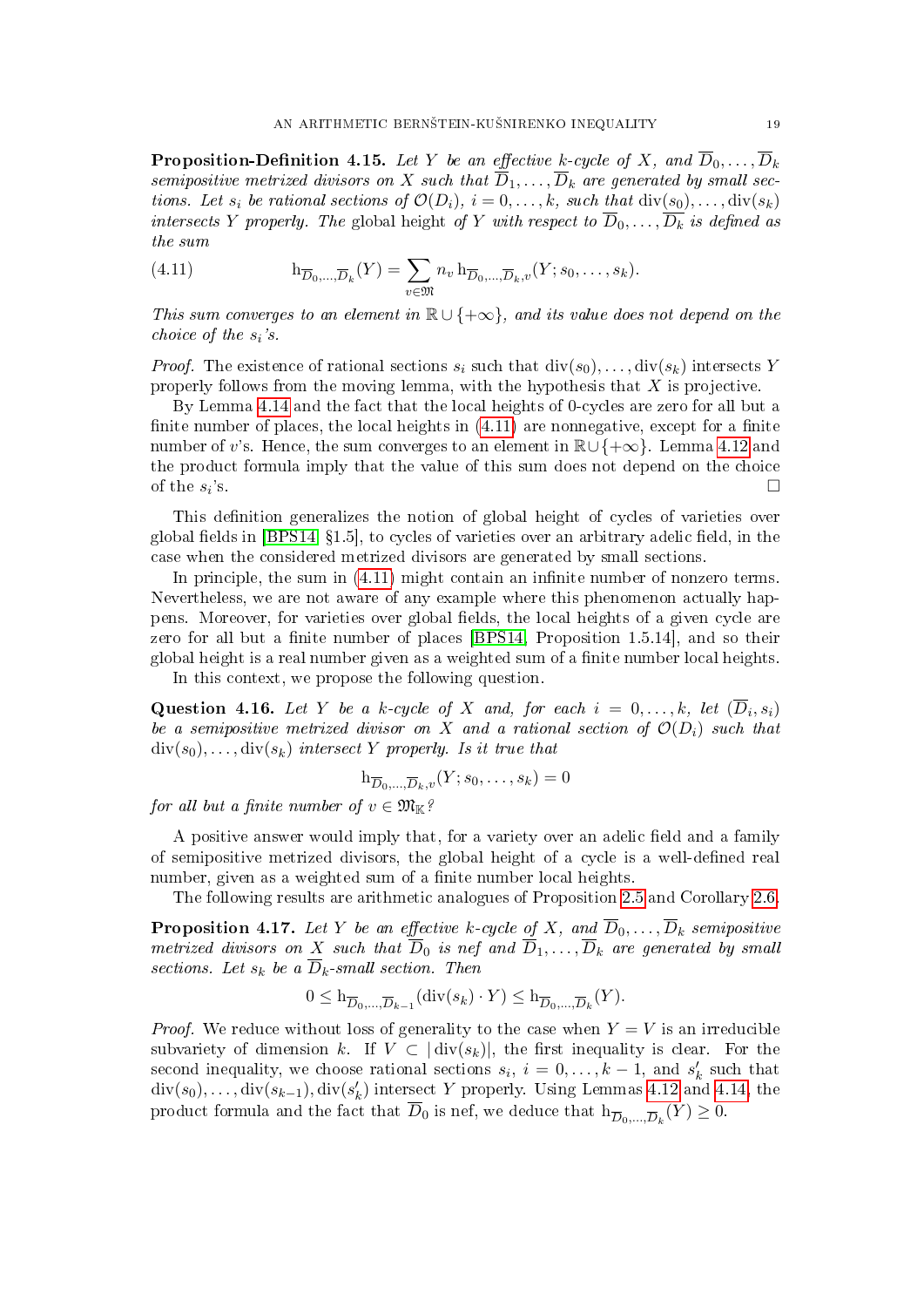#### 20 MARTÍNEZ AND SOMBRA

Otherwise,  $V \not\subset |\text{div}(s_k)|$  and we choose rational sections  $s_i, i = 0, \ldots, k-1$ , such that  $div(s_0), \ldots, div(s_k)$  intersect Y properly. The first inequality follows by applying the argument above to  $div(s_k) \cdot Y$ , whereas the second one is given by Proposition [4.11.](#page-16-1)  $\Box$ 

<span id="page-19-2"></span>**Corollary 4.18.** Let  $\overline{D}_0, \ldots, \overline{D}_n$  be semipositive metrized divisors on X such that  $\overline{D}_0$ is nef and  $\overline{D}_1,\ldots,\overline{D}_n$  are generated by small sections. Let  $s_i$  be  $\overline{D}_i$ -small sections,  $i = 1, \ldots, n$  Then

$$
0 \leq \mathrm{h}_{\overline{D}_0}\bigg(\prod_{i=1}^n \mathrm{div}(s_i)\bigg) \leq \mathrm{h}_{\overline{D}_0,\ldots,\overline{D}_n}(X).
$$

## 5. Metrics and heights on toric varieties

<span id="page-19-0"></span>In this section, we recall the necessary background on the arithmetic geometry of toric varieties following [\[BPS14,](#page-32-4) [BMPS16\]](#page-32-5). In the second part of  $\S2$ , we presented elements of the algebraic geometry of toric varieties over a field. In the sequel, we will freely use the notation introduced therein.

Let  $(\mathbb{K}, \mathfrak{M})$  be an adelic field satisfying the product formula. Let  $M \simeq \mathbb{Z}^n$  be a lattice and  $\mathbb{T} \simeq \mathbb{G}_{m,\mathbb{K}}^n$  its associated torus over  $\mathbb{K}$  as in [\(2.4\)](#page-6-4). For  $v \in \mathfrak{M}$ , we denote by  $\mathbb{T}_v^{\text{an}}$  the v-adic analytification of  $\mathbb{T}$ , and by  $\mathbb{S}_v$  its compact torus. In the Archimedean case,  $\mathbb{S}_v$  is isomorphic to the polycircle  $(S^1)^n$ , whereas in the non-Archimedean case, it is a compact analytic group, see  $[BPS14, §4.2]$  $[BPS14, §4.2]$  for a description. Moreover, there is a map val<sub>v</sub>:  $\mathbb{T}_v^{\text{an}} \to N_{\mathbb{R}}$  defined, in a given splitting, as

<span id="page-19-3"></span>
$$
val_v(x_1,...,x_n) = (-\log |x_1|_v,..., -\log |x_n|_v).
$$

This map does not depend on the choice of the splitting, and the compact torus  $\mathbb{S}_v$ coincides with its fiber over the point  $0 \in N_{\mathbb{R}}$ .

Let X be a projective toric variety with torus T given by a regular complete fan  $\Sigma$ on  $N_{\mathbb{R}}$ , and D a toric Cartier divisor on X given by a virtual support function  $\Psi_D$  on  $\Sigma$ . Recall that X contains  $\mathbb T$  as a dense open subset. Let  $\|\cdot\|_v$  be a toric v-adic metric on D, that is, a metric on the analytic line bundle  $\mathcal{O}(D)_{v}^{\text{an}}$  that is invariant under the action of  $\mathbb{S}_v$ . The associated *v-adic metric function* is the continuous function  $\psi_{\|\cdot\|_v} \colon N_{\mathbb{R}} \to \mathbb{R}$  given by

(5.1) 
$$
\psi_{\|\cdot\|_v}(u) = \log \|s_D(p)\|_v,
$$

for any  $p \in \mathbb{T}_v^{\text{an}}$  with  $\text{val}_v(p) = u$  and where  $s_D$  is the distinguished rational section of  $\mathcal{O}(D)$ . This function satisfies that  $|\psi_{\|\cdot\|_n} - \Psi_D|$  is bounded on  $N_{\mathbb{R}}$  and moreover, this difference extends to a continuous function on  $N_{\Sigma}$ , the compactification of  $N_{\mathbb{R}}$ induced by the fan  $\Sigma$ . Indeed, the assignment

<span id="page-19-1"></span>
$$
|| \cdot ||_v \longmapsto \psi_{|| \cdot ||_v}
$$

is a one-to-one correspondence between the set of toric  $v$ -adic metrics on  $D$  and the set of such continuous functions on  $N_{\mathbb{R}}$  [\[BPS14,](#page-32-4) Proposition 4.3.10]. In particular, the toric v-adic metric on D associated to the virtual support function  $\Psi_D$  is called the canonical v-adic toric metric of D and is denoted by  $\|\cdot\|_{v,\text{can}}$ .

Furthermore, when  $\|\cdot\|_v$  is semipositive,  $\psi_{\|\cdot\|_v}$  is a concave function and it verifies that  $|\psi_{\|\cdot\|_v} - \Psi_D|$  is bounded on  $N_{\mathbb{R}}$ , and the assignment in [\(5.2\)](#page-19-1) gives a one-to-one correspondence between the set of semipositive toric  $v$ -adic metrics on  $D$  and the set of such concave functions on  $N_{\mathbb{R}}$ .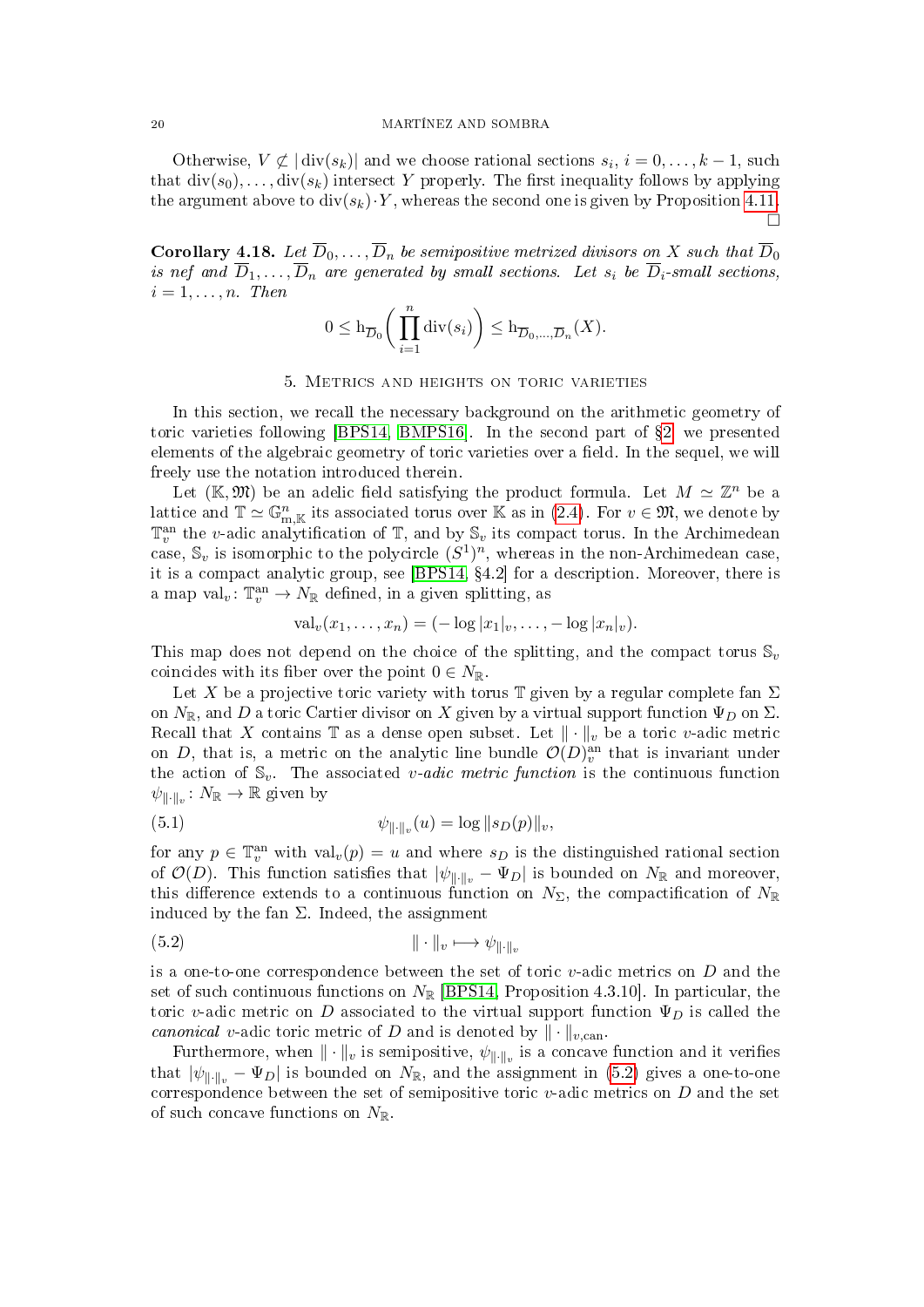When  $\|\cdot\|_v$  is semipositive, we also consider a continuous concave function on the polytope  $\vartheta_{\|\cdot\|_v} \colon \Delta_D \to \mathbb{R}$  defined as the Legendre-Fenchel dual of  $\psi_{\|\cdot\|_v}$ , that is

$$
\vartheta_{\|\cdot\|_v}(x)=\inf_{u\in N_{\mathbb{R}}}\langle x,u\rangle-\psi_{\|\cdot\|_v}(u).
$$

The assignment  $\|\cdot\|_v \mapsto \vartheta_{\|\cdot\|_v}$  is a one-to-one correspondence between the set of semipositive toric v-adic metrics on D and that of continuous concave functions on  $\Delta_D$ . Under this assignment, the canonical v-adic toric metric of  $D$  corresponds to the zero function on  $\Delta_D$ .

<span id="page-20-0"></span>**Definition 5.1.** An *(adelic) toric metric* on  $D$  is a collection of toric  $v$ -adic metrics  $(\|\cdot\|_v)_{v\in\mathfrak{M}}$ , such that  $\|\cdot\|_v = \|\cdot\|_{v,\text{can}}$  for all but a finite number of  $v \in \mathfrak{M}$ . We denote by  $\overline{D} = (D, (\|\cdot\|_v)_{v \in \mathfrak{M}})$  the corresponding *(adelic) toric metrized divisor* on X.

<span id="page-20-1"></span>Example 5.2. The collection  $(\Vert \cdot \Vert_{v,\text{can}})_{v \in \mathfrak{M}}$  of v-adic toric metrics on D is adelic in the sense of Definition [5.1.](#page-20-0) We denote by  $\overline{D}^{\text{can}}$  the corresponding *canonical* toric metrized divisor on X.

Let  $\overline{D}$  be a toric metrized divisor on X. For each  $v \in \mathfrak{M}$ , we set

$$
\psi_{\overline{D},v} = \psi_{\|\cdot\|_v} \quad \text{ and } \quad \vartheta_{\overline{D},v} = \vartheta_{\|\cdot\|_v}
$$

for the associated v-adic metric function and v-adic roof function, respectively.

**Proposition 5.3.** Let  $\overline{D} = (D, (\|\cdot\|_v)_{v \in \mathfrak{M}})$  be toric divisor together with a collection of toric v-adic metrics. If  $\overline{D}$  is adelic in the sense of Definition [5.1,](#page-20-0) then it is also adelic in the sense of Definition  $4.4$ . Moreover, both definitions coincide in the semipositive case.

*Proof.* Let  $p \in X(\overline{\mathbb{K}})$  and choose an adelic field extension  $(\mathbb{F}, \mathfrak{N})$  such that  $p \in X(\mathbb{F})$ . Then  $p_{\mathbb{F}}$  is a rational point of  $X_{\mathbb{F}}$  and the inclusion

 $\iota\colon p_{\mathbb{F}} \hookrightarrow X_{\mathbb{F}}$ 

is an equivariant map. Hence the inverse image  $\iota^*\overline{D}$  is an adelic toric metric on  $p_\mathbb{F}$  and so, for  $w \in \mathfrak{N}$ ,

$$
\log ||p_{\mathbb{F}}||_{w} = \psi_{\iota^* \overline{D}, w}(0),
$$

and this quantity vanishes for all but the finite number of  $w \in \mathfrak{N}$  such that  $\|\cdot\|_w$  is not the canonical metric. Since this holds for all  $p \in X(\overline{\mathbb{K}})$ , we conclude that  $\overline{D}$  is adelic in the sense of Definition [4.4.](#page-14-1)

For the second statement, assume that  $\overline{D}$  is semipositive and adelic in the sense of Definition [4.4.](#page-14-1) Let  $x_i \in M$ ,  $i = 1, \ldots, s$ , be the vertices of the lattice polytope  $\Delta_D$ . By [\[BPS14,](#page-32-4) Example 2.5.13], for each i there is an n-dimensional cone  $\sigma_i \in \Sigma$ corresponding to  $x_i$  under the Legendre-Fenchel correspondence,  $i = 1, \ldots, s$ . Each of these *n*-dimensional cones corresponds to a 0-dimensional orbit  $p_i$  of X. Denote by  $\iota_i: p_i \hookrightarrow X$  the inclusion of this orbit.

Fix  $1 \leq i \leq s$ . Modulo a translation, we can assume without loss of generality that  $x_i = 0$ . By [\[BPS14,](#page-32-4) Proposition 4.8.9], for  $v \in \mathfrak{M}$ ,

$$
\vartheta_{\overline{D},v}(x_i) = \vartheta_{\iota_i^* \overline{D},v}(0) = -\log ||s_D(p_i)||_v.
$$

Hence  $\vartheta_{\overline{D},v}(x_i) = 0$  for all but a finite number of v's.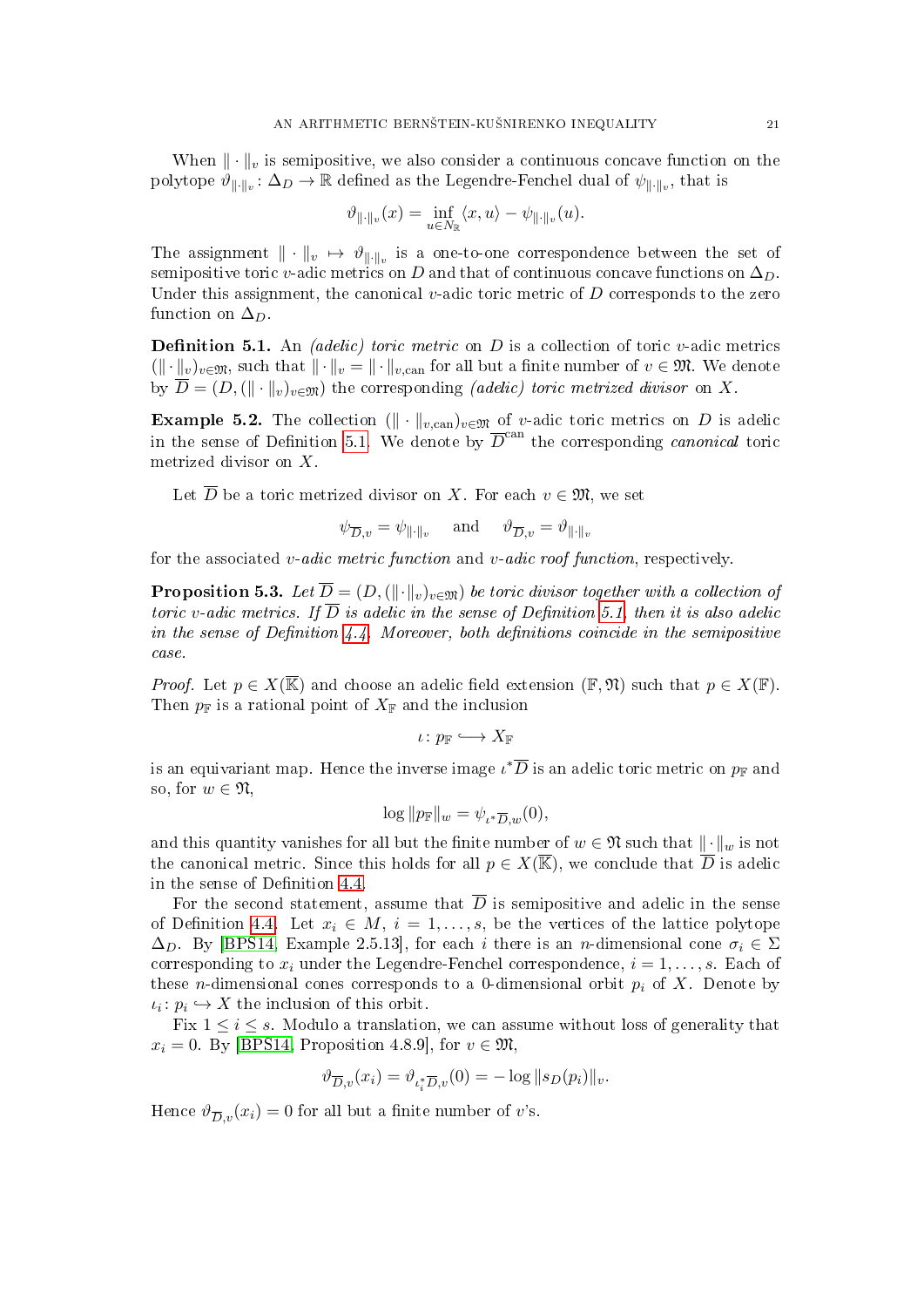On the other hand, let  $x_0$  be the distinguished point of X, which coincides with the neutral element of T, and denote by  $\iota_0: x_0 \hookrightarrow X$  its inclusion. By [\[BPS14,](#page-32-4) Proposition 4.8.10],

$$
\max_{x \in \Delta_D} \vartheta_{\overline{D}, v}(x) = \vartheta_{\iota_0^* \overline{D}, v}(0) = -\log \|s_D(x_0)\|_v.
$$

Hence  $\max_{x \in \Delta_D} \vartheta_{\overline{D},v}(x) = 0$  for all but a finite number of v's.

For every  $v \in \mathfrak{M}$  such that  $\vartheta_{\overline{D},v}(x_i) = 0$  for all i and  $\max_{x \in \Delta_D} \vartheta_{\overline{D},v}(x) = 0$ , we have that  $\vartheta_{\overline{D}_v} \equiv 0$  because this local roof function is a concave function on  $\Delta_D$ . Hence,  $\|\cdot\|_v$  coincides with the v-adic canonical metric of D for all these places.

<span id="page-21-0"></span>**Remark 5.4.** In the general non-semipositive case, Definitions [5.1](#page-20-0) and [4.4](#page-14-1) do not coincide. For instance, when  $X = \mathbb{P}^1_{\mathbb{K}}$ , a collection of metrics  $\|\cdot\|_v, v \in \mathfrak{M}$ , satisfies Definition [4.4](#page-14-1) if and only if its associated metric functions satisfy that

$$
\psi_{\overline{D},v}(0) = 0
$$
 and  $\lim_{u \to \pm \infty} \psi_{\overline{D},v}(u) - \Psi_D(u) = 0$ 

for all but a finite number of places. In the absence of convexity, these conditions do not imply that  $\psi_{\overline{D},v} = \Psi_D$  for all but a finite number of places.

A classical example of toric metrized divisors are those given by the inverse image of an equivariant map to a projective space equipped with the canonical metric on its universal line bundle. Below we describe this example and we refer to [\[BPS14,](#page-32-4) Example 5.1.16] for the technical details.

Let  $\mathbf{m} = (m_0, \ldots, m_r) \in M^{r+1}$  and  $\boldsymbol{\alpha} = (\alpha_0, \ldots, \alpha_r) \in (\mathbb{K}^\times)^{r+1}$ , with  $r \geq 0$ . The monomial map associated to this data is defined as

<span id="page-21-1"></span>(5.3) 
$$
\varphi_{m,\alpha} : \mathbb{T} \longrightarrow \mathbb{P}_{\mathbb{K}}^r, \quad p \longmapsto (\alpha_0 \chi^{m_0}(p) : \cdots : \alpha_r \chi^{m_r}(p)).
$$

For a toric variety X with torus  $\mathbb T$  corresponding to fan that is compatible with the polytope  $\Delta = \text{conv}(m_0, \ldots, m_r) \subset M_{\mathbb{R}}$ , this extends to an equivariant map  $X \to \mathbb{P}^r_{\mathbb{K}}$ , also denoted by  $\varphi_{m,\alpha}$ .

<span id="page-21-2"></span>**Example 5.5.** With notation as above, let  $\overline{E}^{\text{can}}$  be the divisor of the hyperplane at infinity of  $\mathbb{P}^r_{\mathbb{K}}$ , equipped with the canonical metric at all places. Then  $D = \varphi^*_{m,\alpha}E$  is the nef toric Cartier divisor on X corresponding to the translated polytope  $\Delta - m_0$ . We consider the semipositive toric metrized divisor  $\overline{D} = \varphi_{m,\alpha}^* \overline{E}$  on X.

For each  $v \in \mathfrak{M}$ , the v-adic metric function of  $\overline{D}$  is given by

$$
\psi_{\overline{D},v}\colon N_{\mathbb{R}}\longrightarrow {\mathbb{R}},\quad u\longmapsto \min_{0\leq j\leq r}\Big(\langle m_j-m_0,u\rangle-\log\Big|\frac{\alpha_j}{\alpha_0}\Big|_v\Big).
$$

The polytope corresponding to D is  $\Delta - m_0$  and, for each  $v \in \mathfrak{M}$ , the v-adic roof function of  $\overline{D}$  is given by

$$
\vartheta_{\overline{D},v}(x) = \max_{\lambda} \sum_{j=0}^{r} \lambda_j \log |\alpha_j|_v - \log |\alpha_0|_v,
$$

the maximum being over the vectors  $\boldsymbol{\lambda} = (\lambda_0, \dots, \lambda_r) \in \mathbb{R}_{\geq 0}^{r+1}$  with  $\sum_{j=0}^r \lambda_j = 1$  such that  $\sum_{j=0}^{r} \lambda_j (m_j - m_0) = x$ . In other words, this is the piecewise affine concave function on  $\Delta - m_0$  parametrizing the upper envelope of the extended polytope

$$
conv((m_j - m_0, \log |\alpha_j/\alpha_0|_v)_{0 \le j \le r}) \subset M_{\mathbb{R}} \times \mathbb{R}.
$$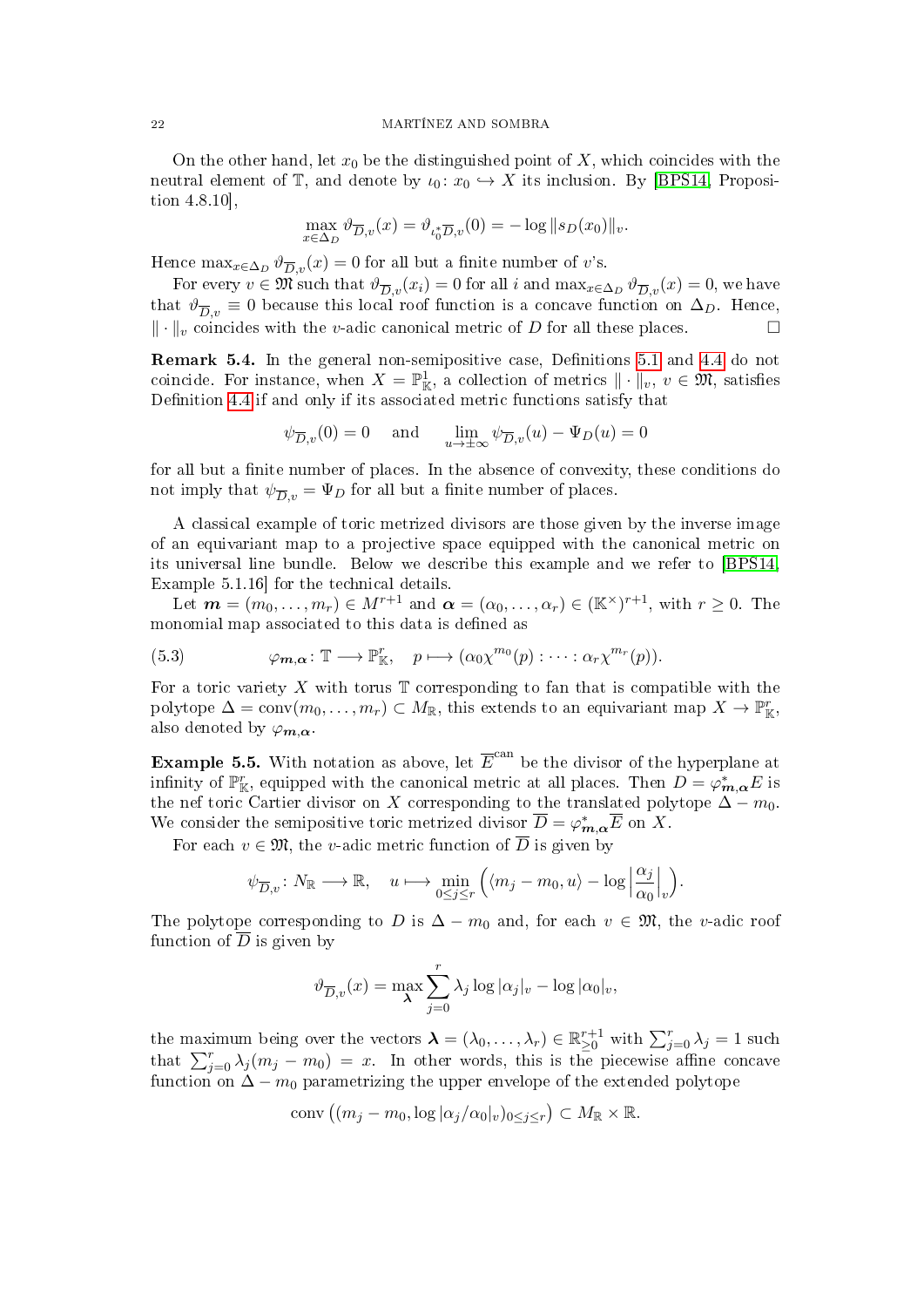<span id="page-22-0"></span>**Definition 5.6.** For  $i = 0, ..., n$ , let  $g_i : \Delta_i \to \mathbb{R}$  be a concave function on a convex body  $\Delta_i \subset M_{\mathbb{R}}$ . The *mixed integral* of  $g_0, \ldots, g_n$  is defined as

$$
\mathrm{MI}_M(g_0, \ldots, g_n) = \sum_{j=0}^n (-1)^{n-j} \sum_{0 \le i_0 < \cdots < i_j \le n} \int_{\Delta_{i_0} + \cdots + \Delta_{i_j}} g_{i_0} \boxplus \cdots \boxplus g_{i_j} \mathrm{d} \operatorname{vol}_M,
$$

where  $\Delta_{i_0} + \cdots + \Delta_{i_j}$  denotes the Minkowski sum of polytopes, and  $g_{i_0} \boxplus \cdots \boxplus g_{i_j}$  the sup-convolution of concave function, which is the function on  $\Delta_{i_0} + \cdots + \Delta_{i_j}$  defined as

$$
g_{i_0} \boxplus \cdots \boxplus g_{i_j}(x) = \sup (g_{i_0}(x_{i_0}) + \cdots + g_{i_j}(x_{i_j})),
$$

where the supremum is taken over  $x_{i_l} \in \Delta_{i_l}, l = 0, \ldots, j$ , such that  $x_{i_0} + \cdots + x_{i_j} = x$ .

The mixed integral is symmetric and additive in each variable with respect to the sup-convolution. Moreover, for a concave function  $g: \Delta \to \mathbb{R}$  on a convex body  $\Delta$ , we have  $\text{MI}_M(g, \ldots, g) = (n+1)! \int_{\Delta} g \, d\,\text{vol}_M$ , see [\[PS08,](#page-33-1) §8] for details.

The following is a restricted version of a result by Burgos Gil, Philippon and the second author, giving the global height of a toric variety with respect to a family of semipositive toric metrized divisors in terms of the mixed integrals of the associated local roof functions [\[BPS14,](#page-32-4) Theorem 5.2.5].

<span id="page-22-4"></span>**Theorem 5.7.** Let  $\overline{D}_i$ ,  $i = 0, \ldots, n$ , be semipositive toric metrized divisors on X such that  $\overline{D}_1,\ldots,\overline{D}_n$  are generated by small sections. Then

<span id="page-22-2"></span>(5.4) 
$$
h_{\overline{D}_0,\ldots,\overline{D}_n}(X) = \sum_{v \in \mathfrak{M}} n_v \operatorname{MI}_M(\vartheta_{\overline{D}_0,v},\ldots,\vartheta_{\overline{D}_n,v}).
$$

Remark 5.8. The result in [\[BPS14,](#page-32-4) Theorem 5.2.5] is more general. Given semipositive toric metrized divisors  $D_i$ ,  $i = 0, \ldots, n$ , and rational sections  $s_i$  such that  $div(s_0), \ldots, div(s_n)$  intersect X properly, the corresponding local heights are zero except for a finite number of places, and the formula  $(5.4)$  holds without any extra positivity assumption.

## 6. Proof of Theorem [1.1](#page-1-1)

<span id="page-22-1"></span>Let (K,  $\mathfrak{M}$ ) be an adelic field satisfying the product formula. Let  $f \in K[M]$  be a Laurent polynomial and  $\Delta \subset M_{\mathbb{R}}$  its Newton polytope. Let X be a projective toric variety over K given by a fan on  $N_{\mathbb{R}}$  that is compatible with  $\Delta$ , and D the Cartier divisor on X given by this polytope. To prove Theorem [1.1,](#page-1-1) we first construct a toric metric on D such that the associated toric metrized divisor  $\overline{D}$  is semipositive and generated by small sections, and the global section of  $\mathcal{O}(D)$  associated to f is  $\overline{D}$ -small. We obtain this metrized divisor as the inverse image of a metrized divisor on a projective space.

For  $r \geq 0$ , let  $\mathbb{P}^r_{\mathbb{K}}$  be the r-dimensional projective space over K and E the divisor of the hyperplane at infinity. We denote by  $\overline{E}$  this Cartier divisor equipped with the  $\ell$ <sup>1</sup>-norm at the Archimedean places, and the canonical one at the non-Archimedean ones. This metric is defined, for  $p = (p_0 : \cdots : p_s) \in \mathbb{P}^s_{\mathbb{K}}(\overline{\mathbb{K}}_v)$  and a global section s of  $\mathcal{O}(E)$  corresponding to a linear form  $\rho_s \in \mathbb{K}[x_0, \ldots, x_s]$ , by

<span id="page-22-3"></span>(6.1) 
$$
||s(p)||_v = \begin{cases} \frac{|\rho_s(p_0, \dots, p_s)|_v}{\sum_j |p_j|_v} & \text{if } v \text{ is Archimedean,} \\ \frac{|\rho_s(p_0, \dots, p_s)|_v}{\max_j |p_j|_v} & \text{if } v \text{ is non-Archimedean,} \end{cases}
$$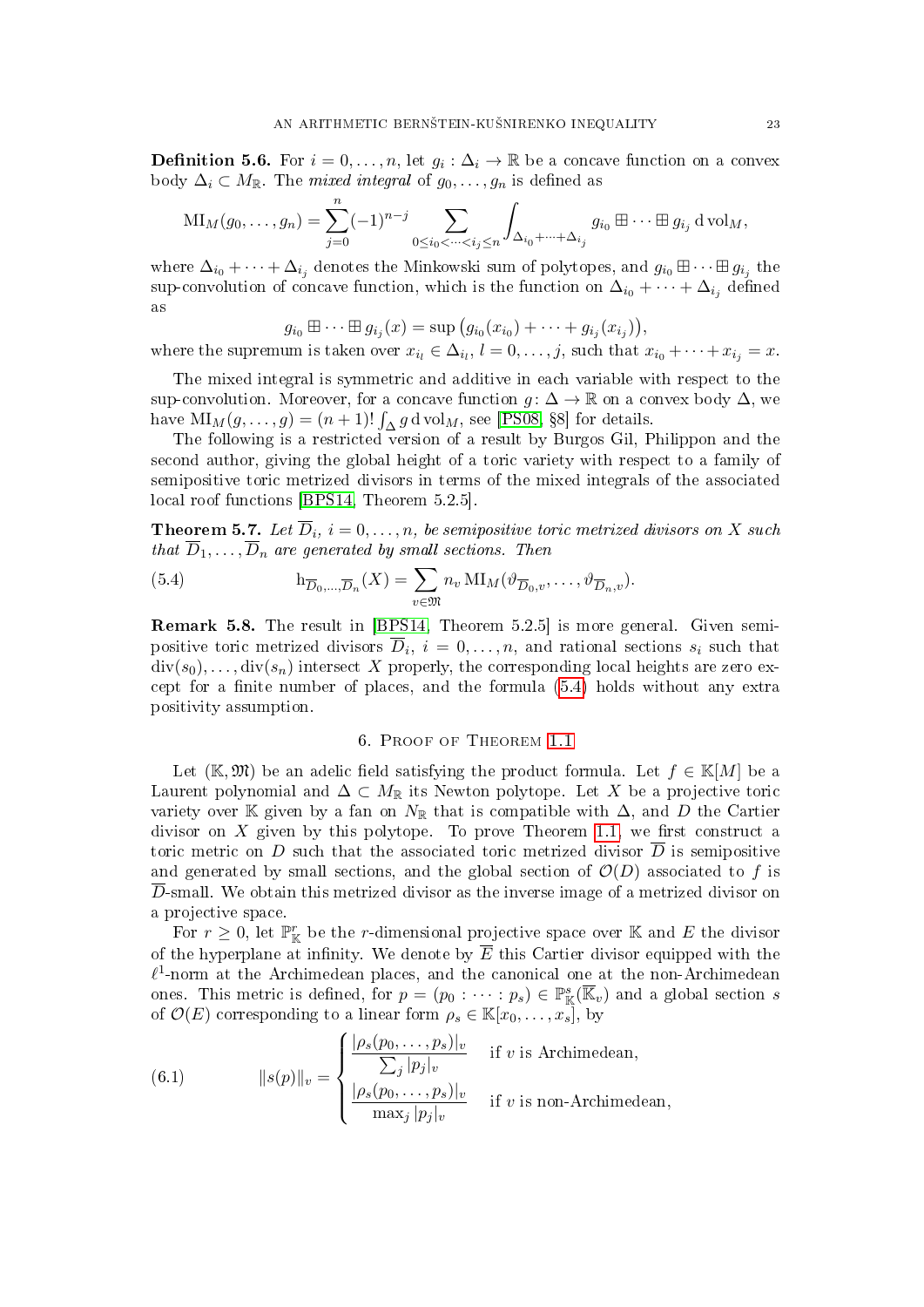The projective space  $\mathbb{P}^r_{\mathbb{K}}$  has a standard structure of toric variety with torus  $\mathbb{G}_{m,\mathbb{K}}^r$ , included via the map  $(z_1, \ldots, z_r) \mapsto (1 : z_1 : \cdots : z_r)$ . Thus  $\overline{E}$  is a toric metrized divisor. It is a particular case of the weighted  $\ell^p$ -metrized divisors on toric varieties studied in  $[BPS15, §5.2]$  $[BPS15, §5.2]$ .

The following result summarizes the basic properties of this toric metrized divisor and its combinatorial data.

<span id="page-23-1"></span>**Proposition 6.1.** The toric metrized divisor  $\overline{E}$  on  $\mathbb{P}^r_{\mathbb{K}}$  is semipositive and generated by small sections. For  $v \in \mathfrak{M}$ , its v-adic metric function is given, for  $u = (u_1, \ldots, u_r) \in$  $\mathbb{R}^r$ , by

<span id="page-23-0"></span>(6.2) 
$$
\psi_{\overline{E},v}(\boldsymbol{u}) = \begin{cases} -\log\left(1+\sum_{j=1}^r e^{-u_j}\right) & \text{if } v \text{ is Archimedean,} \\ \min(0, u_1, \dots, u_r) & \text{if } v \text{ is non-Archimedean.} \end{cases}
$$

The polytope corresponding to E is the standard simplex  $\Delta^r$  of  $\mathbb{R}^r$ . For  $v \in \mathfrak{M}$ , the v-adic roof function of  $\overline{E}$  is given, for  $\boldsymbol{x} = (x_1, \ldots, x_r) \in \Delta^r$ , by

$$
\vartheta_{\overline{E},v}(\boldsymbol{x}) = \begin{cases}\n-\sum_{j=0}^{r} x_j \log(x_j) & \text{if } v \text{ is Archimedean,} \\
0 & \text{if } v \text{ is non-Archimedean,}\n\end{cases}
$$

with  $x_0 = 1 - \sum_{j=1}^r x_j$ .

*Proof.* The distinguished rational section of the line bundle  $\mathcal{O}(E)$  corresponds to the linear form  $x_0 \in K[x_0, \ldots, x_r]$ . Hence, for an Archimedean place v and a point  $\boldsymbol{z} =$  $(z_1,\ldots,z_r)\in\mathbb{G}_{m,\mathbb{K}}^r(\overline{\mathbb{K}}_v),$ 

$$
\psi_{\overline{E},v}(\textrm{val}_v(\boldsymbol{z})) = \log \|s_E(\boldsymbol{z})\|_v = -\log\Big(1 + \sum_{j=1}^r |z_j|\Big),
$$

which gives the expression in [\(6.2\)](#page-23-0) for this case. The non-Archimedean case is done similarly. We can easily check that these metric functions are concave. In the Archimedean case, this can be done by computing its Hessian and verifying that it is nonpositive and, in the non-Archimedean case, it is immediate from its expression. Hence,  $E$  is semipositive.

Set  $s_j$  for the global sections corresponding to the linear forms  $x_j \in \mathbb{K}[x_0, \ldots, x_r]$ ,  $j=0,\ldots,r.$  We have that  $\bigcap_{j=0}^{r}|\text{div}(s_j)|=\emptyset$ , and so this is a set of generating global sections. It follows from the definition of the metric in  $(6.1)$  that these global sections are  $\overline{E}$ -small. Hence,  $\overline{E}$  is generated by small sections.

The fact that the polytope corresponding to  $E$  is the standard simplex is classical, see for instance [\[Ful93,](#page-32-7) page 27]. When v is Archimedean, the v-adic roof function can be computed similarly as the one for the Fubini-Study metric in [\[BPS14,](#page-32-4) Example 2.4.3. When v is non-Archimedean, v-adic roof function is zero, because the metric  $\|\cdot\|_v$  is canonical.

Set  $r \geq 0$ . Take  $m = (m_0, \ldots, m_r) \in M^{r+1}$  and  $\alpha = (\alpha_0, \ldots, \alpha_r) \in (\mathbb{K}^\times)^{r+1}$ , and consider the polytope  $\Delta = \text{conv}(m_0, \ldots, m_r) \subset M_{\mathbb{R}}$ . Let X be a projective toric variety over K given by a fan on  $N_{\mathbb{R}}$  that is compatible with  $\Delta$ . Let  $\varphi_{m,\alpha} : \mathbb{T} \to \mathbb{P}^r_{\mathbb{K}}$ be the monomial map in [\(5.3\)](#page-21-1) and set

$$
D_{m} = \operatorname{div}(\chi^{-m_0}) + \varphi_{m,\alpha}^* E,
$$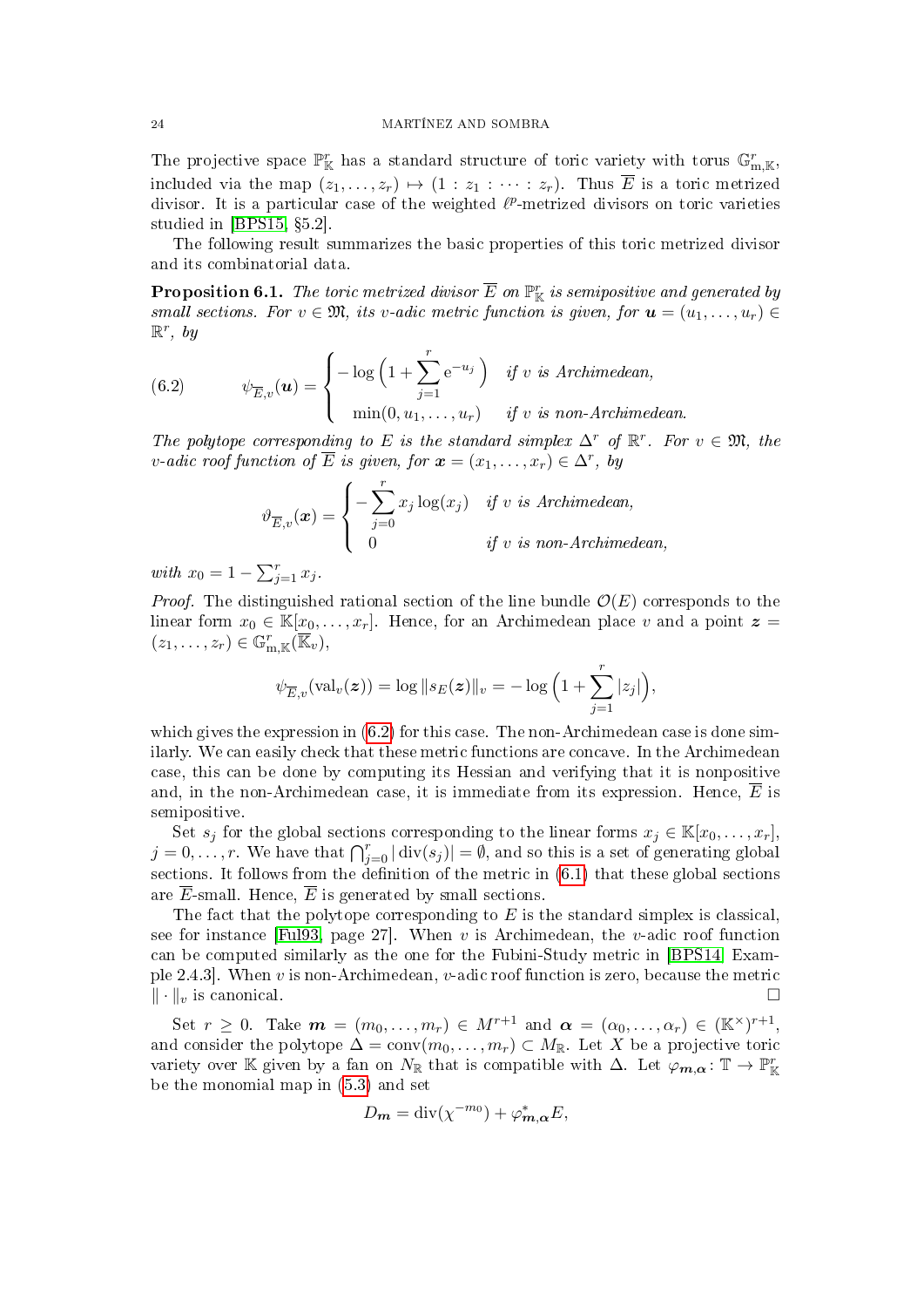which coincides with the Cartier divisor on X corresponding to  $\Delta$ . For each  $v \in \mathfrak{M}$ , we consider the metric on  $\mathcal{O}(D_{m})_{v}^{\text{an}} \simeq \mathcal{O}(\varphi_{m,\alpha}^{*}E)_{v}^{\text{an}}$  defined by

<span id="page-24-1"></span>(6.3) 
$$
\|\cdot\|_{m,\alpha,v} = |\alpha_0|_v^{-1} \varphi_{m,\alpha}^* \|\cdot\|_{\overline{E},v},
$$

the homothecy by  $|\alpha_0|_v$  of the inverse image by  $\varphi_{m,\alpha}$  of the v-adic metric of  $\overline{E}$ . We then set

<span id="page-24-4"></span>(6.4) 
$$
\overline{D}_{m,\alpha} = (D_m, (\|\cdot\|_{m,\alpha,v})_{v \in \mathfrak{M}}).
$$

Since  $\varphi_{m,\alpha}$  is an equivariant map and  $\overline{E}$  is toric, this is a toric metrized divisor on X.

<span id="page-24-0"></span>**Proposition 6.2.** The toric metrized divisor  $\overline{D} = \overline{D}_{m,\alpha}$  on X is semipositive and generated by small sections. For  $v \in \mathfrak{M}$ , its v-adic metric is given, for  $p \in \mathbb{T}(\overline{\mathbb{K}}_v)$ , by

<span id="page-24-2"></span>(6.5) 
$$
||s_D(p)||_v = \begin{cases} \left(\sum_{j=0}^r |\alpha_j \chi^{m_j}(p)|_v\right)^{-1} & \text{if } v \text{ is Archimedean,} \\ \left(\max_{0 \le j \le r} |\alpha_j \chi^{m_j}(p)|_v\right)^{-1} & \text{if } v \text{ is non-Archimedean.} \end{cases}
$$

The v-adic metric function of  $\overline{D}$  is given, for  $u \in N_{\mathbb{R}}$ , by

(6.6) 
$$
\psi_{\overline{D},v}(u) = \begin{cases} -\log\left(\sum_{j=0}^r |\alpha_j|_v e^{-\langle m_j, u \rangle}\right) & \text{if } v \text{ is Archimedean,} \\ \min_{0 \le j \le r} \langle m_j, u \rangle - \log |\alpha_j|_v & \text{if } v \text{ is non-Archimedean,} \end{cases}
$$

and the v-adic roof function of  $\overline{D}$  is given, for  $x \in \Delta$ , by

<span id="page-24-3"></span>(6.7) 
$$
\vartheta_{\overline{D},v}(x) = \begin{cases} \max_{\lambda} \sum_{j=0}^{r} \lambda_j \log\left(\frac{|\alpha_j|_v}{\lambda_j}\right) & \text{if } v \text{ is Archimedean,} \\ \max_{\lambda} \sum_{j=0}^{r} \lambda_j \log |\alpha_j|_v & \text{if } v \text{ is non-Archimedean,} \end{cases}
$$

the maximum being over the vectors  $\boldsymbol{\lambda} = (\lambda_0, \dots, \lambda_r) \in \mathbb{R}_{\geq 0}^{r+1}$  with  $\sum_{j=0}^r \lambda_j = 1$  such that  $\sum_{j=0}^{r} \lambda_j m_j = x$ .

*Proof.* Set  $\overline{D'} = \varphi_{m,\alpha}^* \overline{E}$  for short. This is a toric metrized divisor on X that is semipositive and generated by small sections, due to Proposition [6.1](#page-23-1) and the preservation of these properties under inverse image. Since the v-adic metrics of  $\overline{D}$  are homothecies of those of  $\overline{D'}$ , it follows that  $\overline{D}$  is semipositive too. Moreover, a global section  $\varsigma$  of  $\mathcal{O}(D') \simeq \mathcal{O}(D)$  is  $\overline{D'}$ -small if and only if the global section  $\alpha_0 \in \overline{D}$ -small. It follows that  $\overline{D}$  is also generated by small sections.

Using [\(6.1\)](#page-22-3) and the definition of the monomial map  $\varphi_{m,\alpha}$ , for  $v \in \mathfrak{M}$ , the v-adic metric of  $\overline{D'}$  is given, for  $p \in \mathbb{T}(\overline{\mathbb{K}}_v)$ , by

$$
||s_{D'}(p)||_v = \begin{cases} \left(\sum_{j=0}^r \left| \frac{\alpha_j}{\alpha_0} \chi^{m_j - m_0}(p) \right|_v \right)^{-1} & \text{if } v \text{ is Archimedean,} \\ \left(\max_{0 \le j \le r} \left| \frac{\alpha_j}{\alpha_0} \chi^{m_j - m_0}(p) \right|_v \right)^{-1} & \text{if } v \text{ is non-Archimedean.} \end{cases}
$$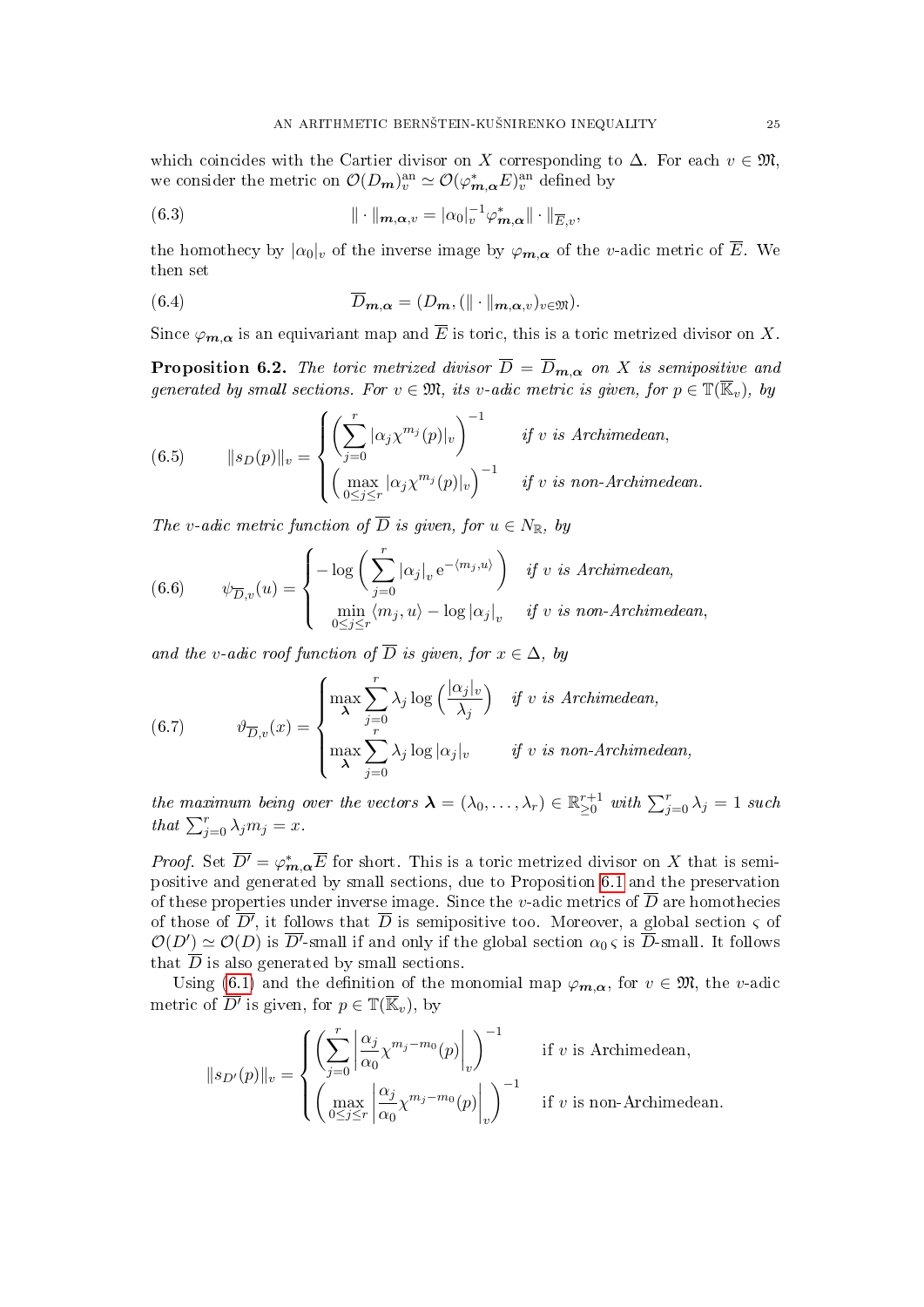Since  $D = \text{div}(\chi^{-m_0}) + D'$ , their distinguished rational sections are related by  $s_D =$  $\chi^{-m_0} s_{D'}$ . It follows from [\(6.3\)](#page-24-1) that

$$
||s_D(p)||_v = |\alpha_0|_v^{-1} |\chi^{-m_0}(p)|_v ||s_{D'}(p)||_v,
$$

which implies the formulae in  $(6.5)$ . As a consequence, we obtain also the expressions for the *v*-adic metric functions of  $\overline{D}$ .

For its roof function, consider first the linear map  $H\colon N_{\mathbb R}\to {\mathbb R}^{r+1}$  given, for  $u\in N_{\mathbb R},$ by  $H(u) = (\langle m_0, u \rangle, \ldots, \langle m_r, u \rangle)$ . For each place v, consider the concave function  $g_v: \mathbb{R}^{r+1} \to \mathbb{R}$  given, for  $v \in \mathbb{R}^{r+1}$ , by

$$
g_v(\nu) = \begin{cases} -\log\left(\sum_{j=0}^r |\alpha_j|_v e^{-\nu_j}\right) & \text{if } v \text{ is Archimedean,} \\ \min_{0 \le j \le r} \nu_j - \log |\alpha_j|_v & \text{if } v \text{ is non-Archimedean.} \end{cases}
$$

Notice that  $\psi_{\overline{D},v} = H^* g_v$ . The domain of the Legendre-Fenchel dual of  $g_v$  is the simplex S given as the convex hull of the vectors in the standard basis of  $\mathbb{R}^{r+1}$ . This Legendre-Fenchel dual is given, for  $\lambda \in S$ , by

$$
g_v^{\vee}(\boldsymbol{\lambda}) = \begin{cases} \sum_{j=0}^r \lambda_j \log \left( \frac{|\alpha_j|_v}{\lambda_j} \right) & \text{if } v \text{ is Archimedean,} \\ \max_{\boldsymbol{\lambda}} \sum_{j=0}^r \lambda_j \log |\alpha_j|_v & \text{if } v \text{ is non-Archimedean.} \end{cases}
$$

For the Archimedean case, this formula follows from [\[BPS15,](#page-32-15) Proposition 5.8], whereas in the non-Archimedean case, it is given by Example [5.5.](#page-21-2)

By [\[BPS14,](#page-32-4) Proposition 2.3.8(3)], the v-adic roof function  $\vartheta_{\overline{D},v}$  is the direct image under the dual map  $H^{\vee}$  of the Legendre-Fenchel dual  $g_v^{\vee}$ , which gives the stated formulae in  $(6.7)$ .

<span id="page-25-1"></span>**Definition 6.3.** Let  $f \in \mathbb{K}[M]$  be a Laurent polynomial and X be a projective toric variety over K given by a fan on  $N_{\mathbb{R}}$  that is compatible with the Newton polytope N(f). Write  $f = \sum_{j=0}^{r} \alpha_j \chi^{m_j}$  with  $m_j \in M$  and  $\alpha_j \in \mathbb{K}^\times$ . The toric metrized divisor on X associated to  $f$  is defined as

$$
\overline{D}_f = \overline{D}_{m,\alpha},
$$

the toric metrized divisor in [\(6.4\)](#page-24-4) for the data  $\mathbf{m} = (m_0, \ldots, m_r) \in M^{r+1}$  and  $\boldsymbol{\alpha} =$  $(\alpha_0,\ldots,\alpha_r)\in (\mathbb{K}^\times)^{r+1}$ . It does not depend on the ordering of the terms of f. For  $v\in$  $\mathfrak{M},$  we denote by  $\psi_{f,v}$  and  $\vartheta_{f,v}$  the v-adic metric and roof functions of  $\overline{D}_f$ , respectively.

<span id="page-25-0"></span>**Lemma 6.4.** With notation as in Definition [6.3,](#page-25-1) the global section of  $\mathcal{O}(D_f)$  associated to f is  $\overline{D}_f$ -small.

*Proof.* Set  $\overline{D} = \overline{D}_f$  for short, and let  $s = fs_D$  be the global section of  $\mathcal{O}(D)$  associated to f. For  $v \in \mathfrak{M}$  and  $p \in \mathbb{T}(\overline{\mathbb{K}}_v)$ ,

$$
||s(p)||_v = |f(p)|_v ||s_D(p)||_v = \left| \sum_{j=0}^r \alpha_j \chi^{m_j}(p) \right|_v ||s_D(p)||_v.
$$

It follows from [\(6.5\)](#page-24-2) that  $||s||_v \leq 1$  on  $\mathbb{T}(\overline{\mathbb{K}}_v)$ , and so s is  $\overline{D}$ -small.

The following result corresponds to Theorem [1.1](#page-1-1) in the introduction.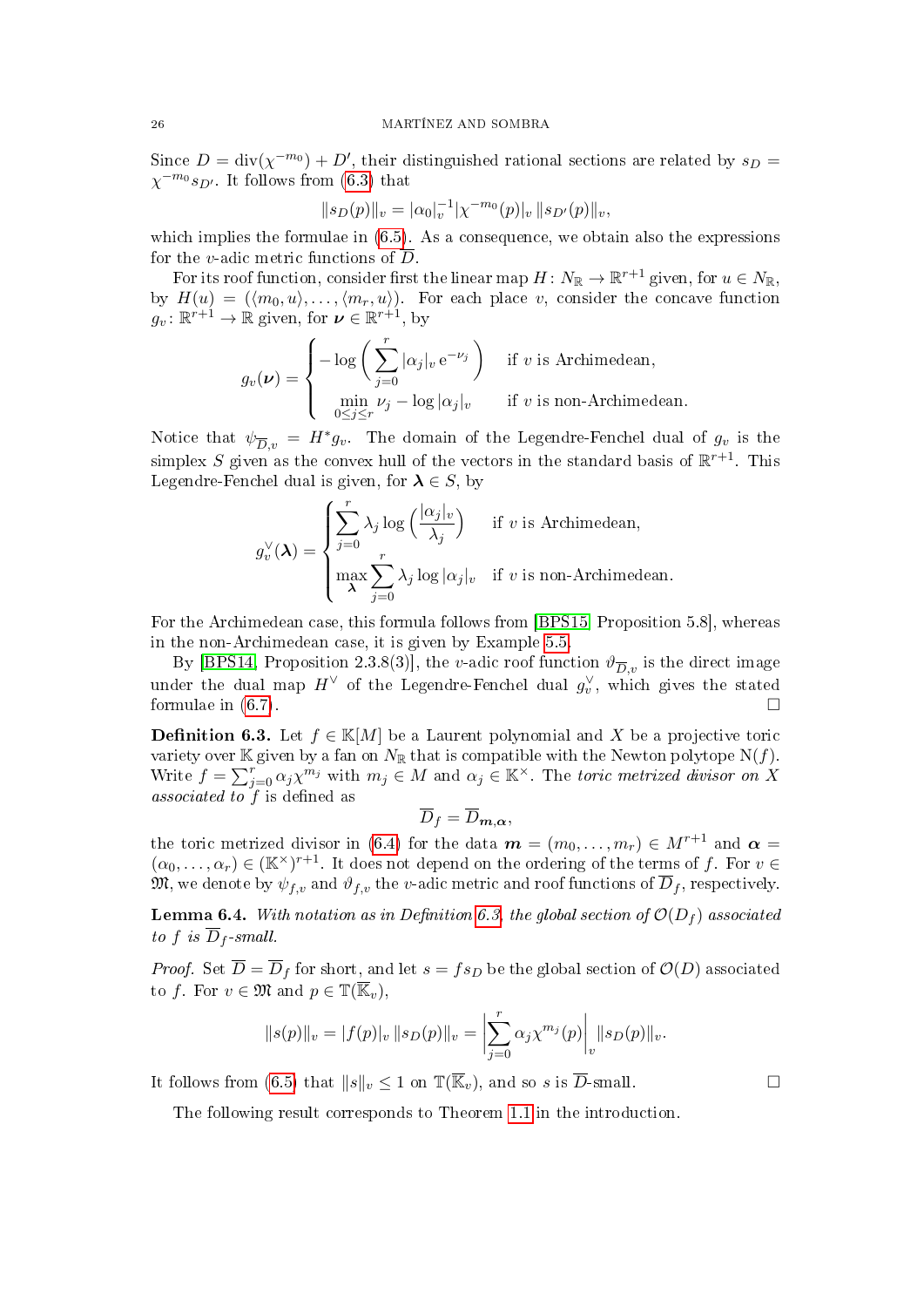<span id="page-26-1"></span>**Theorem 6.5.** Let  $f_1, \ldots, f_n \in \mathbb{K}[M]$ , and let X be a proper toric variety with torus  $\mathbb{T}_M$  and  $\overline{D}_0$  a nef toric metrized divisor on X. Let  $\Delta_0 \subset M_{\mathbb{R}}$  be the polytope of  $D_0$ and, for  $v \in \mathfrak{M}$ , let  $\vartheta_{0,v} : \Delta_i \to \mathbb{R}$  be the v-adic roof function of  $\overline{D}_0$ . For  $i = 1, \ldots, n$ , let  $\Delta_i \subset M_{\mathbb{R}}$  be the Newton polytope of  $f_i$  and, for  $v \in \mathfrak{M}$ , let  $\vartheta_{i,v} \colon \Delta_i \to \mathbb{R}$  be the  $v$ -adic roof function on the metric associated to  $f_i$ . Then

$$
\mathrm{h}_{\overline{D}_0}(Z(f_1,\ldots,f_n))\leq \sum_{v\in \mathfrak{M}} n_v \mathrm{MI}(\vartheta_{0,v},\ldots,\vartheta_{n,v}).
$$

*Proof.* Let  $\Sigma$  be the complete fan corresponding to the proper toric variety X. By taking a refinement, we can assume without loss of generality that  $\Sigma$  is regular and compatible with the Newton polytopes  $\Delta_i$ ,  $i = 1, \ldots, n$ . Hence X is a projective toric variety and  $D_0$  a nef toric metrized divisor, and there are nef toric Cartier divisors  $D_i$ ,  $i = 1, \ldots, n$ , corresponding to these Newton polytopes.

For  $i = 1, \ldots, n$ , we denote by  $\overline{D}_i$  the toric metrized divisor associated to  $f_i$  (Defini-tion [6.3\)](#page-25-1). By Proposition [6.2,](#page-24-0) each  $\overline{D}_i$  is semipositive and generated by small sections and, by Lemma [6.4,](#page-25-0) the global sections  $s_i$  of  $\mathcal{O}(D_i)$  corresponding to  $f_i$  are  $\overline{D}_i$ -small. Applying Corollary [4.18](#page-19-2) and Theorem [5.7,](#page-22-4)

$$
\mathrm{h}_{\overline{D}_0}\bigg(\prod_{i=1}^n \mathrm{div}(s_i)\bigg) \leq \mathrm{h}_{\overline{D}_0,\ldots,\overline{D}_n}(X) = \sum_{v \in \mathfrak{M}} n_v \mathrm{MI}_M(\vartheta_{\overline{D}_0,v},\ldots,\vartheta_{\overline{D}_n,v}).
$$

Due to Proposition [2.8\(](#page-8-3)[2\)](#page-8-4), the inequality  $Z(f_1, \ldots, f_n) \le \prod_{i=1}^n \text{div}(s_i)$  holds. By the linearity of the global height and the nefness of  $\overline{D}_0$ ,

$$
\mathrm{h}_{\overline{D}_0}(Z(f_1,\ldots,f_n))\leq \mathrm{h}_{\overline{D}_0}\bigg(\prod_{i=1}^n \mathrm{div}(s_i)\bigg),\,
$$

which concludes the proof.

<span id="page-26-0"></span>**Definition 6.6.** Let  $\boldsymbol{\alpha} = (\alpha_0, \dots, \alpha_r) \in (\mathbb{K}^\times)^r$  with  $r \geq 1$ . For  $v \in \mathfrak{M}$ , the *v*-adic (logarithmic) length of  $\alpha$  is defined as

$$
\ell_v(\boldsymbol{\alpha}) = \begin{cases} \log(\sum_{j=0}^r |\alpha_j|_v) & \text{if } v \text{ is Archimedean,} \\ \log(\max_{0 \le j \le r} |\alpha_j|_v) & \text{if } v \text{ is non-Archimedean.} \end{cases}
$$

The *(logarithmic) length* of  $\boldsymbol{\alpha}$  is defined as  $\ell(\boldsymbol{\alpha}) = \sum_{v \in \mathfrak{M}} n_v \ell_v(\boldsymbol{\alpha})$ .

For a Laurent polynomial  $f \in K[M]$ , we define its v-adic (logarithmic) length, denoted by  $\ell_n(f)$ , as the v-adic length of its vector of coefficients,  $v \in \mathfrak{M}$ . We also define its *(logarithmic) length*, denoted by  $\ell(f)$ , as the length of its vector of coefficients.

<span id="page-26-2"></span>**Lemma 6.7.** Let  $\vartheta_i: \Delta_i \to \mathbb{R}$  be concave functions on convex bodies,  $i = 0, \ldots, n$ . Then

$$
\text{MI}_M(\vartheta_0,\ldots,\vartheta_n) \leq \sum_{i=0}^n \left( \max_{x \in \Delta_i} \vartheta_i(x) \right) \text{MV}_M(\Delta_0,\ldots,\Delta_{i-1},\Delta_{i+1},\ldots,\Delta_n)
$$

*Proof.* Set  $c_i = \max_{x \in \Delta_i} \vartheta_i(x)$  for short. By the monotonicity of the mixed integral [\[PS08,](#page-33-1) Proposition 8.1]

$$
\mathrm{MI}_M(\vartheta_0,\ldots,\vartheta_n) \leq \mathrm{MI}_M(c_0|_{\Delta_0},\ldots,c_n|_{\Delta_n}),
$$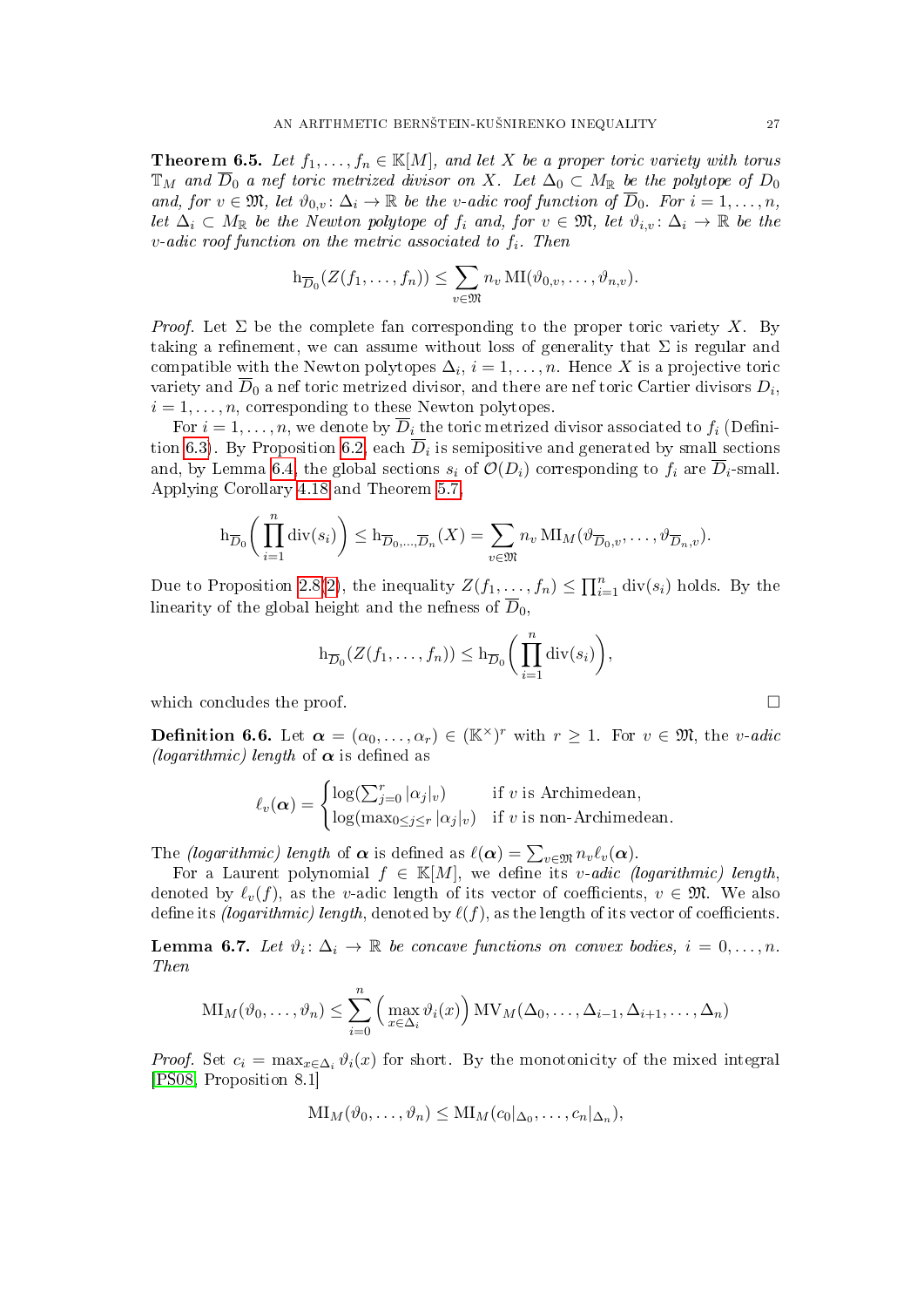where  $c_i|_{\Delta_i}$  denotes the constant function  $c_i$  on the convex body  $\Delta_i$ . By [\[PS08,](#page-33-1) formula (8.3)]

$$
\mathrm{MI}_{M}(c_{0} |_{\Delta_{0}}, \ldots, c_{n} |_{\Delta_{n}}) = \sum_{i=0}^{n} c_{i} \mathrm{MV}_{M}(\Delta_{0}, \ldots, \Delta_{i-1}, \Delta_{i+1}, \ldots, \Delta_{n}),
$$

giving the stated inequality.  $\Box$ 

<span id="page-27-0"></span>Corollary 6.8. With notation as in Theorem [6.5,](#page-26-1)

$$
h_{\overline{D}_0}(Z(f_1,\ldots,f_n)) \leq \left(\sum_{v\in \mathfrak{M}} n_v \max_{x \in \Delta_0} \vartheta_{0,v}(x)\right) MV_M(\Delta_1,\ldots,\Delta_n) + \sum_{i=1}^n \ell(f_i) MV_M(\Delta_0,\ldots,\Delta_{i-1},\Delta_{i+1},\ldots,\Delta_n).
$$

In particular, for the canonical metric on  $D_0$  (Example [5.2\)](#page-20-1),

<span id="page-27-3"></span>(6.8) 
$$
h_{\overline{D}_0^{\mathrm{can}}}(Z(f_1,\ldots,f_n)) \leq \sum_{i=1}^n \ell(f_i) \mathrm{MV}_M(\Delta_0,\ldots,\Delta_{i-1},\Delta_{i+1},\ldots,\Delta_n).
$$

*Proof.* For  $1 \leq i \leq n$  and  $v \in \mathfrak{M}$ , let  $\vartheta_{i,v}$  be the v-adic roof function of the toric semipositive metric associated to  $f_i$ . Using [\(6.7\)](#page-24-3), we compute the value of  $\psi_{i,v}(0)$  =  $-\vartheta_{i,v}^{\vee}(0)$  to obtain that

<span id="page-27-4"></span>(6.9) 
$$
\max_{x \in \Delta_i} \vartheta_{i,v}(x) = \ell_v(f_i).
$$

The first statement follows then from Theorem  $6.5$  and Lemma  $6.7$ . The second statement is a particular case of the first one, using the fact that the  $v$ -adic roof functions of  $\overline{D}_0^{\mathrm{can}}$  are the zero functions on  $\Delta_0$ .

We readily derive from the previous corollary the following version of the arithmetic Bézout theorem.

<span id="page-27-1"></span>**Corollary 6.9.** Let  $f_1, \ldots, f_n \in \mathbb{K}[x_1, \ldots, x_n]$  and let  $\overline{D}^{\text{can}}$  be the divisor at infinity of  $\mathbb{P}^n_{\mathbb{K}}$  equipped with the canonical metric. Then

$$
h_{\overline{D}^{\mathrm{can}}}(Z(f_1,\ldots,f_n)) \leq \sum_{i=1}^n \Big(\prod_{j\neq i} \deg(f_j)\Big) \ell(f_i),
$$

where  $\deg(f_i)$  denotes the total degree of the polynomial  $f_i$ .

# 7. Comparisons, examples and applications

<span id="page-27-2"></span>In this section, we first compare our main results (Theorem  $6.5$  and Corollary  $6.8$ ) with the previous ones. Next, we compute the bounds given by these results in two families of examples, and compare them with the actual height of the 0-cycles. The first family of examples illustrates a case in which these bounds do approach the height of the 0-cycle, while the second one shows a situation where the bound of Theorem [6.5](#page-26-1) is sharp and that of Corollary [6.8](#page-27-0) is not. Finally, we present an application bounding the height of the resultant of a 0-cycle dened by a system of Laurent polynomials.

The first arithmetic analogue of the BKK theorem was proposed by Maillot [\[Mai00,](#page-33-2) Corollaire 8.2.3]. With notations as in Theorem [6.5,](#page-26-1) suppose that  $f_1, \ldots, f_n \in \mathbb{Z}[M]$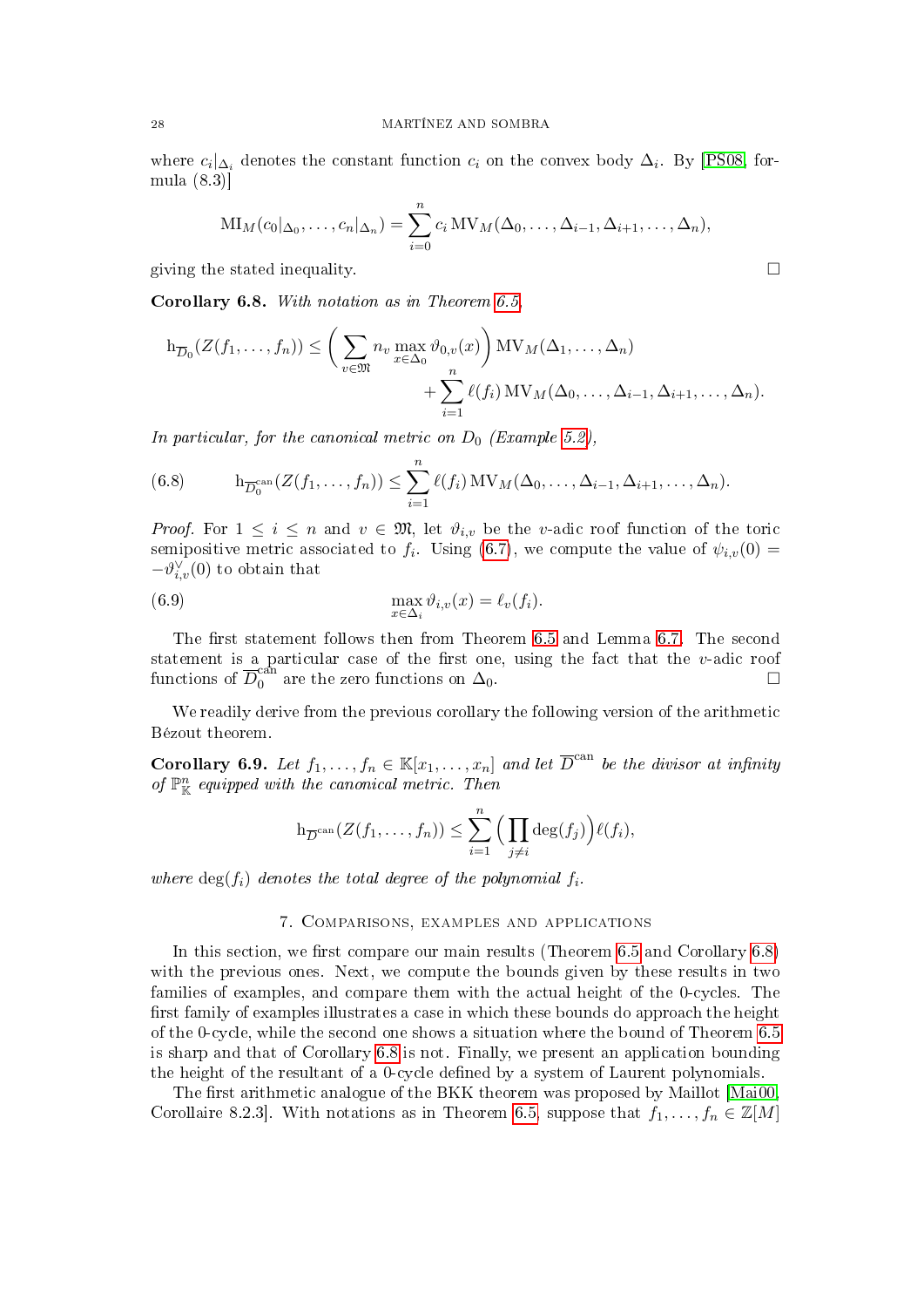and that  $D_0$  is the nef toric divisor corresponding to the polytope  $\Delta_0 = \sum_{i=1}^n \Delta_i$ . Then Maillot's result amounts to the upper bound

<span id="page-28-0"></span>
$$
(7.1) \ \operatorname{h}_{\overline{D}_0}^{\operatorname{can}}(Z(f_1,\ldots,f_n)) \leq \sum_{i=1}^n (\operatorname{m}(f_i) + L(\Delta_i)) \operatorname{MV}_M(\Delta_0,\ldots,\Delta_{i-1},\Delta_{i+1},\ldots,\Delta_n),
$$

where  $m(f_i)$  denotes the logarithmic Mahler measure of  $f_i$ , and  $L(\Delta_i)$  a constant associated to the polytope  $\Delta_i$ .

This result is similar to Corollary [6.8](#page-27-0) specialized to a system of Laurent polynomials with integer coefficients, and the toric divisor  $D_0$  associated to the polytope given by the Minkowski sum  $\sum_{i=1}^{n} \Delta_i$ , equipped with the canonical metric. The factors  $m(f_i) + L(\Delta_i)$  in [\(7.1\)](#page-28-0) and  $\ell(f_i)$  in [\(6.8\)](#page-27-3) are comparable, albeit the fact that the constant  $L(\Delta_i)$  is not effective, see [\[Som05,](#page-33-3) Remark 4.2] for a discussion on this point.

Another previous result in this direction was obtained by the second author [\[Som05,](#page-33-3) Théorème 0.3]. Using again the notation in Theorem [6.5,](#page-26-1) suppose that  $f_1, \ldots, f_n \in$  $\mathbb{Z}[M]$  and that the polytope  $\Delta_0$  associated to the nef toric divisor  $D_0$  contains  $\Delta_i$ ,  $i=1,\ldots,n$ . Then

$$
\mathrm{h}_{\overline{D}_0^{\mathrm{can}}}(Z(f_1,\ldots,f_n))\leq n!\operatorname{vol}_M(\Delta_0)\sum_{i=1}^n\ell(f_i).
$$

This result is equivalent to the specialization of the upper bound in [\(6.8\)](#page-27-3) to a system of Laurent polynomials with integer coefficients and Newton polytopes contained in the polytope  $\Delta_0$ .

We next turn to the computation of the bounds given by Theorem [6.5](#page-26-1) and Corollary [6.8](#page-27-0) in two families of examples.

We keep the notation of  $\S6$ . We need the the following auxiliary computation of mixed volumes. For its proof, we recall that the mixed volume of a family of polytopes  $\Delta_i \subset \mathbb{R}^n$ ,  $i = 1, \ldots, n$ , can be decomposed in terms of mixed volumes of their lower dimensional faces as

<span id="page-28-1"></span>(7.2) 
$$
MV_n(\Delta_1,\ldots,\Delta_n) = -\sum_{u \in S^{n-1}} \Psi_{\Delta_1}(u) MV_{n-1}(\Delta_2^u,\ldots,\Delta_n^u),
$$

where  $S^{n-1}$  is the unit sphere of  $\mathbb{R}^n$ ,  $\Psi_{\Delta_1}$  is the support function of  $\Delta_1$  as in  $(2.6)$ ,  $\Delta_i^u$ is the unique face of  $\Delta_i$  that minimizes the functional u on this polytope, and MV<sub>n</sub> and  $MV_{n-1}$  denote the mixed volume functions associated to the Lebesgue measure of  $\mathbb{R}^n$  and  $u^{\perp} \simeq \mathbb{R}^{n-1}$ , respectively. In fact, the sum ranges through the normal vectors of the facets of each polytope. We refer to [\[Sch93,](#page-33-6) formula (5.1.22)] for more details.

<span id="page-28-2"></span>**Lemma 7.1.** Let  $\Delta \subset M_{\mathbb{R}}$  be a lattice polytope, and  $m_i \in M$ ,  $i = 2, \ldots, n$ , linearly independent lattice points. Denote by  $\overline{0m_i}$  the segment between 0 and  $m_i$ , and  $u \in N$ the smallest lattice point orthogonal to all the  $m_i$ 's, which is unique up to a sign. Let  $P = \sum_{i=2}^{n} \mathbb{Z}m_i \subset M$  be the sublattice generated by the  $m_i$ 's, and  $P^{\text{sat}}$  its saturation. Then

 $\text{MV}_M(\Delta, \overline{0 m_2}, \dots, \overline{0 m_n}) = [P^{\text{sat}} : P] \,\text{vol}_{\mathbb{Z}}\langle \Delta, u \rangle,$ 

where  $\langle \Delta, u \rangle$  is the image of  $\Delta$  under the functional u:  $M_{\mathbb{R}} \to \mathbb{R}$ .

*Proof.* Choosing a basis, we identify  $M = \mathbb{Z}^n$ . With this identification,  $MV_M = MV_n$ , the mixed volume associated to the Lebesgue measure of  $\mathbb{R}^n$ . The formula in [\(7.2\)](#page-28-1)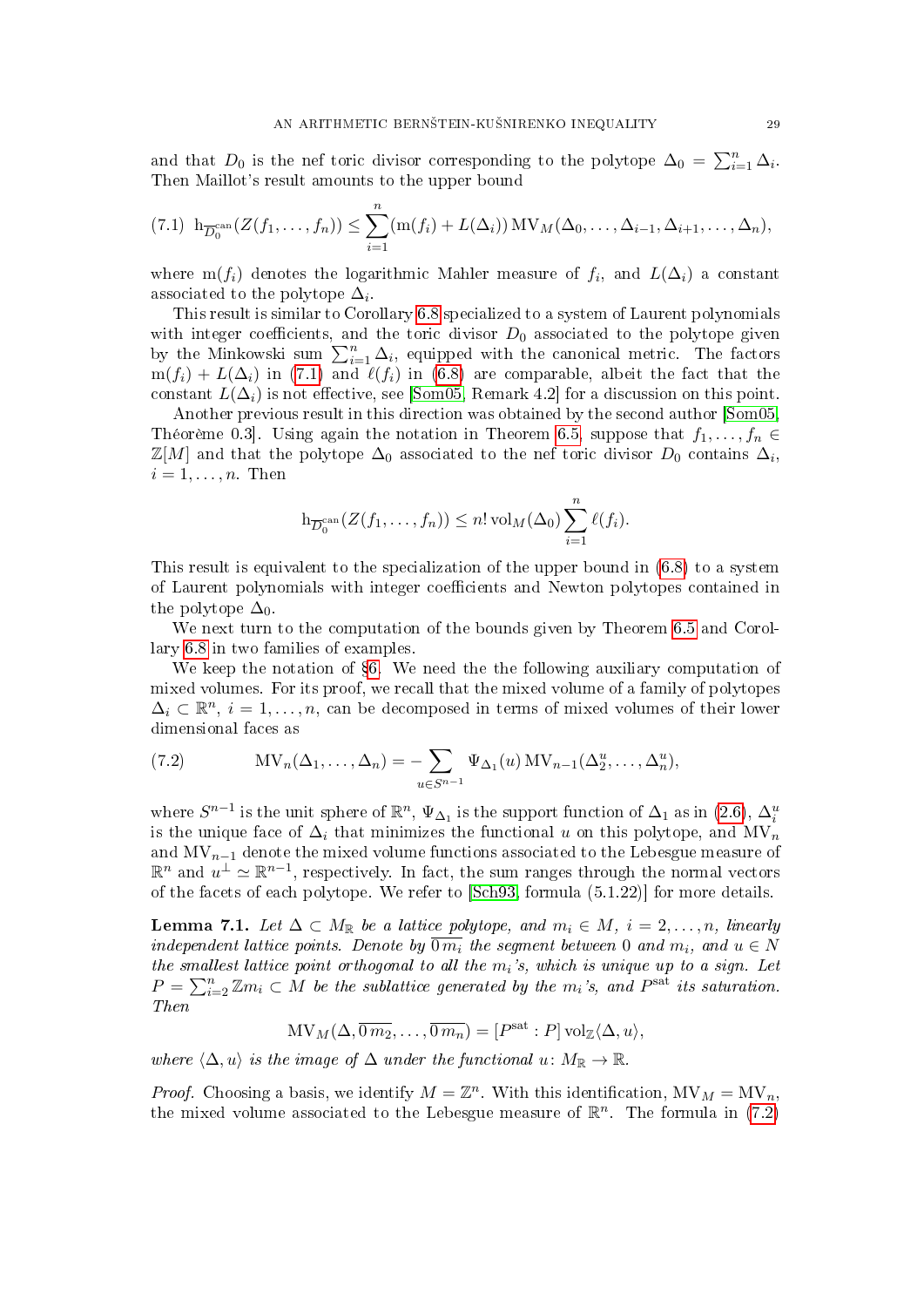applied to the polytopes  $\Delta$ ,  $\overline{0m_2}, \ldots, \overline{0m_n}$  implies that

<span id="page-29-1"></span>
$$
MV_n(\Delta, \overline{0m_2}, \dots, \overline{0m_n}) = -\left(\Psi_{\Delta}\left(\frac{u}{\|u\|}\right) + \Psi_{\Delta}\left(-\frac{u}{\|u\|}\right)\right) MV_{n-1}(\overline{0m_2}, \dots, \overline{0m_n})
$$
  
(7.3)
$$
= -\frac{1}{\|u\|}(\Psi_{\Delta}(u) + \Psi_{\Delta}(-u)) MV_{n-1}(\overline{0m_2}, \dots, \overline{0m_n}),
$$

where  $||u||$  is the Euclidean norm. We have that

<span id="page-29-2"></span>(7.4) 
$$
\Psi_{\Delta}(u) + \Psi_{\Delta}(-u) = \min_{x \in \Delta} \langle x, u \rangle + \min_{x \in \Delta} \langle x, -u \rangle = -\text{vol}_{\mathbb{Z}} \langle \Delta, u \rangle
$$

By the Brill-Gordan duality theorem [\[HB84,](#page-32-16) Lemma 1], we have the equality  $||u|| =$ vol $_{n-1}(P_\mathbb{R}/P^\mathrm{sat})$ , where vol $_{n-1}$  denotes the Lebesgue measure of  $u^\perp$ . Hence

<span id="page-29-3"></span>(7.5) 
$$
\frac{1}{\|u\|} MV_{n-1}(\overline{0m_2},\ldots,\overline{0m_n}) = MV_{P^{\text{sat}}}(\overline{0m_2},\ldots,\overline{0m_n}) = [P^{\text{sat}}:P].
$$

The result follows then from  $(7.3)$ ,  $(7.4)$  and  $(7.5)$ .

<span id="page-29-0"></span>**Example 7.2.** Let  $d, \alpha \geq 1$  be integers and consider the system of Laurent polynomials given by

$$
f_1 = x_1 - \alpha
$$
,  $f_2 = x_2 - \alpha x_1^d$ , ...,  $f_n = x_n - \alpha x_{n-1}^d \in \mathbb{Q}[x_1^{\pm 1}, \dots, x_n^{\pm 1}].$   
zero set in  $\mathbb{F}_{\mathbb{Z}^n} - \mathbb{C}^n$  consists of the rational point

Its zero set in  $\mathbb{T}_{\mathbb{Z}^n} = \mathbb{G}_{\mathbf{m},\mathbb{Q}}^n$  consists of the rational point

$$
p = (\alpha, \alpha^{d+1}, \dots, \alpha^{d^{n-1} + d^{n-2} + \dots + 1}) \in \mathbb{T}_{\mathbb{Z}^n}(\mathbb{Q}) = (\mathbb{Q}^\times)^n.
$$

Let X be a proper toric variety over  $\mathbb{Q}$ , and  $\overline{D}_0^{\mathrm{can}}$  a nef toric Cartier divisor on X equipped with the canonical metric. Let  $\Delta_0 \subset \mathbb{R}^n$  be the polytope corresponding to  $D_0$  and, for  $i = 1, \ldots, n$ , set

<span id="page-29-4"></span>
$$
u_i = e_i + de_{i+1} + \dots + d^{n-i}e_n \in \mathbb{Z}^n,
$$

where the  $e_j$ 's are the vectors in the standard basis of  $\mathbb{Z}^n$ . The height of p with respect to  $\overline{D}_0^{\text{can}}$  $\frac{1}{0}$  is

(7.6) 
$$
h_{\overline{D}_0^{\text{can}}}(p) = \left(\text{vol}_{\mathbb{Z}}\left\langle \Delta_0, \sum_{i=1}^n u_i\right\rangle\right) \log(\alpha).
$$

To prove this, let  $v \in \mathfrak{M}_{\mathbb{Q}}$ . By [\(5.1\)](#page-19-3), the local height of p with respect to the pair  $(\overline{D}_0^{\text{can}})$  $\binom{can}{0}$ ,  $s_{D_0}$ ) is given by

$$
\mathrm{h}_{\overline{D}_{0}^{\mathrm{can}}(p, s_{D_0})} = -\log ||s_{D_0}(p)||_{v, \mathrm{can}} = -\Psi_{\Delta_0}(\mathrm{val}_v(p)).
$$

Set  $u = \sum_{i=1}^{n} u_i$  for short. Since  $\text{val}_v(p) = -\log |\alpha|_v u$ ,

$$
-\Psi_{\Delta_0}(\text{val}_v(p)) = \begin{cases} \log |\alpha|_v \max_{m \in \Delta_0 \cap \mathbb{Z}^n} \langle m, u \rangle & \text{if } v = \infty, \\ \log |\alpha|_v \min_{m \in \Delta_0 \cap \mathbb{Z}^n} \langle m, u \rangle & \text{if } v \neq \infty. \end{cases}
$$

By adding these contributions,

$$
\mathrm{h}_{\overline{D}_0^{\mathrm{can}}}(p) = \log(\alpha) \Big( \max_{m \in \Delta_0 \cap \mathbb{Z}^n} \langle m, u \rangle - \min_{m \in \Delta_0 \cap \mathbb{Z}^n} \langle m, u \rangle \Big),
$$

which gives the formula in [\(7.6\)](#page-29-4).

Next we compare the value of the height of  $p$  with the bounds given by Corollary [6.8.](#page-27-0) We have  $\ell(f_i) = \log(\alpha + 1)$  for all i. Consider the dual basis of the  $u_i$ 's, given by

$$
m_1 = e_1, m_2 = e_2 - de_1, \dots, m_n = e_n - de_{n-1} \in \mathbb{Z}^n.
$$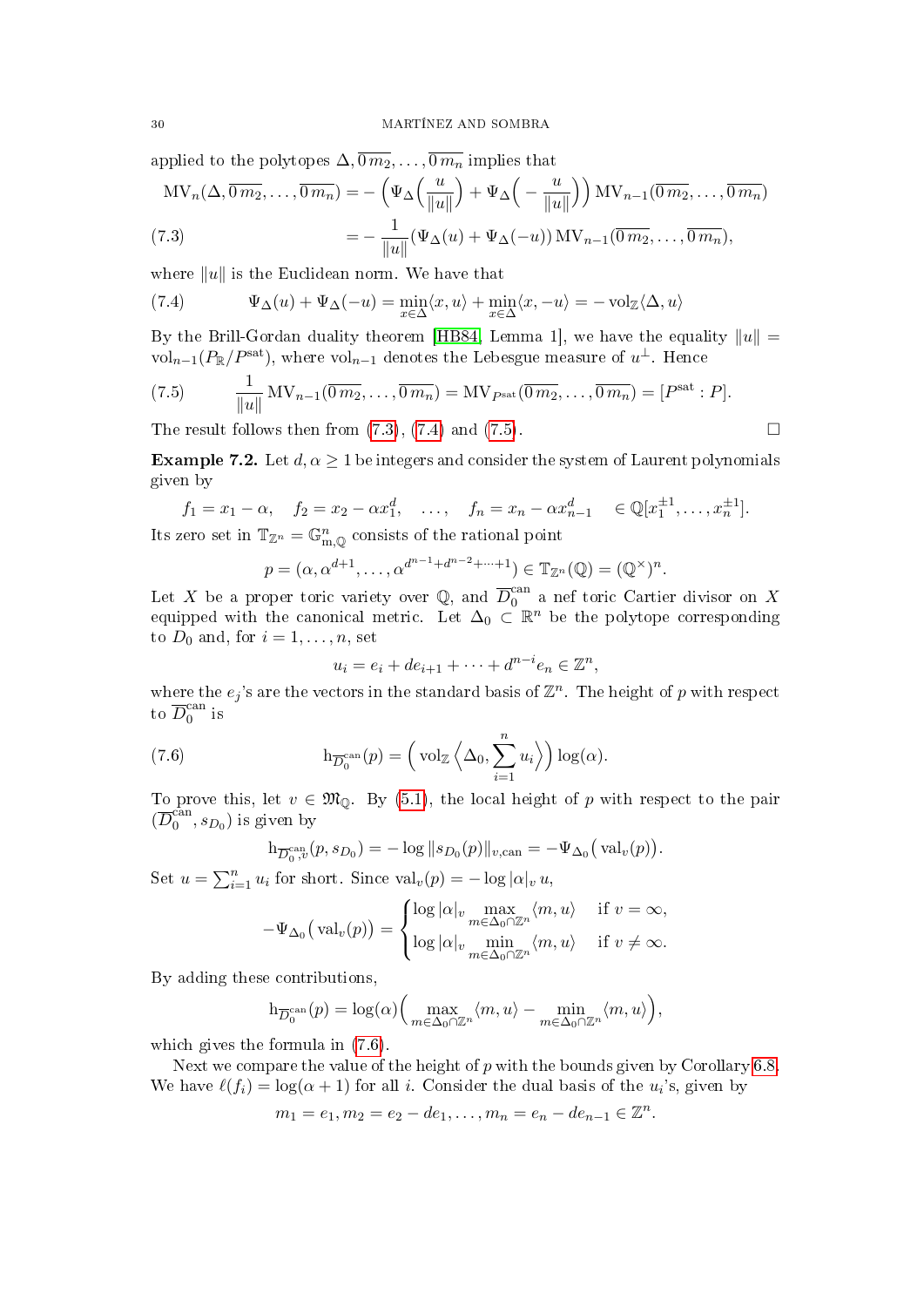For  $i = 1, \ldots, n$ , the Newton polytope  $\Delta_i$  of  $f_i$  is a translate of the segment  $\overline{0m_i}$ , and  $u_i$  is the smallest lattice point in the line  $(\sum_{j\neq i} \mathbb{R}m_j)^{\perp}$ . Moreover the sublattice  $\sum_{j\neq i} \mathbb{Z}m_i$  is saturated. By Lemma [7.1](#page-28-2)

$$
\mathrm{MV}_{\mathbb{Z}^n}(\Delta_0,\ldots,\Delta_{i-1},\Delta_{i+1},\ldots,\Delta_n)=\mathrm{vol}_{\mathbb{Z}}\langle\Delta_0,u_i\rangle.
$$

Therefore, the bound given by Corollary [6.8](#page-27-0) is

$$
h_{\overline{D}_0^{\mathrm{can}}}(p) \le \left(\sum_{i=1}^n \mathrm{vol}_{\mathbb{Z}}\langle \Delta_0, u_i \rangle\right) \log(\alpha + 1).
$$

Example [1.2](#page-2-1) in the introduction consists of the particular cases corresponding to the polytopes  $\Delta_0 = \Delta^n$ , the standard simplex of  $\mathbb{R}^n$ , and  $\Delta_0 = \text{conv}(0, m_1, \ldots, m_n)$ .

In the following example, we exhibit a situation where the difference between the bounds given by the results in §[6](#page-22-1) is noticeable. Recall that passing from Theorem [6.5](#page-26-1) to Corollary [6.8](#page-27-0) amounts to replacing the local roof functions by constant functions on the polytope bounding them from above. Hence, to maximize the discrepancy between these two concave functions, we look for local roof functions that are tentshaped, which is the situation where the difference between the mean value and the maximum value of these functions is the greatest possible.

**Example 7.3.** Let  $\alpha \geq 1$  be an integer and consider the system of Laurent polynomials

$$
f_i = x_i - \alpha \in \mathbb{Q}[x_1^{\pm 1}, \dots, x_n^{\pm 1}], \quad i = 1, \dots, n,
$$

Its zero set in  $\mathbb{G}_{m,\mathbb{Q}}^n$  is the rational point  $p = (\alpha,\ldots,\alpha) \in (\mathbb{Q}^\times)^n$ . Let  $X = \mathbb{P}_{\mathbb{Q}}^n$  and let  $\overline{E}^{\text{can}}$  be the divisor of the hyperplane at infinity equipped with the canonical metric. Then the height of p with respect to  $\overline{E}^{\text{can}}$  is

$$
h_{\overline{E}^{\operatorname{can}}}(p) = \log(\alpha).
$$

Next we compare the value of this height with the bound given by Theorem [6.5.](#page-26-1) Since the explicit computation of the mixed integrals appearing in this bound is somewhat involved, instead of giving its exact value we are going to approximate them with an upper bound that is easier to compute.

The polytope associated to the toric Cartier divisor E is  $\Delta_0 = \Delta^n$ , the standard simplex of  $\mathbb{R}^n$ . For each  $v \in \mathfrak{M}_{\mathbb{Q}}$ , the v-adic roof function  $\mathfrak{d}_{0,v}$  of  $\overline{E}^{\text{can}}$  is the zero function on this simplex.

For each  $i = 1, \ldots, n$ , let  $\Delta_i = N(f_i) \subset \mathbb{R}^n$  be the Newton polytope of  $f_i$ , which coincides with the segment  $\overline{0e_i}$ . For  $v \in \mathfrak{M}_{\mathbb{Q}}$ , let  $\vartheta_{i,v}$  be the v-adic roof function associated to  $f_i$  (Definition [6.3\)](#page-25-1). This function is given, for  $t e_i \in \Delta_i = \overline{0 e_i}$ , by

$$
\vartheta_{i,\infty}(t\,e_i) = \begin{cases} (1-t)\log(\alpha) - t\log t - (1-t)\log(1-t) & \text{if } v = \infty, \\ (1-t)\log|\alpha|_v & \text{if } v \neq \infty. \end{cases}
$$

For the Archimedean place, the v-adic roof functions are nonnegative, and so their mixed integral can be expressed as a mixed volume

(7.7) 
$$
\mathrm{MI}_{\mathbb{Z}^n}(\vartheta_{0,\infty},\ldots,\vartheta_{n,\infty})=\mathrm{MV}_{\mathbb{Z}^{n+1}}(\tilde{\Delta}_0,\ldots,\tilde{\Delta}_n),
$$

with  $\tilde{\Delta}_i = \text{conv} (\text{graph}(\vartheta_{i,\infty}), \Delta_i \times \{0\}) \subset \mathbb{R}^n \times \mathbb{R}$ . Consider the concave function  $\vartheta : \Delta^n \to \mathbb{R}$  defined by

<span id="page-30-0"></span>
$$
\boldsymbol{x} = (x_1, \ldots, x_n) \longmapsto \log(2) + \log(\alpha) \Big( 1 - \sum_{i=1}^n x_i \Big),
$$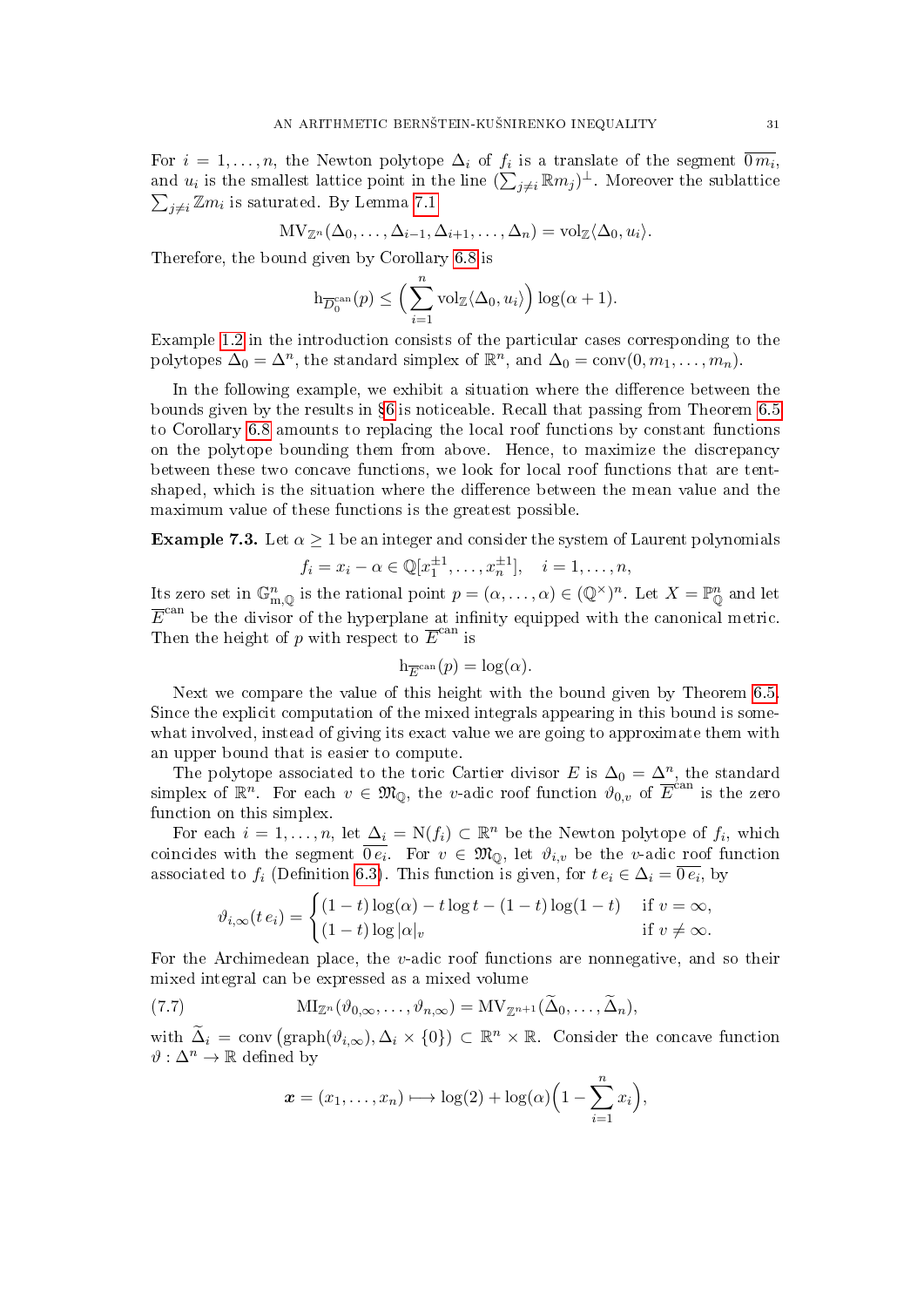and set  $\widetilde{\Delta} = \text{conv}(\text{graph}(\vartheta), \Delta^n \times \{0\}) \subset \mathbb{R}^n \times \mathbb{R}$ . Notice that  $\vartheta_{i,\infty} \leq \vartheta$  on  $\Delta_i$ , and so  $\widetilde{\Delta}_i \subset \widetilde{\Delta}$ ,  $i = 0, \ldots, n$ . By the monotony of the mixed volume,

<span id="page-31-1"></span>(7.8) 
$$
MV_{\mathbb{Z}^{n+1}}(\tilde{\Delta}_0, ..., \tilde{\Delta}_n) \le MV_{\mathbb{Z}^{n+1}}(\tilde{\Delta}, ..., \tilde{\Delta}) = (n+1)! \int_{\Delta^n} \vartheta \, dx
$$

$$
= (n+1)! \Big( \log(2) \operatorname{vol}(\Delta^n) + \log(\alpha) \int_{\Delta^n} \sum_{i=1}^n x_i \, dx \Big) = (n+1) \log(2) + \log(\alpha).
$$

When v is non-Archimedean, we have that  $|\alpha|_v \leq 1$  because  $\alpha$  is an integer. Hence  $\vartheta_{i,v} \leq 0$ , and so the mixed integral of these concave functions is nonpositive. Theorem [6.5](#page-26-1) together with [\(7.7\)](#page-30-0) and [\(7.8\)](#page-31-1) gives the upper bound

$$
h_{\overline{E}^{\operatorname{can}}}(p) \le (n+1)\log(2) + \log(\alpha).
$$

To conclude the example, we compute the bound given by Corollary [6.8.](#page-27-0) For  $i =$  $1, \ldots, n$ , we have that  $\ell(f_i) = \log(\alpha + 1)$  and  $MV_{\mathbb{Z}^n}(\Delta_0, \ldots, \Delta_{i-1}, \Delta_{i+1}, \ldots, \Delta_n) = 1$ . Hence, this bound reduces to

$$
h_{\overline{E}^{\mathrm{can}}}(p) \le n \log(\alpha + 1),
$$

concluding the study of this example.

As an application of our results, we bound the size of the coefficients of the  $u$ resultant of the direct image under an equivariant map of the 0-cycle defined by a family of Laurent polynomials. As in the previous sections, let  $(\mathbb{K}, \mathfrak{M})$  be an adelic field satisfying the product formula,  $\overline{\mathbb{K}}$  an algebraic closure of  $\mathbb{K},$  and  $M\simeq \mathbb{Z}^n$  a lattice.

<span id="page-31-0"></span>**Definition 7.4.** Let  $W \in Z_0(\mathbb{P}_{\mathbb{K}}^r)$  be a 0-cycle of a projective space over K and  $u = (u_0, \ldots, u_r)$  a set of  $r + 1$  variables. Write  $W_{\overline{K}} = \sum_q \mu_q q \in Z_0(\mathbb{P}^r_{\overline{K}})$  for the 0-cycle obtained from W by the base change  $\mathbb{K} \hookrightarrow \overline{\mathbb{K}}$ . The **u**-resultant (or *Chow form*) of  $W$  is defined as

$$
Res(W) = \prod_{\boldsymbol{q}} (q_0u_0 + \cdots + q_ru_r)^{\mu_{\boldsymbol{q}}} \in \mathbb{K}(\boldsymbol{u})^{\times},
$$

the product being over the points  $q = (q_0 : \cdots : q_r) \in \mathbb{P}^r_{\mathbb{K}}(\overline{\mathbb{K}})$  in the support of  $W_{\overline{\mathbb{K}}}$ . It is well-defined up to a factor in  $K^{\times}$ .

The length of a Laurent polynomial (Definition  $6.6$ ) is invariant under adelic field extensions and multiplication by scalars. It is also submultiplicative, in the sense that it satisfies the inequality

$$
\ell(fg) \le \ell(f) + \ell(g),
$$

for  $f, g \in \mathbb{K}[M]$ . The following result corresponds to Theorem [1.3](#page-3-1) in the introduction.

**Theorem 7.5.** Let  $f_1, \ldots, f_n \in \mathbb{K}[M]$ ,  $m_0 \in M^{r+1}$  and  $\alpha_0 \in (\mathbb{K}^{\times})^{r+1}$  with  $r \geq 0$ . Set  $\Delta_0 = \text{conv}(m_{0,0}, \ldots, m_{0,r}) \subset M_{\mathbb{R}}$  and let  $\varphi : \mathbb{T}_M \to \mathbb{P}^r_{\mathbb{K}}$  be the monomial map associated to  $m_0$  and  $\alpha_0$  as in [\(5.3\)](#page-21-1). For  $i = 1, \ldots, n$ , let  $\Delta_i \subset M_{\mathbb{R}}$  be the Newton polytope of  $f_i$ , and  $\alpha_i$  the vector of nonzero coefficients of  $f_i$ . Then

$$
\ell(\text{Res}(\varphi_*Z(f_1,\ldots,f_n)))\leq \sum_{i=0}^n \text{MV}_M(\Delta_0,\ldots,\Delta_{i-1},\Delta_{i+1},\ldots,\Delta_n)\,\ell(\alpha_i).
$$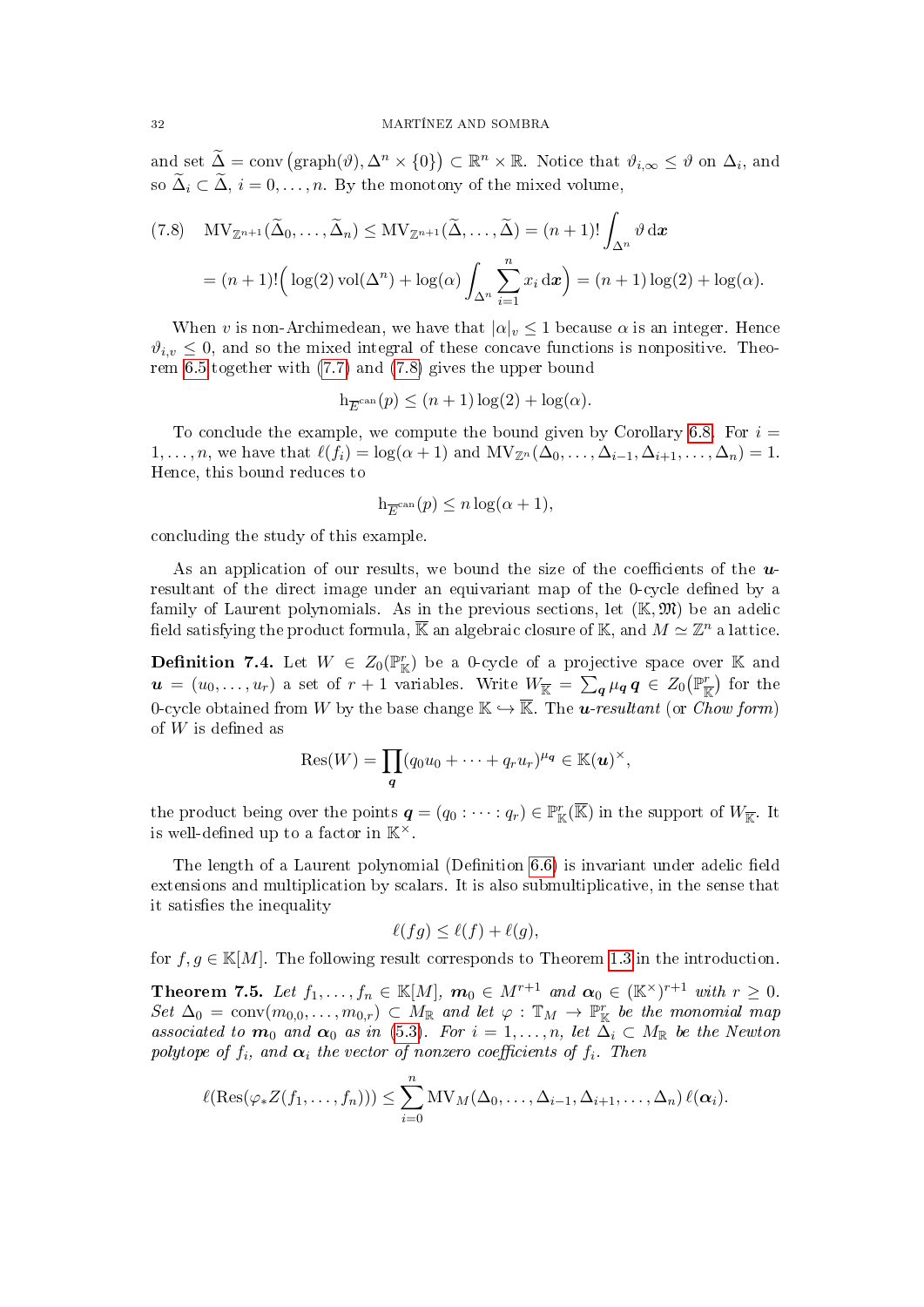*Proof.* Write  $Z(f_1,\ldots,f_n)_{\overline{\mathbb{K}}} = \sum_p \mu_p p$ , the sum being over the points  $p \in \mathbb{T}_M(\overline{\mathbb{K}})$ . Since the length is invariant under adelic field extensions and submultiplicative, we deduce that

<span id="page-32-17"></span>
$$
(7.9) \quad \ell(\text{Res}(\varphi_* Z(f_1,\ldots,f_n))) \leq \sum_p \mu_p \ell(\alpha_{0,0}\chi^{m_{0,0}}(p) u_0 + \cdots + \alpha_{0,r}\chi^{m_{0,r}}(p) u_r).
$$

Let X be a proper toric variety over K defined by a fan that is compatible with  $\Delta_i$ ,  $i = 0, \ldots, n$ , and let  $\overline{D}_0$  be the toric metrized divisor on X associated to  $m_0$  and  $\alpha_0$ as in [\(6.4\)](#page-24-4). Given a point  $p \in \mathbb{T}_M(\overline{\mathbb{K}})$ , we deduce from [\(6.5\)](#page-24-2) that

<span id="page-32-18"></span>(7.10) 
$$
\ell(\alpha_{0,0}\chi^{m_{0,0}}(p)u_0 + \cdots + \alpha_{0,r}\chi^{m_{0,r}}(p)u_r) = h_{\overline{D}_0}(p).
$$

By Proposition [6.2,](#page-24-0) the toric metrized divisor is semipositive and generated by small sections. In particular, it is nef. Similarly as in [\(6.9\)](#page-27-4), we also get from Proposi-tion [6.2](#page-24-0) that the v-adic roof functions of  $\overline{D}_0$  satisfy  $\sum_{v \in \mathfrak{M}} n_v \max \vartheta_{0,v} = \ell(\boldsymbol{\alpha}_0)$ . Hence, Corollary [6.8](#page-27-0) implies that

<span id="page-32-19"></span>(7.11) 
$$
\sum_{p} \mu_p h_{\overline{D}_0}(p) \leq \sum_{i=0}^n \ell(\boldsymbol{\alpha}_i) MV(\Delta_0,\ldots,\Delta_{i-1},\Delta_{i+1},\ldots,\Delta_n).
$$

The statement follows then from  $(7.9)$ ,  $(7.10)$  and  $(7.11)$ .

## **REFERENCES**

- <span id="page-32-13"></span>[AW45] E. Artin and G. Whaples, Axiomatic characterization of fields by the product formula for *valuations*, Bull. Amer. Math. Soc.  $51$  (1945), 469-492.
- <span id="page-32-1"></span>[Ber75] D. N. Bernstein, The number of roots of a system of equations, Funkcional. Anal. i Priložen. 9 (1975), 1-4, English translation: Functional Anal. Appl. 9 (1975), 183-185.
- <span id="page-32-3"></span>[BG06] E. Bombieri and W. Gubler, Heights in Diophantine geometry, New Math. Monogr., vol. 4, Cambridge Univ. Press, 2006.
- <span id="page-32-5"></span>[BMPS16] J. I. Burgos Gil, A. Moriwaki, P. Philippon, and M. Sombra, Arithmetic positivity on toric *varieties*, J. Algebraic Geom.  $25$  (2016), 201-272.
- <span id="page-32-9"></span>[Bou64] N. Bourbaki, Éléments de mathématique. Fasc. XXX. Algèbre commutative. Chapitre 5: Entiers. Chapitre 6: Valuations, Hermann, 1964.
- <span id="page-32-11"></span>[Bou70] , Éléments de mathématique. Algèbre. Chapitres 1 à 3, Hermann, 1970.
- <span id="page-32-12"></span>[BPRS15] J. I. Burgos Gil, P. Philippon, J. Rivera-Letelier, and M. Sombra, The distribution of Galois orbits of points of small height in toric varieties, e-print arXiv:1509.01011v1, 2015.
- <span id="page-32-4"></span>[BPS14] J. I. Burgos Gil, P. Philippon, and M. Sombra, Arithmetic geometry of toric varieties. Metrics, measures and heights, Astérisque, vol. 360, Soc. Math. France, 2014.
- <span id="page-32-15"></span>[BPS15] , Successive minima of toric height functions, Ann. Inst. Fourier (Grenoble) 65  $(2015), 2145 - 2197.$
- <span id="page-32-8"></span>[Cas86] J. W. S. Cassels, *Local fields*, London Math. Soc. Stud. Texts, vol. 3, Cambridge Univ. Press, 1986.
- <span id="page-32-14"></span>[Cha06] A. Chambert-Loir, Mesures et équidistribution sur les espaces de Berkovich, J. Reine Angew. Math. 595 (2006), 215-235.
- <span id="page-32-7"></span><span id="page-32-6"></span>[Ful84] W. Fulton, Intersection theory, Ergeb. Math. Grenzgeb. (3), vol. 2, Springer-Verlag, 1984. [Ful93] , Introduction to toric varieties, Ann. of Math. Stud., vol. 131, Princeton Univ. Press, 1993.
- <span id="page-32-2"></span>[GKZ94] I. M. Gelfand, M. M. Kapranov, and A. V. Zelevinsky, Discriminants, resultants, and multidimensional determinants, Math. Theory Appl., Birkhäuser, 1994.
- <span id="page-32-10"></span>[Gub97] W. Gubler, *Heights of subvarieties over M-fields*, Arithmetic geometry (Cortona, 1994), Sympos. Math., XXXVII, Cambridge Univ. Press, 1997, pp. 190-227.
- <span id="page-32-16"></span>[HB84] D. R. Heath-Brown, Diophantine approximation with square-free numbers, Math. Z. 187  $(1984)$ ,  $335-344$ .
- <span id="page-32-0"></span>[Ku²76] A. G. Ku²nirenko, Polyèdres de Newton et nombres de Milnor, Invent. Math. 32 (1976),  $1 - 31$ .